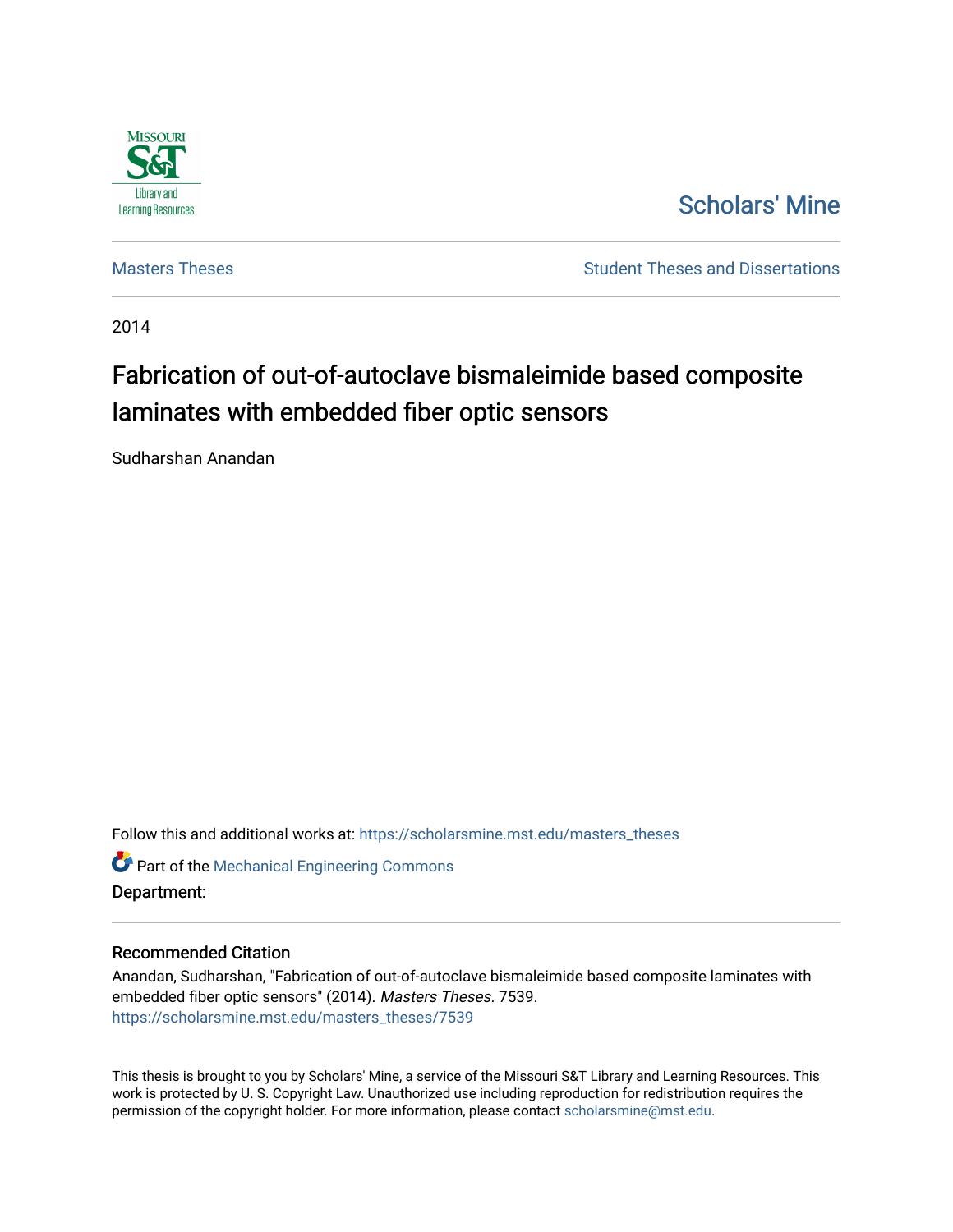# FABRICATION OF OUT-OF-AUTOCLAVE BISMALEIMIDE BASED COMPOSITE LAMINATES WITH EMBEDDED FIBER OPTIC SENSORS

by

SUDHARSHAN ANANDAN

# A THESIS

Presented to the Faculty of the Graduate School of

### MISSOURI UNIVERSITY OF SCIENCE AND TECHNOLOGY

In Partial Fulfillment of the Requirements for the Degree

### MASTER OF SCIENCE IN MECHANICAL ENGINEERING

2014

Approved by

Dr. K. Chandrashekhara, Advisor Dr. A. C. Okafor Dr. V. A. Samaranayake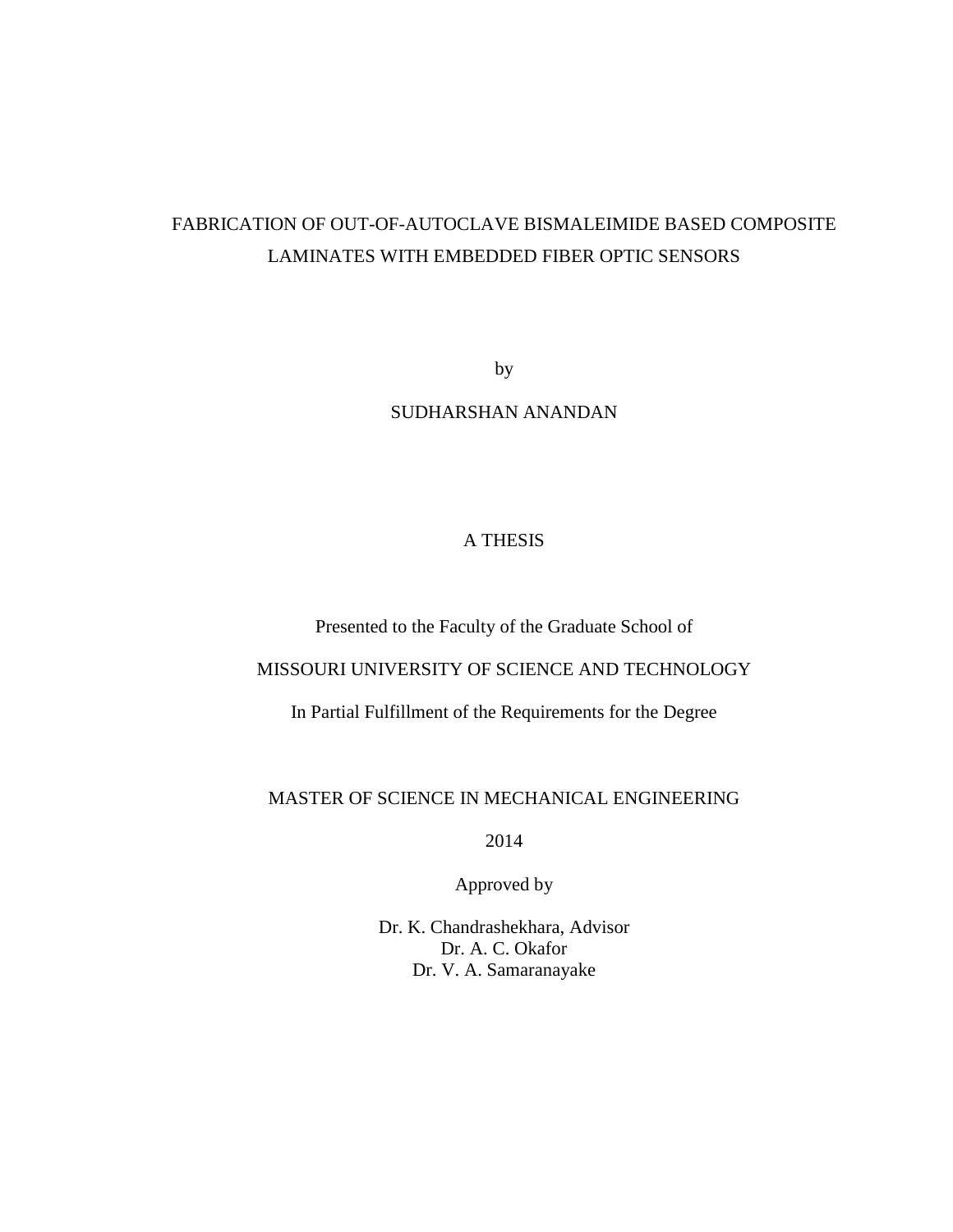$© 2014$ 

Sudharshan Anandan All Rights Reserved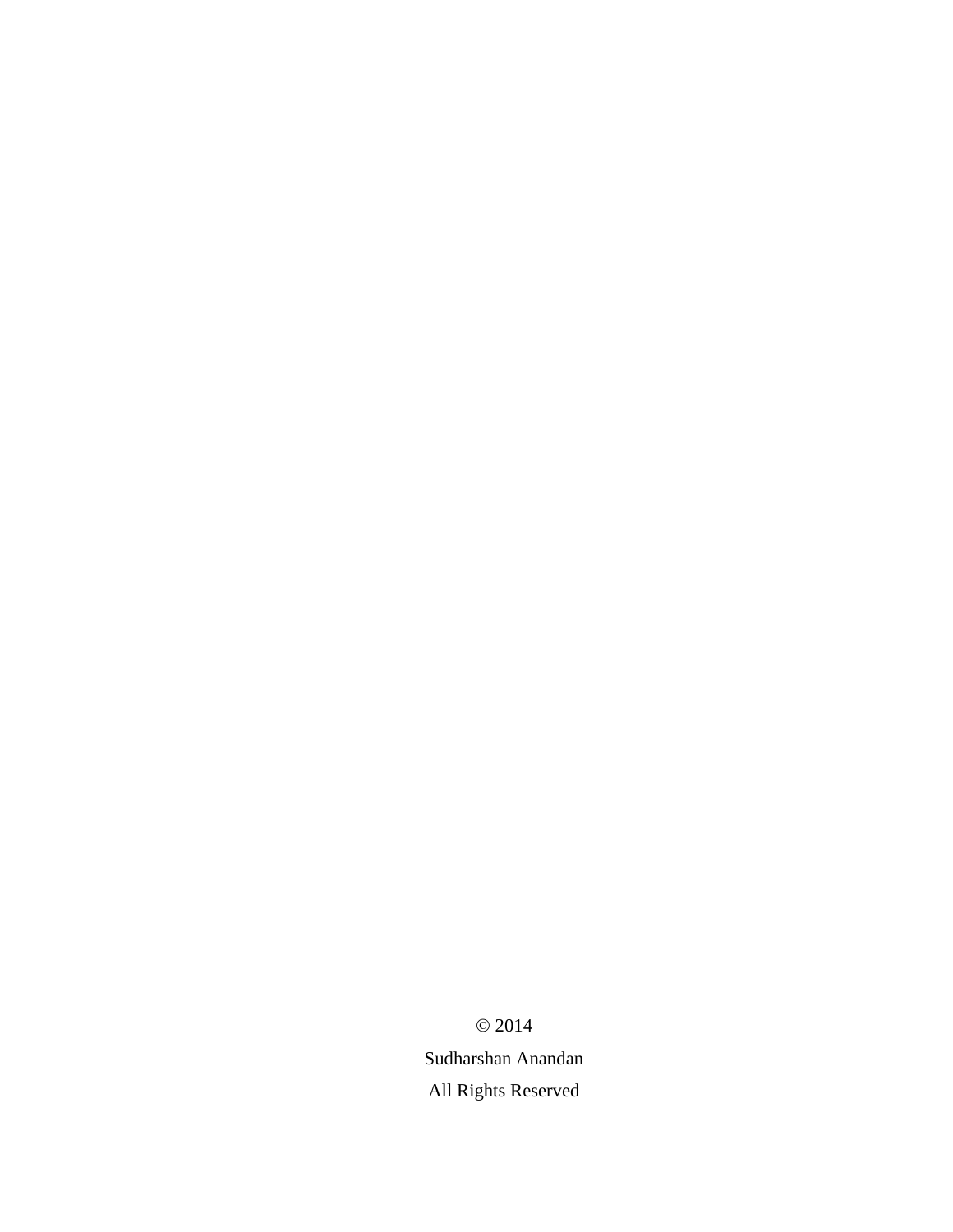#### **PUBLICATION THESIS OPTION**

This thesis consists of two articles that will be published and has been prepared in accordance with Missouri University of Science and Technology guidelines. Pages 6-22 will be submitted to Journal of Reinforced Plastics. Pages 25-33 will be submitted to SPIE Smart Materials and Structures Journal. Appendix has been added for purposes normal to thesis/dissertation writing.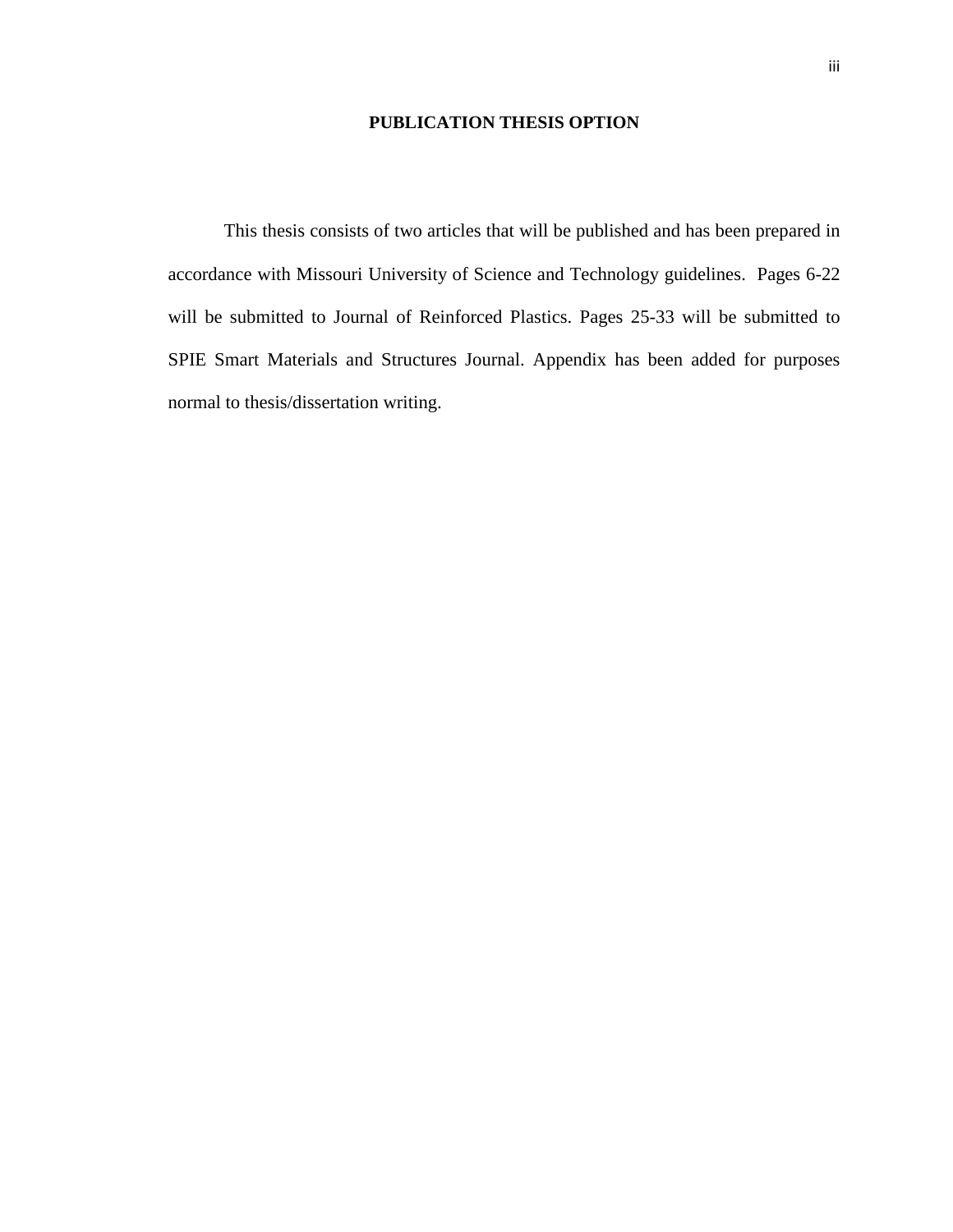#### **ABSTRACT**

Composites are becoming the material of choice in applications where weight savings are critical, like aerospace structures. The common composites used are-Carbon/Epoxy and Carbon/Bismaleimide (BMI). BMI based systems are preferred in applications which involve operating temperatures higher than conventional epoxies. Carbon/BMI laminates are traditionally fabricated in an autoclave, which is associated with high operating costs. In this work, a low cost out of autoclave (OOA) process is evaluated. It is desirable to have BMI OOA prepreg systems cure at reasonably low temperatures with sufficient degree of cure and green strength to maintain rigidity for subsequent freestanding post cure Carbon/BMI composite laminates are manufactured using an OOA compatible prepreg and the effect of varying base cure cycles on the green strength (strength before post cure) is investigated.

In aerospace structures, Carbon/BMI composites are used in high temperature applications. Fiber optic sensors are a compact non-intrusive means of structural health monitoring under these conditions. Optical fiber based sensors have many advantages like their compact size, resistance to corrosion, immunity from electromagnetic interference, and multiplexing capabilities. Embedded fiber optic sensors are used to study stresses developed during cure of carbon/BMI composite laminates. The same sensors are then used to measure strain developed in the composite on the application of mechanical loads.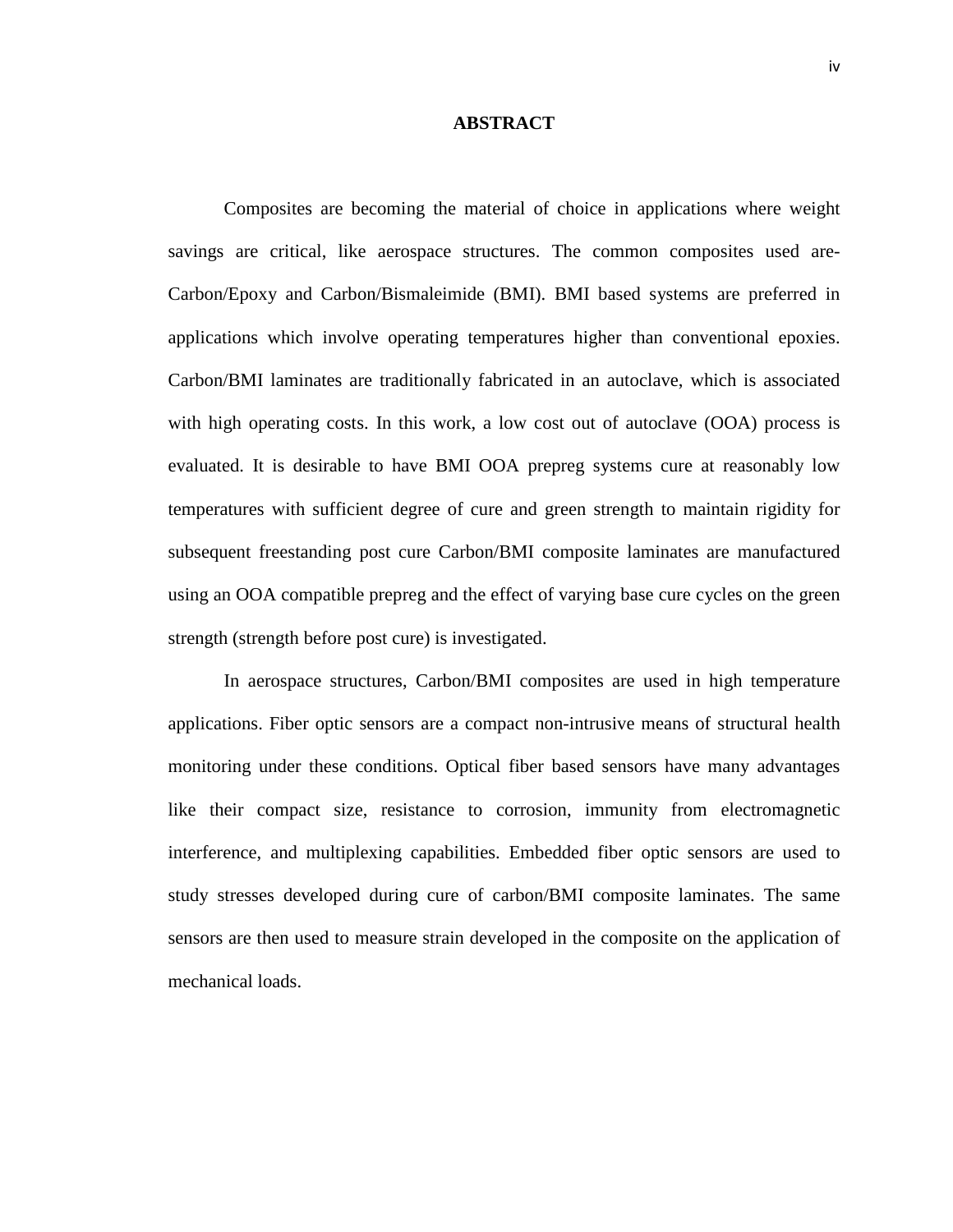#### **ACKNOWLEDGMENTS**

I express my heartfelt gratitude to my academic advisor Dr. K Chandrashekhara whose guidance and advice have been invaluable throughout my Master's degree. His constructive suggestions have been instrumental during the course of my graduate research work.

I thank the members of my advisory committee, Dr. A. C. Okafor and Dr. V. A. Samaranayake for accepting to be on my thesis committee and providing me with their assistance and valuable time. I would also like to thank Dr. Hai Xiao for his valuable inputs.

I am indebted to the members of the Composite Research group, especially Mr. Sriram Nagarajan, who worked with me extensively during my research. I also wish to acknowledge Ms. Amardeep Kaur who never hesitated to help when needed.

Thanks must also go to Mr. Tom Berkel (Boeing), Mr. Doug Pfitzinger (GKN Aerospace) and The Center for Aerospace Manufacturing Technologies (CAMT) for their guidance and financial support.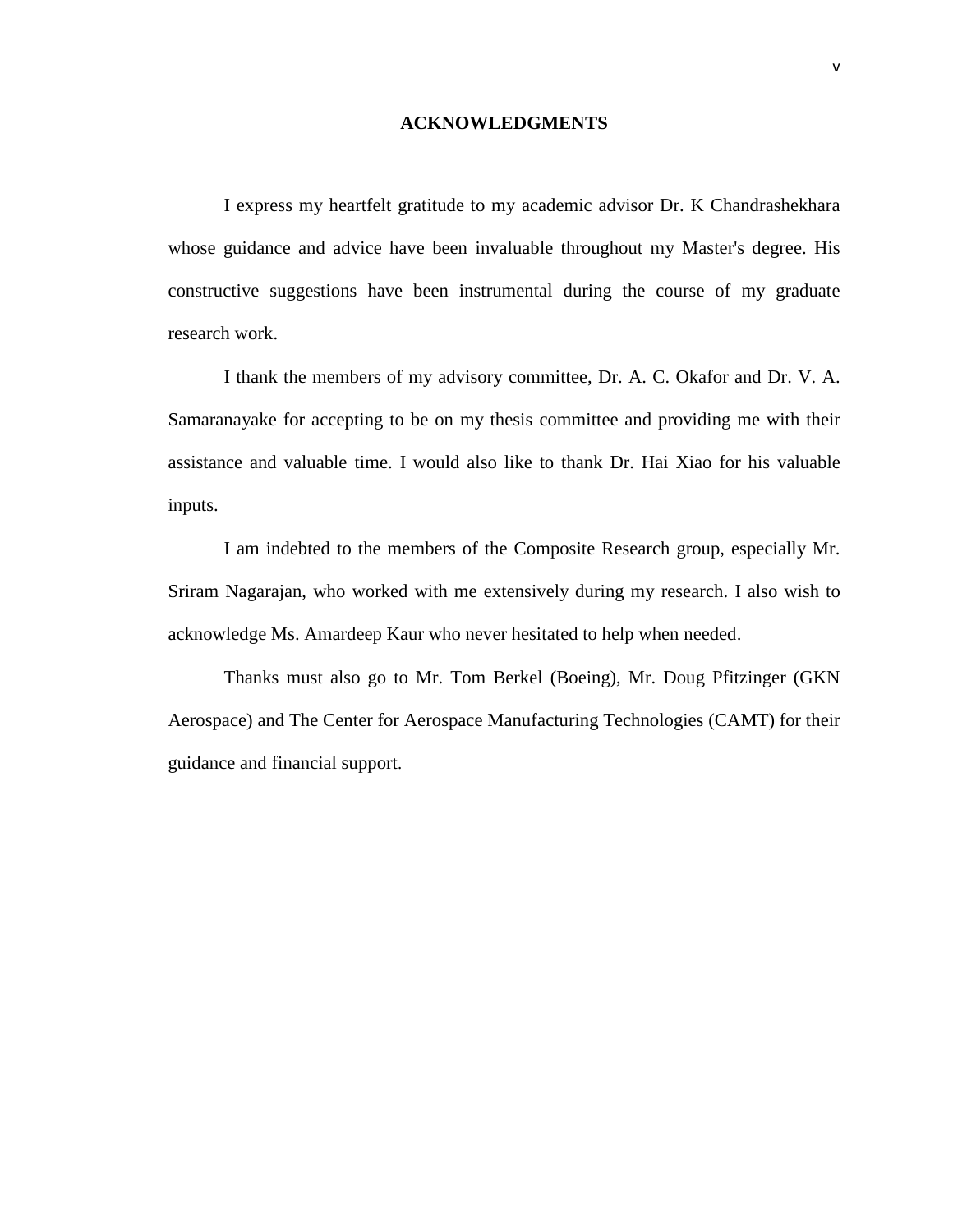# **TABLE OF CONTENTS**

| <b>SECTION</b>                                          |
|---------------------------------------------------------|
|                                                         |
|                                                         |
|                                                         |
|                                                         |
|                                                         |
| <b>PAPER</b>                                            |
| I. INFLUENCE OF CURE CONDITIONS ON PROPERTIES OF OUT OF |
|                                                         |
|                                                         |
|                                                         |
|                                                         |
|                                                         |
|                                                         |
|                                                         |
| 4.3. DROOP AFTER FREE-STANDING POST CURE  15            |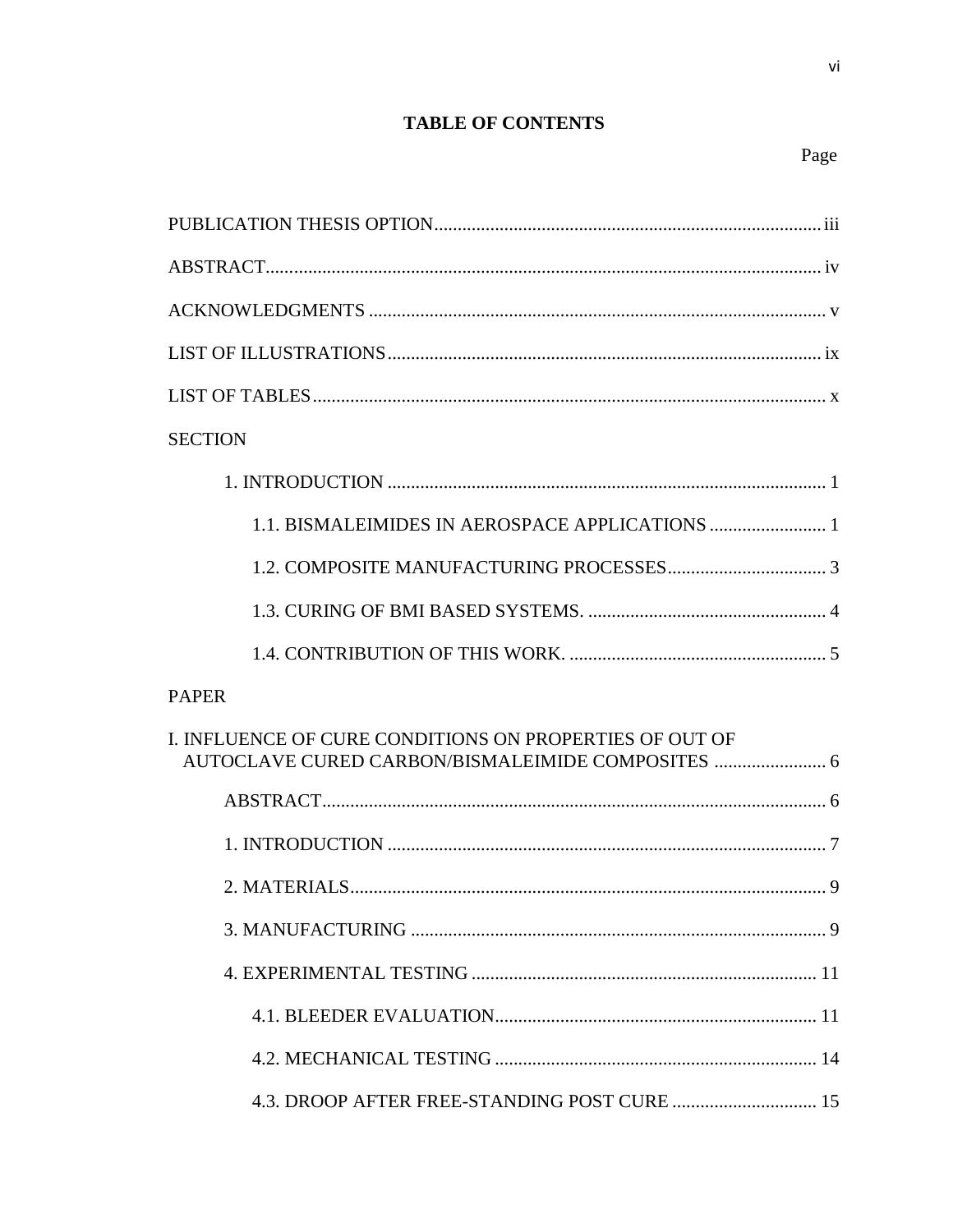| II. MONITORING OF OUT OF AUTOCLAVE BMI COMPOSITES USING FIBER |  |
|---------------------------------------------------------------|--|
|                                                               |  |
|                                                               |  |
|                                                               |  |
|                                                               |  |
|                                                               |  |
|                                                               |  |
|                                                               |  |
|                                                               |  |
|                                                               |  |
|                                                               |  |
|                                                               |  |
| <b>SECTION</b>                                                |  |
|                                                               |  |
|                                                               |  |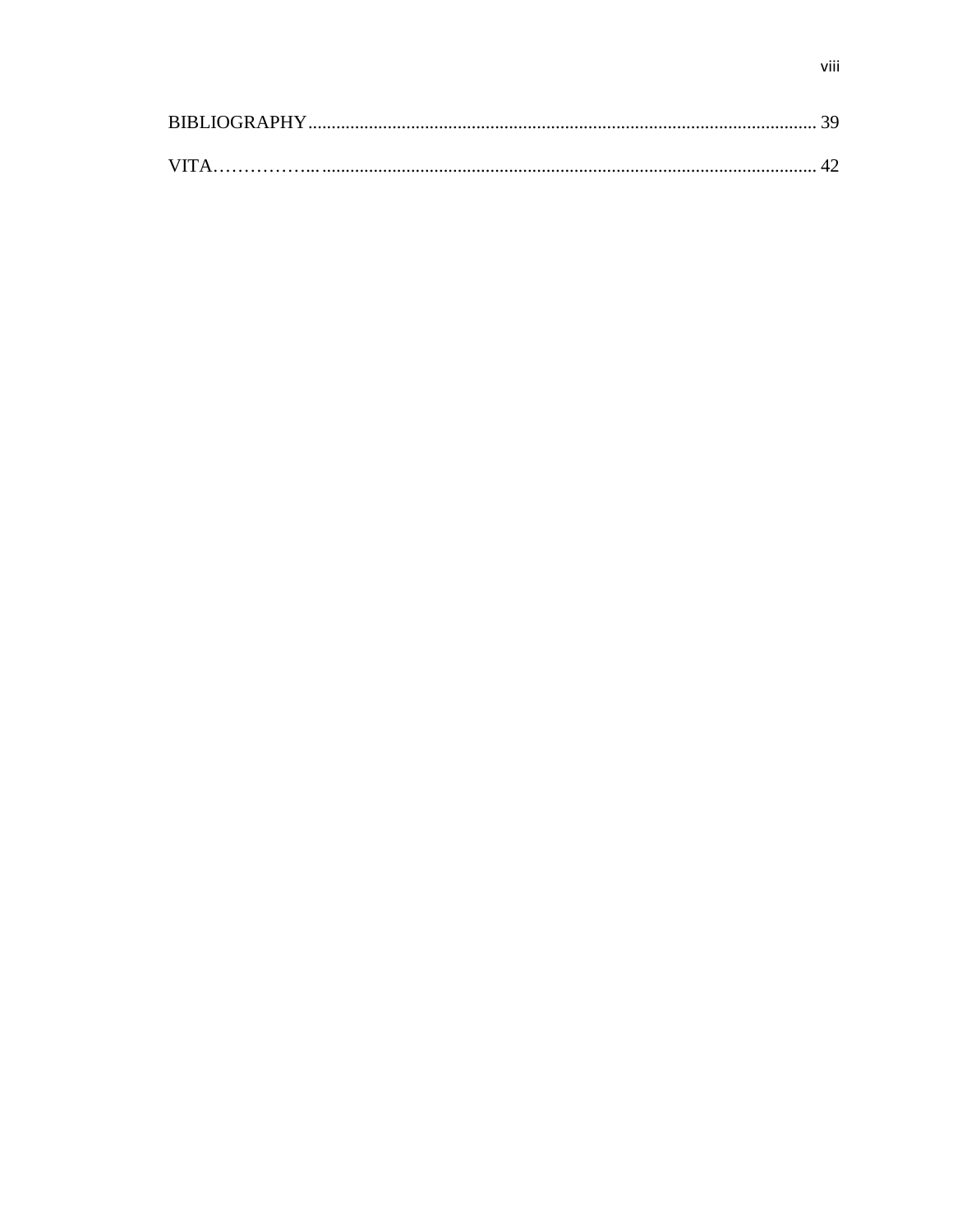# **LIST OF ILLUSTRATIONS**

Page **Page** 

| <b>PAPER I</b>  |
|-----------------|
|                 |
|                 |
|                 |
|                 |
|                 |
|                 |
|                 |
|                 |
|                 |
|                 |
| <b>PAPER II</b> |
|                 |
|                 |
|                 |
|                 |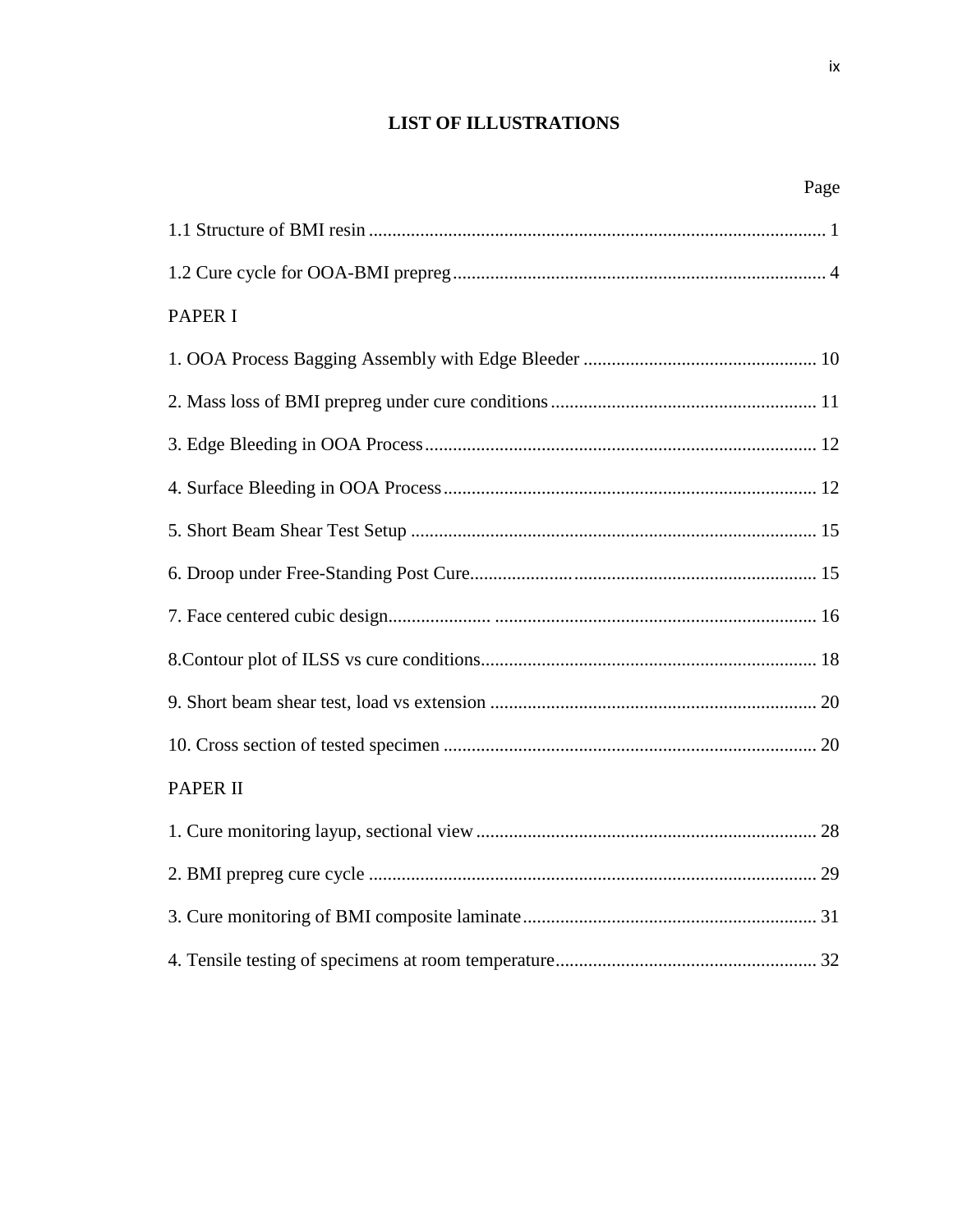# **LIST OF TABLES**

|                | Page |
|----------------|------|
|                |      |
| <b>PAPER I</b> |      |
|                |      |
|                |      |
|                |      |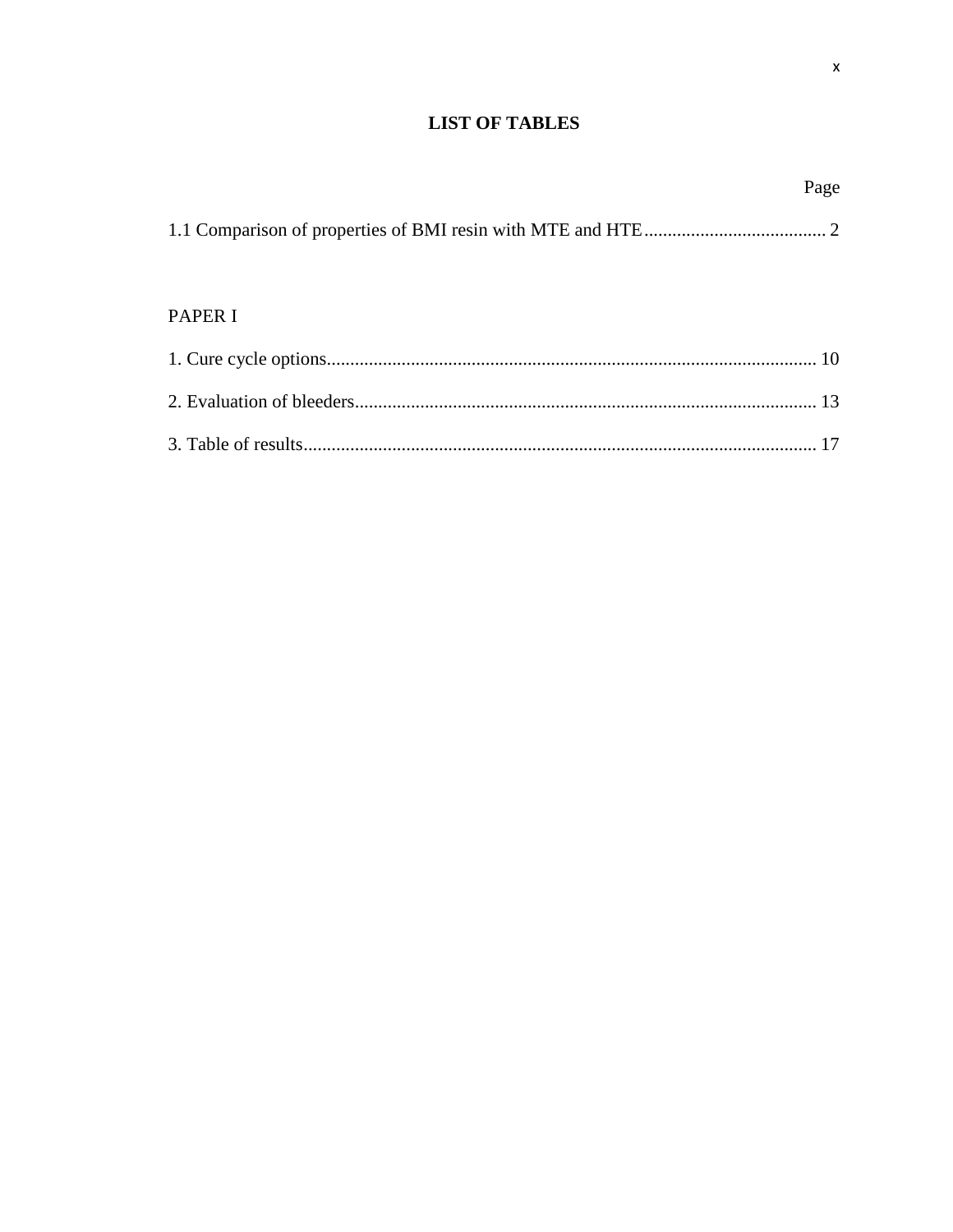#### **1. INTRODUCTION**

#### **1.1. BISMALEIMIDES IN AEROSPACE APPLICATIONS**

In structural applications, fiber-reinforced polymer matrix composites offer significant advantages over other materials because of their low density and high specific strength. These composites are especially attractive for use in the aerospace industry, where weight savings are critical. This reduction in weight can have substantial benefits in the form of lower fuel consumption, an increased load carrying capacity, or increased speed and maneuverability (Military airplanes).

The durability of composites used in aerospace components is critical. Some important material requirements are a high glass-transition temperature  $(T<sub>o</sub>)$  resistance to environmental degradation, and good mechanical properties over a wide range of temperatures. Conventional epoxies used in aerospace industry are limited by an operating temperature of about 250 °F. Bismaleimide resins generally exhibit a glass transition temperature greater than 500 °F which make them ideal candidates for use in temperature range above conventional epoxy resins.

#### Figure 1.1 Structure of BMI resin, Ar- aromatic group

In industrial applications, processability of composites is a key concern. Polymers with structures like aromatic rings in the backbone, can have a high  $T_g$ , but can exhibit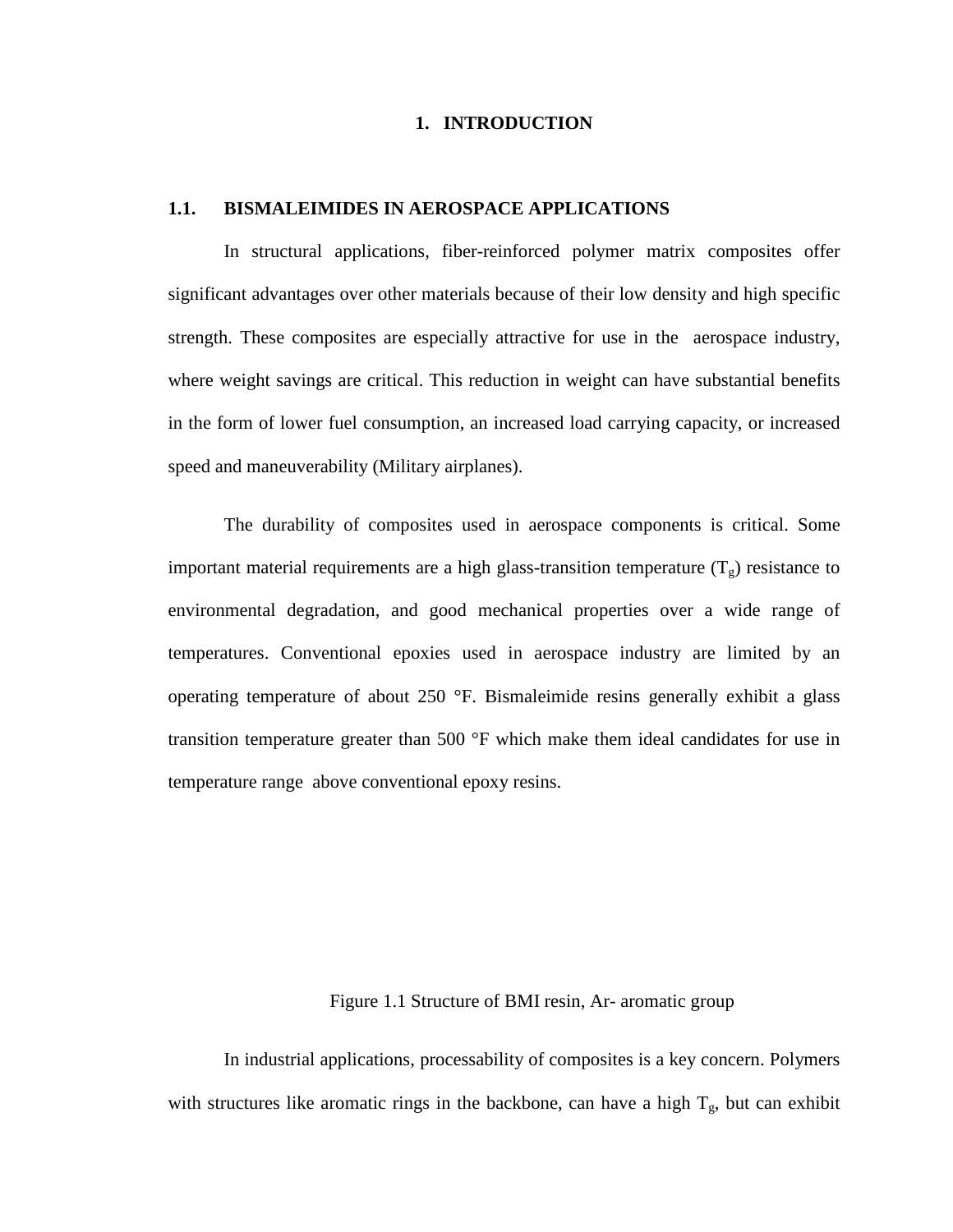poor solubility in most organic solvents, high melting or softening points, and melt viscosities that are too high to allow their processing by conventional techniques.

Major advantages of BMIs are that they combine high temperature performance with an epoxy-like processing. They also have properties comparable to that of medium epoxies (MTE) and high toughness epoxies (HTE, Table 1.1) used in aerospace applications. This enables their use in aerospace grade composite structures.

| <b>Property</b>                 | 5250-4 IM7/<br>BMI | 977-3 G40-<br><b>800 MTE</b> | 5276-1<br>G40-800<br><b>HTE</b> |
|---------------------------------|--------------------|------------------------------|---------------------------------|
| <b>Tensile properties</b>       |                    |                              |                                 |
| <b>Strength (MPa)</b>           | 2827               | 2758                         | 2827                            |
| <b>Modulus (Gpa)</b>            | 161                | 163                          | 164                             |
| $0°$ Compression strength       |                    |                              |                                 |
| RT (MPa)                        | 1689               | 1689                         | 1586                            |
| 80 °C (MPa)                     | 1586               | 1448                         | 1310                            |
| <b>Open Hole compression</b>    |                    |                              |                                 |
| RT (MPa)                        | 324                | 325                          | 310                             |
| 80 °C/wet (MPa)                 | 283                | 283                          | 348                             |
| $125$ °C/wet (MPa)              | 262                | 262                          | 193                             |
| 175 °C/wet (MPa)                | 241                | <b>NA</b>                    | <b>NA</b>                       |
| <b>Compression after impact</b> | 185-200            |                              |                                 |
| <b>Tg</b>                       |                    |                              |                                 |
| Dry °C                          | 280                | 210                          | 180                             |
| Wet °C                          | 210                | 165                          | 145                             |

Table 1.1 Comparison of properties of BMI with MTE and HTE\*

 \*Stenzenberger H.D., "Structural Adhesives:Developments in resins and primers, A.J. Kinloch ed.", book pp. 77-126 (1986)

### **1.2. COMPOSITE MANUFACTURING PROCESSES**

Aerospace grade composites are traditionally cured in an autoclave under high pressures of around 100 psi. The composite layup is sealed by a vacuum bag and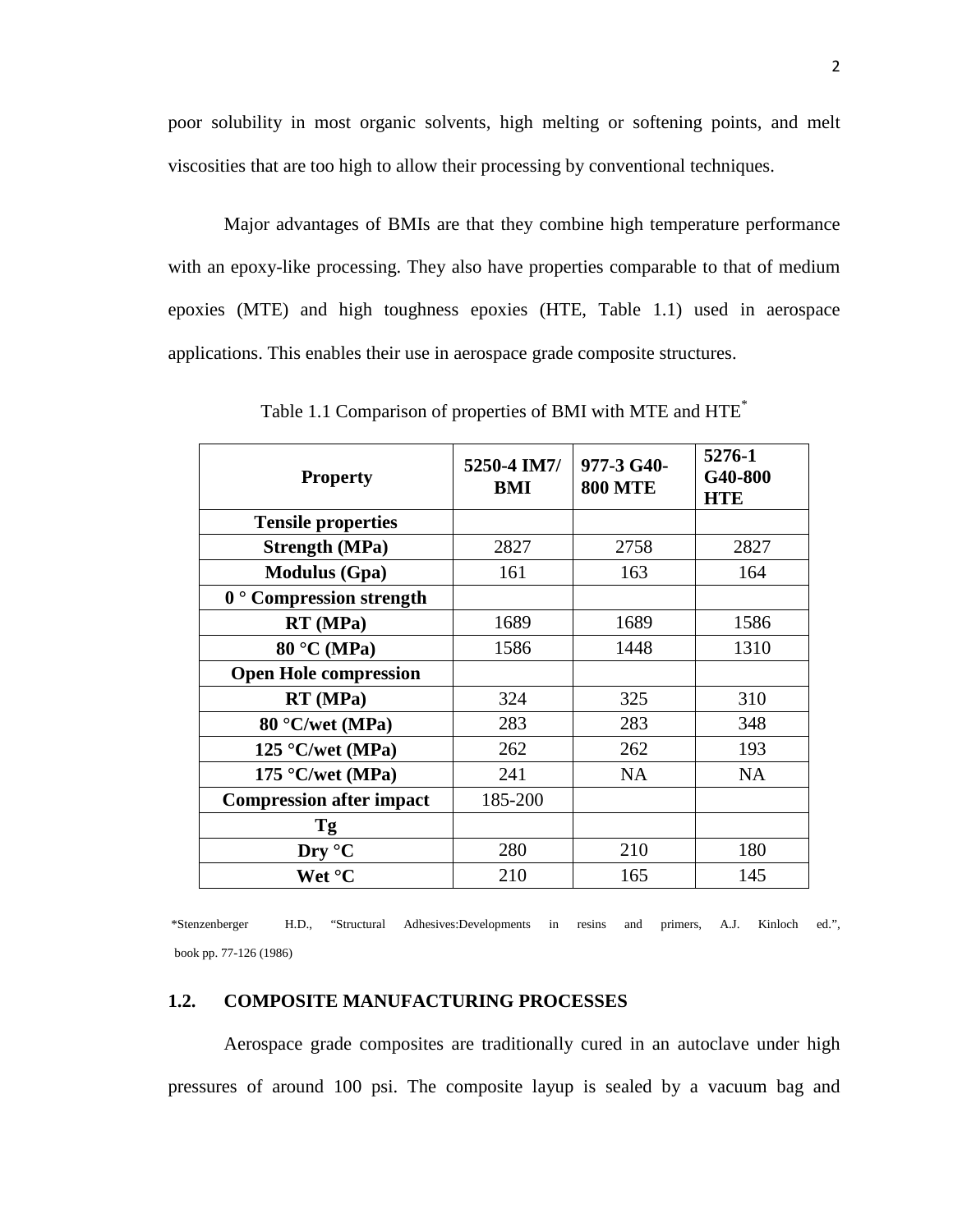connected to a vacuum pump. This establishes a pressure differential which forces entrapped air out of the laminate stack and ensures high part quality. Traditionally, BMI composite laminates for aerospace applications were manufactured in an autoclave. The high pressure ensures good compaction of the laminate and reduces void contents.

It is highly desirable to be able fabricate high quality composite parts without the use of an autoclave. OOA Vacuum bag only process offers one viable solution. OOA processes offer design flexibility in the manufacture large structural composites with complex geometries as they are not limited by the size of an autoclave. They also offer significant savings in operating costs, process time, capital investment and energy efficiency.

Acquiring and operating large autoclaves, required for traditional manufacturing of high performance composites can be expensive. Moreover, the part size is limited by the size of the autoclave. Use of OOA processing can also result in reduced core crush and core stabilization (sandwich structures), use of low cost tooling and production flexibility. In OOA process, BMI composite laminates are manufactured at atmospheric pressure in an oven. The major downside of OOA processing is that removal of voids is not as efficient as in an autoclave, due to lower pressure differential during cure. Voids content in a composite laminate can result in reduced mechanical properties.

#### **1.3. CURING OF BMI BASED RESIN SYSTEMS**

Two step cure cycles are generally used to cure composite laminates. A dwell time is incorporated at the temperature where the resin shows maximum viscosity. This is done in order to increase the mobility of reacting groups and ensure more uniform curing.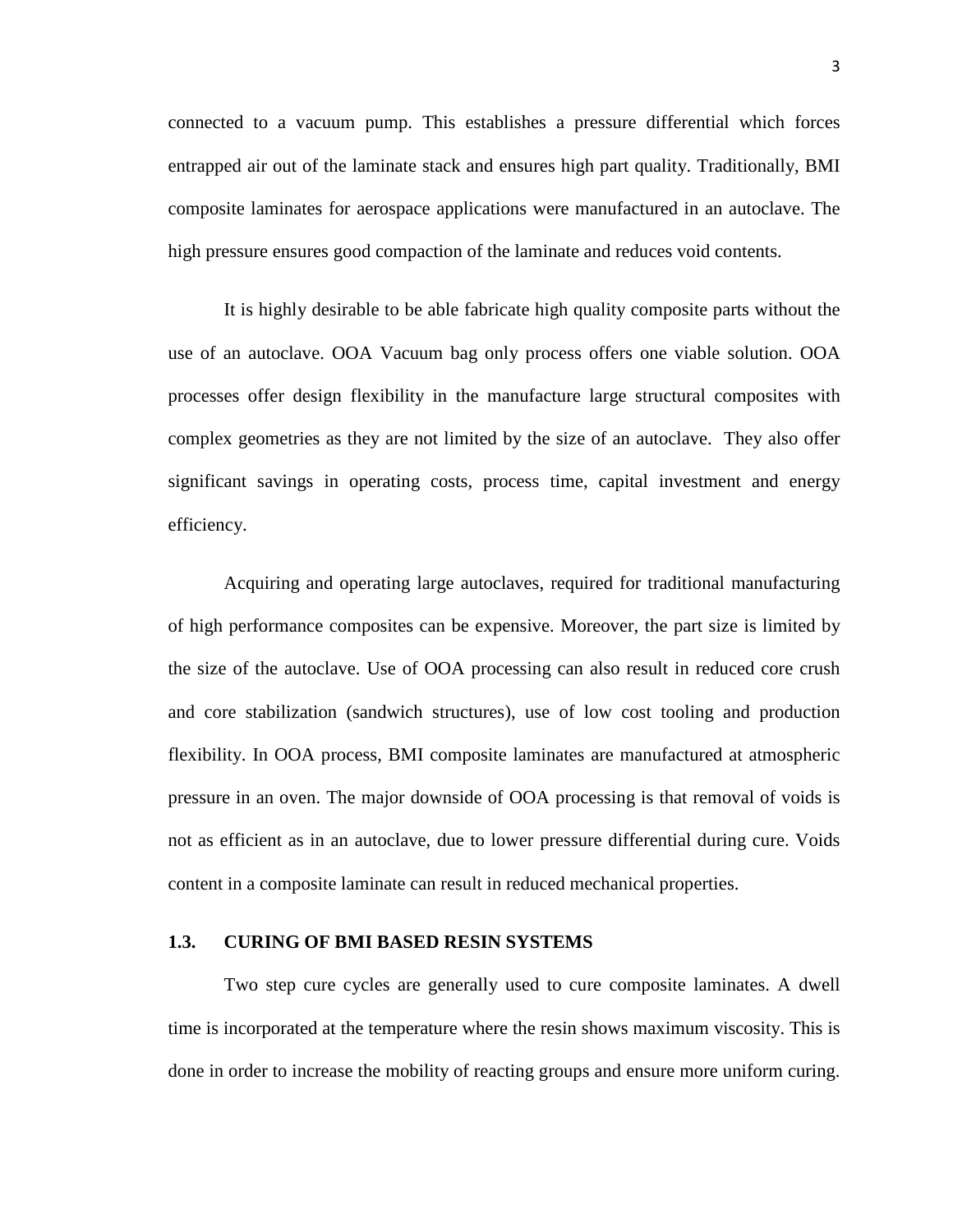The temperature is then ramped up to the actual cure temperature (base cure). It is held for a time based on thickness of laminate and type of resin. Epoxies and BMIs generally have a 2 hour cure time (Figure 1.2). Post curing of composite laminates can result in an increase in degree of cure due to a decrease in the percentage of unreacted monomer remaining in the sample. If a composite contains regions of insufficient degree of cure, it can be susceptible to creep. A free standing post cure is performed, after the base cure cycle, to avoid these issues.



Figure 1.2 Cure cycle for OOA-BMI prepreg

#### **1.4. CONTRIBUTION OF THIS WORK**

Conventionally BMI systems have been manufactured using an autoclave. A wealth of literature is available, related to autoclave processing of BMI composites, but OOA processing of BMI is relatively new. The work presented in this thesis will focus on processing carbon fiber/BMI composites at atmospheric pressure in a conventional oven.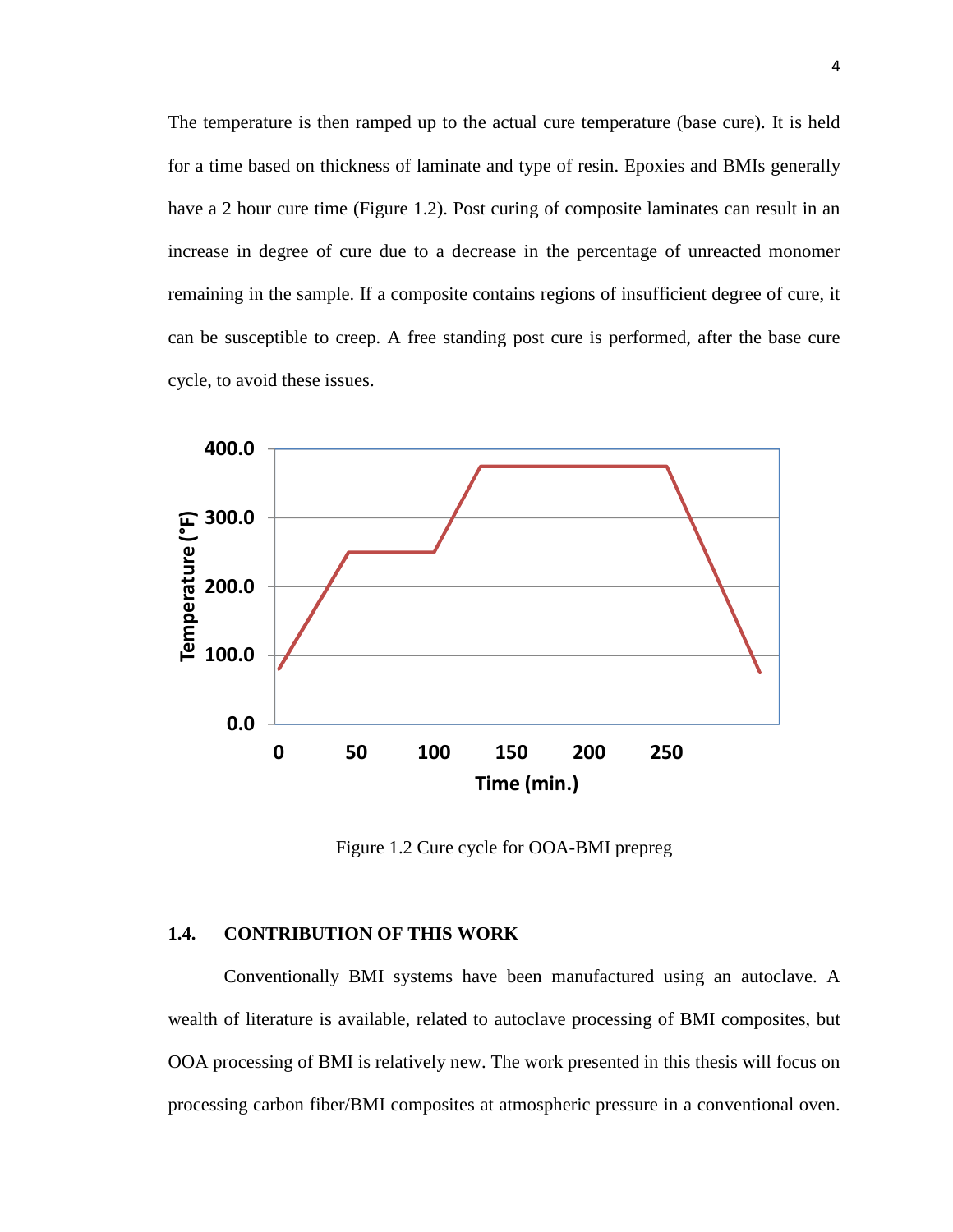The first part will focus on optimizing the base cure cycle of BMI prepregs in order to obtain sufficient green strength after cure. The second part will investigate structural health monitoring of carbon fiber/BMI composites using fiber optic sensors.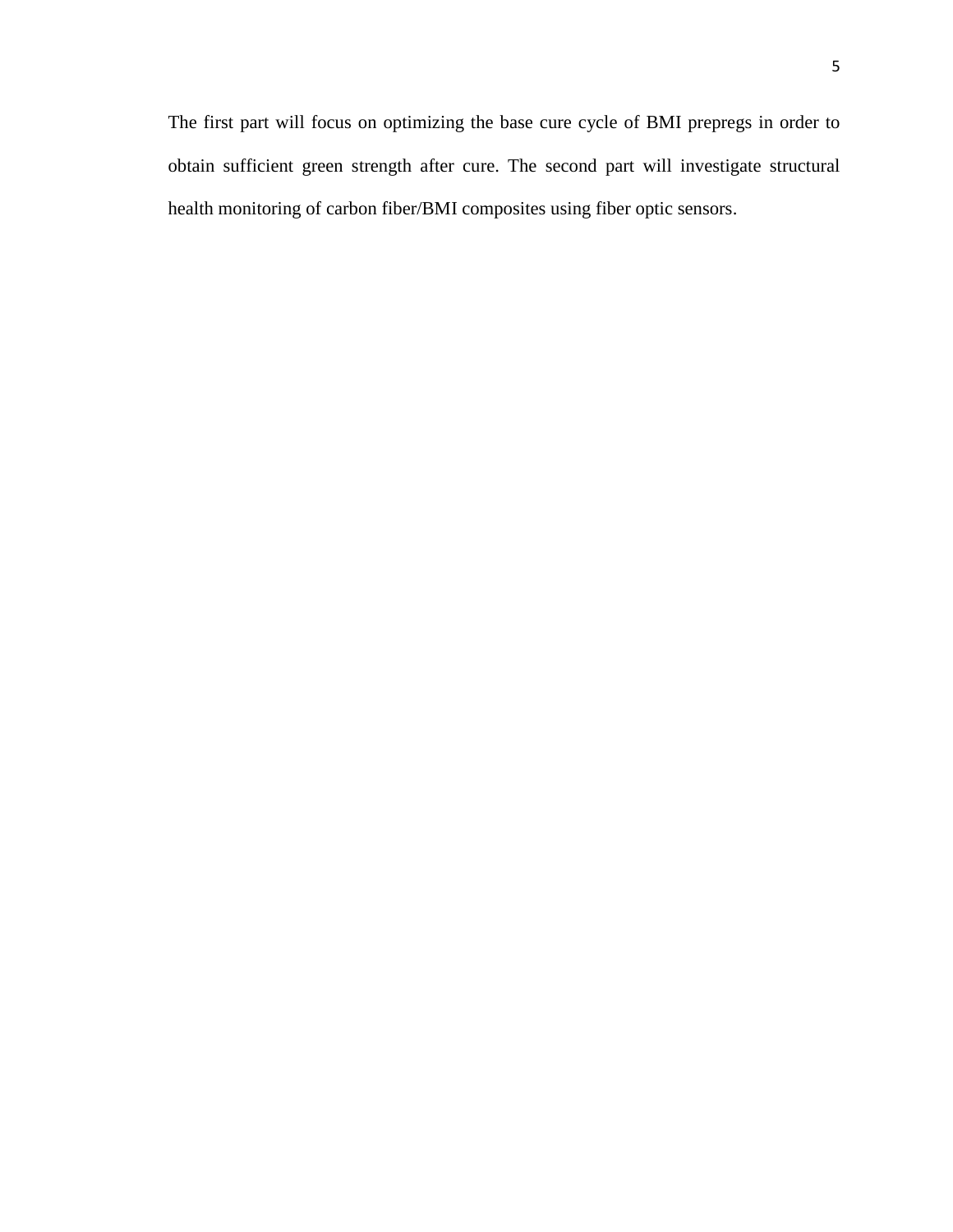#### **I. PAPER**

# **INFLUENCE OF CURE CONDITIONS ON PERFORMANCE OF OUT-OF-AUTOCLAVE CURED CARBON/BISMALEIMIDE COMPOSITES**

*S.Anandan<sup>1</sup> , K. Chandrashekhara<sup>1</sup> and V. Samaranayake<sup>2</sup> <sup>1</sup>Department of Mechanical and Aerospace Engineering , <sup>2</sup>Department of Mathematics and Statistics*

#### **ABSTRACT**

Bismaleimide (BMI) resins are a class of polyimides used in high-performance structural composites that require superior toughness and high-temperature resistance. Out-of-autoclave (OOA) processing of composites offers several key benefits compared to autoclave processing such as lower manufacturing cost resulting from a lower capital cost and lower energy consumption. Since few composite manufacturers have large, high-temperature autoclaves, OOA processing of BMI can broaden the use of these materials and expand the high-temperature composite parts supplier base. It is desirable to have BMI OOA prepreg systems cure at reasonably low temperatures with sufficient degree of cure and green strength to maintain rigidity for subsequent freestanding post cure. In the present work, high-temperature composite laminates are manufactured using BMI OOA prepreg. Venting of entrapped air from the prepreg stack is evaluated. Composite panels are manufactured using the most efficient venting method and short beam shear strengths are measured. Free-standing post cures are performed and the panels are monitored for droop. It was found that composite panels cured at 360 for six hours can produce properties similar to that of composites cured using the recommended cure cycle.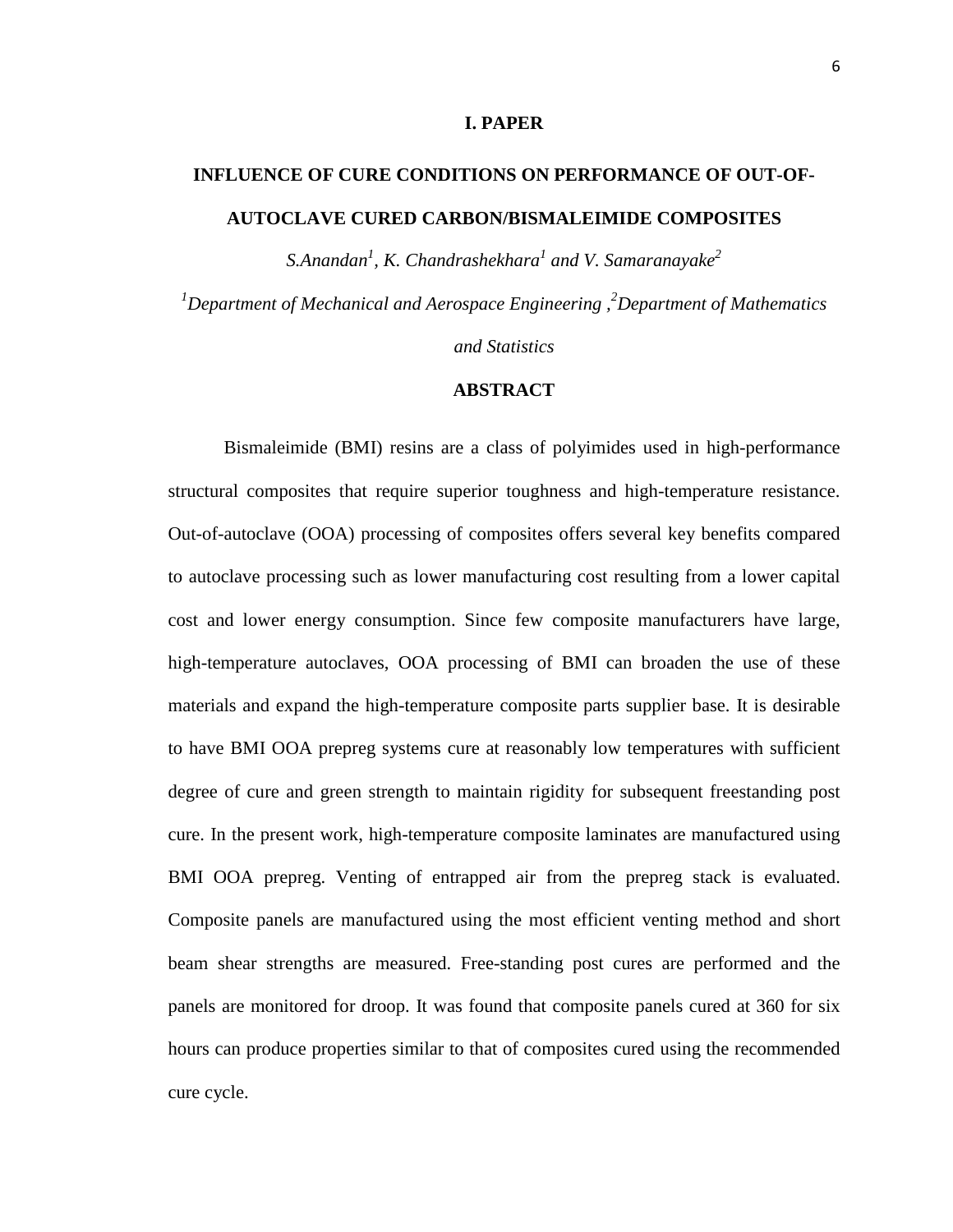#### **1. INTRODUCTION**

High performance composites in aerospace applications can be exposed to prolonged and sometimes extreme service conditions. In aerospace applications, durability and reliability of composites is critical. A high glass transition temperature, good properties at elevated temperatures, and low susceptibility to environmental conditions is preferred [1]. Bismaleimides (BMI) are polyimides which exhibit good thermal stability, low water absorption, and high mechanical properties at high temperature. BMI resins provide better mechanical performance at elevated temperatures compared to conventional toughened epoxy resins. In addition, they possess desirable properties such as high tensile strength, corrosion and chemical resistance, and good hotwet performance [2].

Autoclave processing has been shown to provide low void content and high quality parts for aerospace applications but is associated with high costs. Out-of-Autoclave (OOA) processes have a potential to reduce capital and operating costs. Complex parts can be manufactured using OOA processes in a simple, cost-effective manner. The major downside of OOA processing is the relatively higher void content (or porosity) [3]. Many researchers have investigated the effect of porosity on mechanical properties like compression [4], interlaminar shear [5, 6, 7], flexure strength [8] and tensile strength [9, 10]. When processing composites, entrapped air can be removed through the laminate by mass transport or momentum transport. In autoclave processing, high working pressures combined with vacuum evacuation gives rise to a high pressure differential that enhances removal of entrapped air by momentum transport [11]. OOA processes generally use atmospheric pressure and therefore venting entrapped air from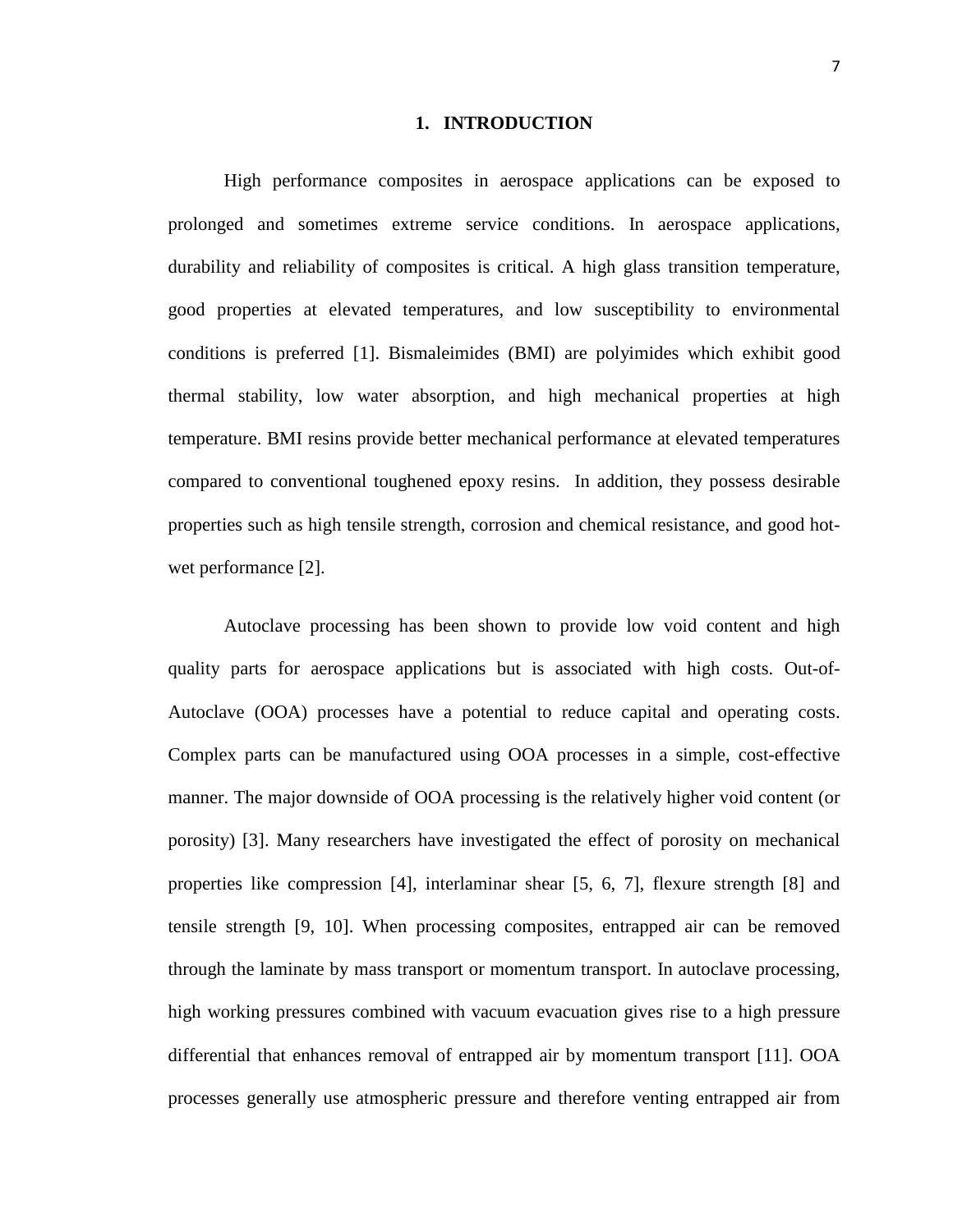the laminate stack is a key concern. Entrapped gasses need to be removed through engineered pathways provided within the prepreg [12]. While substantial literature is available regarding autoclave cured BMI composites, limited work has been done to investigate out of autoclave oven cured BMI laminates.

Resin properties such as degree of cure and composite properties like residual stresses are affected by the cure cycle [2, 13, 14]. Cure conditions affect mechanical properties of thermosetting resins and composites [6, 15]. Certain mechanical properties and glass transition temperature of composite laminates can be improved by incorporating a post cure cycle [16]. Post curing has also been shown to decrease the percentage of unreacted monomer present in a composite [17]. Thermal warping can be induced in the laminate due to volumetric contraction of the resin or mismatch in coefficients of thermal expansion between the resin and fiber.

In the current work, air bleeding or venting of entrapped gasses within the laminate stack, is evaluated using three methods. The baseline method uses glass fabric as an edge bleeder. The second method uses Vac-Pak EB1590. In addition, a surface bleeder fabric, Trans-Textil C2003 is evaluated. A suitable bleeding process is selected, based on void content tests, which is used to manufacture laminates for mechanical testing and cure cycle evaluation. The effect of varying base cure time on mechanical properties of green composite panels (before post cure) is evaluated using short beam shear (SBS) tests. Thermal warping induced during free standing post cure is studied.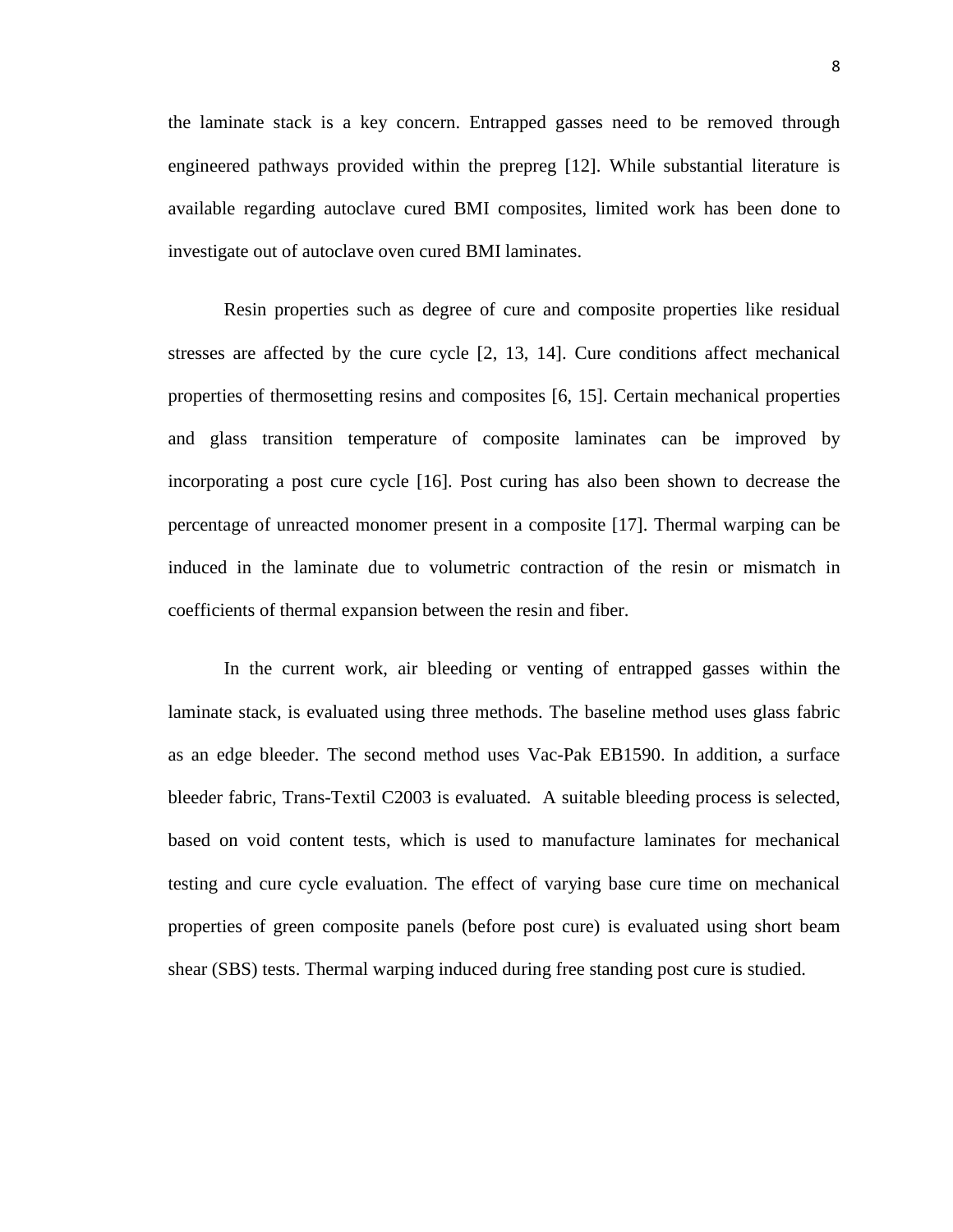#### **2. MATERIALS**

Composite laminates were manufactured using IM7G/AR4550 BMI unidirectional prepreg system (Aldila Composite Materials). AR4550 is a toughened BMI resin system, ideal for OOA curing. The unidirectional prepreg contains 35% resin by weight with a fiber areal weight of 200  $g/m^2$ . To bleed entrapped air from the edge of a laminate stack, a light weight 54 gsm leno glass cloth and a Vac-Pak EB1590 were used. EB1590 is an open weave, 600 °F, high tensile strength teflon-coated, and lightweight fiberglass material suitable for edge breathing. The teflon coating ensures easy release from the composite laminate. A third material, Trans-Textil C2003 was evaluated as a surface bleeder. The C2003 is a lightweight multilayer, flexible membrane system that acts as a resin barrier and was evaluated for its effectiveness in removing air from the surface of a laminate stack.

#### **3. MANUFACTURING**

Laminates were manufactured using an Out-of-Autoclave (OOA) or Vacuum Bag Only (VBO) process (Figure 1). Two sets of BMI composite laminates were fabricated. Six in. square 16 ply laminates were manufactured for void content tests and 16 in. square 24 ply laminates for cure cycle evaluation. Each laminate was laid up in a symmetric quasi-isotropic configuration [0°, 90°, +45°, -45°].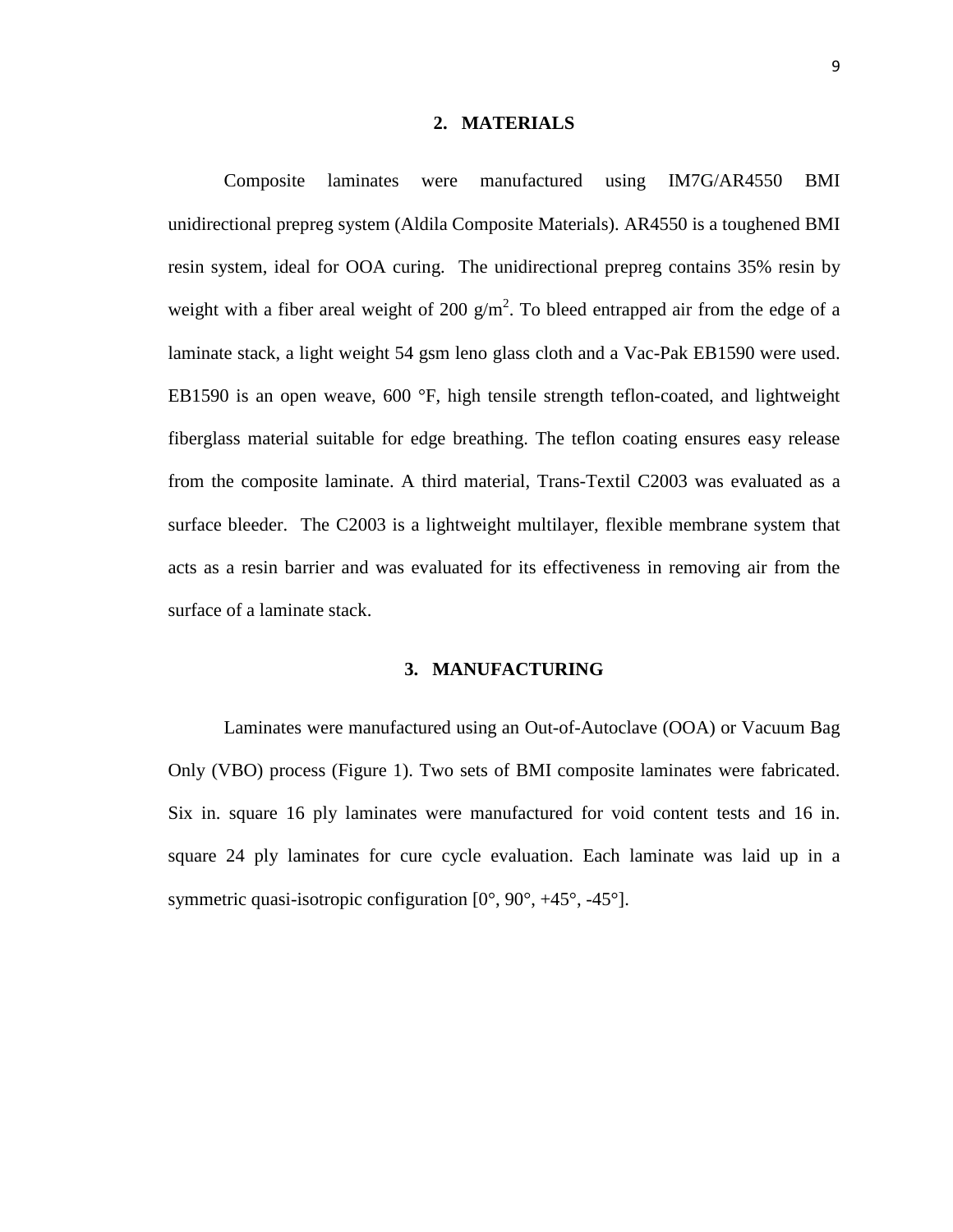

Figure 1. OOA Process Bagging Assembly with Edge Bleeder

In this study, debulking was performed every four layers for a duration of thirty minutes each to remove the entrapped air from the laminate stack and produce lower void contents in finished parts. A two-step cure cycle was used to cure the laminate. The temperature was first raised to 290 °F for one hour, in order to enhance the mobility of reacting groups. The laminate was then cured in an oven according to one of the cure cycle options listed in Table 1.

| Panel | <b>Temperature</b><br>$\rm ^{\circ}F)$ | <b>Time</b><br>(hours) | Panel | <b>Temperature</b><br>$\rm ^{\circ}F$ | <b>Time</b><br>(hours) |
|-------|----------------------------------------|------------------------|-------|---------------------------------------|------------------------|
|       | 325                                    |                        |       | 350                                   |                        |
|       | 375                                    |                        |       | 350                                   |                        |
| 3     | 325                                    | 6                      |       | 350                                   |                        |
| 4     | 375                                    | 6                      |       | 350                                   |                        |
|       | 325                                    |                        |       | 350                                   |                        |
|       | 375                                    |                        |       |                                       |                        |

Table 1. Cure Cycle Options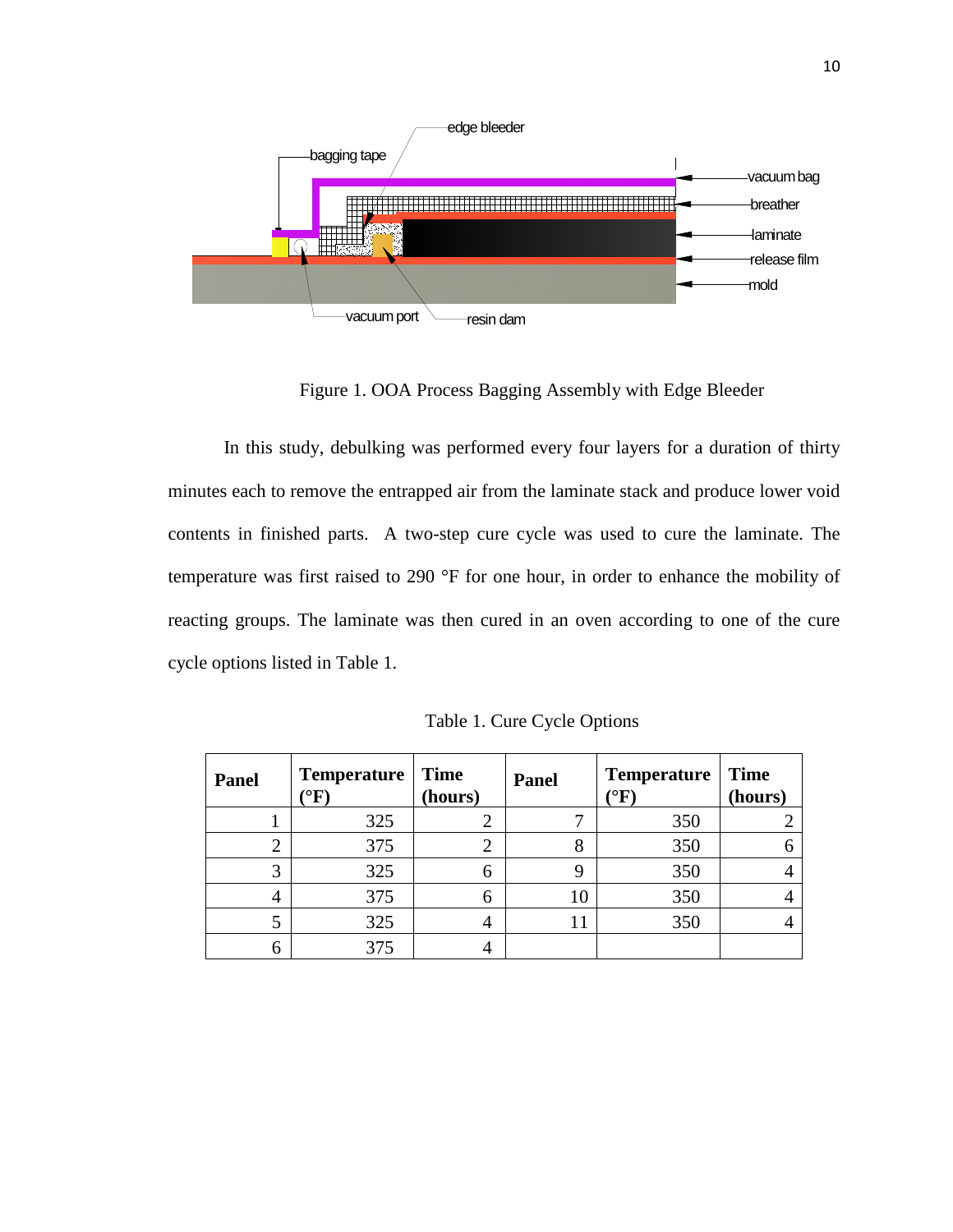#### **4. EXPERIMENTAL TESTING**

#### **4.1. BLEEDER EVALUATION**

Thermogravimetric analysis (TGA) was performed to investigate outgassing of the BMI prepreg under cure conditions. The curing time of a small sample of BMI was found to be 9 minutes by dynamic DSC runs. A prepreg sample was placed in the platinum pan and a shortened cure cycle was simulated in a TA800 instrument. The percentage mass drop, during cure at 375°F, was found to be negligible (Figure 2). There is little evolution of volatiles during the cure process.



Figure 2. Mass loss of BMI prepreg under cure conditions

Removal of entrapped air is an important part of the OOA process as working pressure differential is not high enough (compared to autoclave processing) to remove entrapped air completely [11]. Efficient air bleeding is required in order to obtain a relatively void free composite panel. In the current study, three bleeding techniques were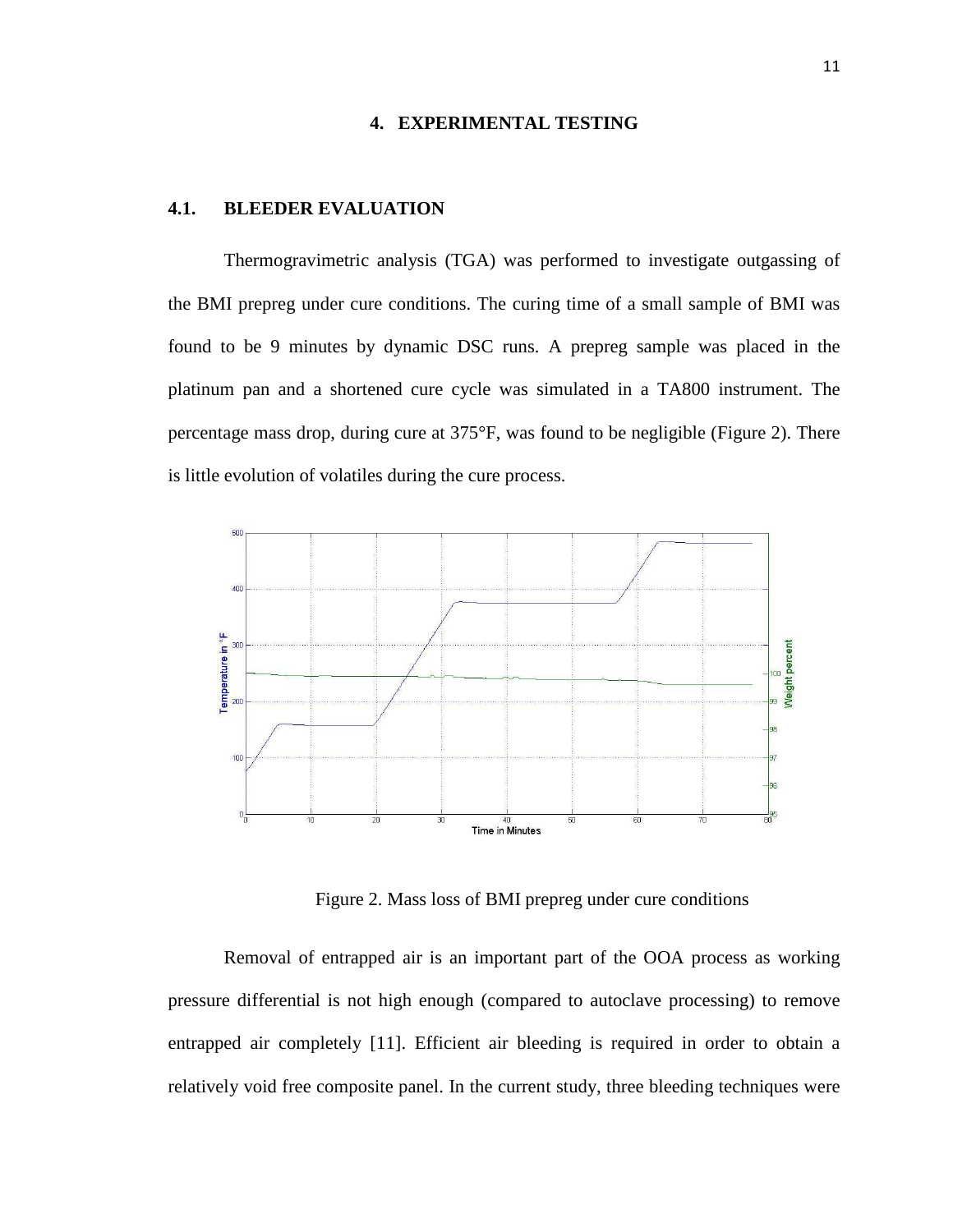evaluated- fiber glass cloth edge bleeder, Vac-Pak EB1590 (Figure 3) edge bleeder and Trans-Textil C2003 (Figure 4) surface bleeder. Six 6-in. square, 16 layer quasi-isotropic laminates ( $[0^{\circ}, 90^{\circ}, +45^{\circ}, -45^{\circ}]_{2s}$ ) were manufactured in order to evaluate bleeder selection. The manufacturer recommended base cure cycle of 375 °F for two hours was used for all bleeder evaluation panels.



Figure 3. Edge Bleeding in OOA Process



Figure 4. Surface Bleeding in OOA Process

 Each panel was tested for void content by acid digestion according to ASTM D3171 [19]. Five, 1 in. square, samples were cut from the composite panels and density measured by water displacement according to ASTM D792. The samples were dissolved in concentrated sulfuric acid and the resin was oxidized using hydrogen peroxide. The fibers were separated and weighed. Void contents were measured using equations 1-3.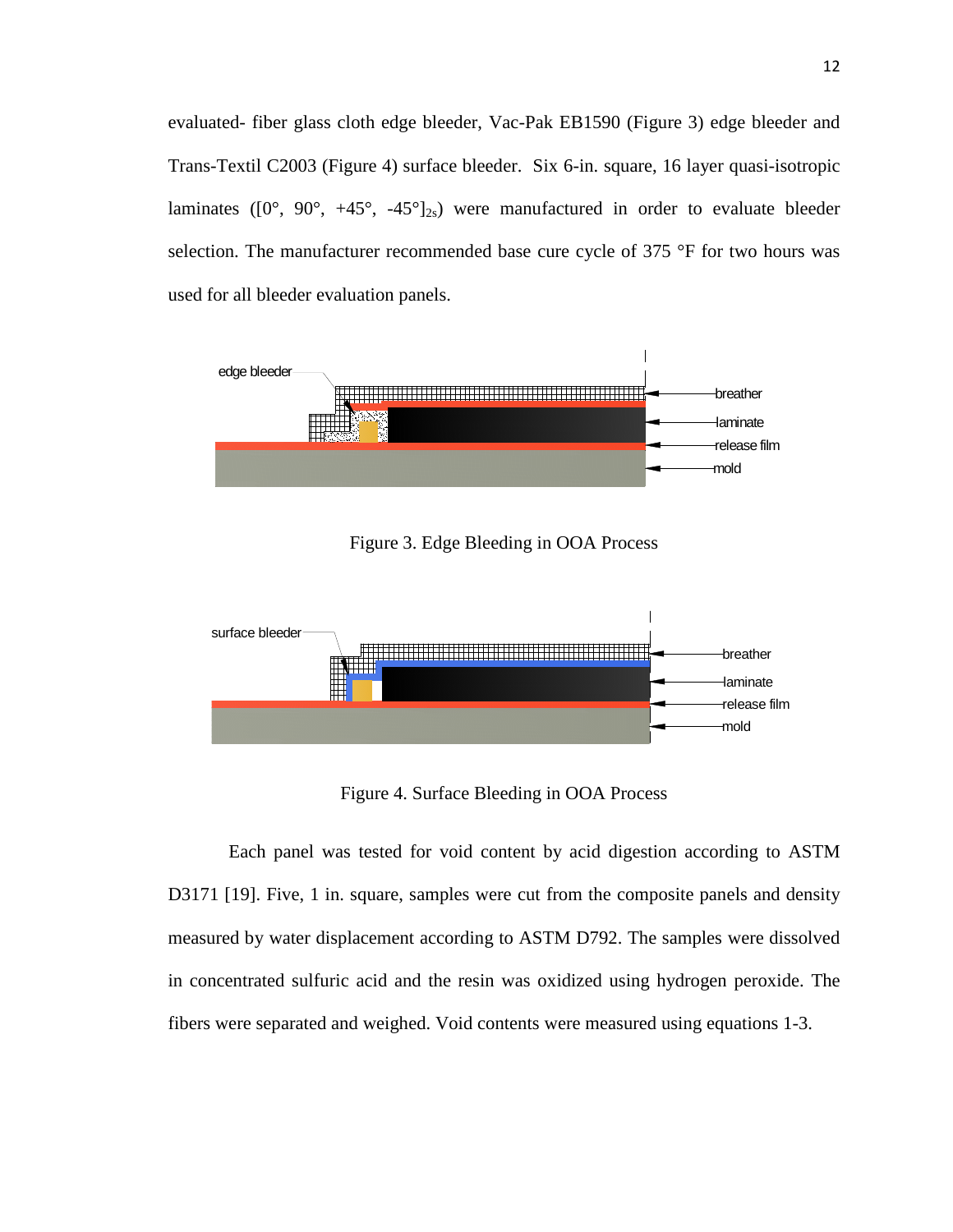| <b>Panels</b>  | <b>Bleeder</b>    | <b>Debulking</b> | Void content $(\% )$ |
|----------------|-------------------|------------------|----------------------|
| $\mathbf{1}$   | fiberglass cloth  | Yes              | 0.78                 |
| 2              | fiberglass cloth  | N <sub>o</sub>   | 3.85                 |
| 3              | EB1590            | Yes              | 0.31                 |
| $\overline{4}$ | EB1590            | N <sub>o</sub>   | 1.44                 |
| 5              | C <sub>2003</sub> | Yes              | 4.27                 |
| 6              | C <sub>2003</sub> | N <sub>o</sub>   | 3.84                 |

Table 2. Evaluation of bleeders

$$
V_f = M_f \times \frac{density \ of \ sample}{density \ of \ fiber}, \tag{1}
$$

$$
V_r = M_r \times \frac{density \ of \ sample}{density \ of \ resin}, \tag{2}
$$

$$
V_v = 100 - V_r - V_f, \t\t(3)
$$

where,  $M_f$  = mass percent of fiber,  $M_r$  = mass percent of resin,  $V_f$  = volume percent of fiber,  $V_r$  = volume percent of resin,  $V_v$  = void content

Usage of baseline bleeder as well as EB1590, with debulking, resulted in the low void contents (Table 2). Vac-Pak EB1590 offers easy release from the laminate as compared to the 54 gsm glass cloth. Therefore, further laminates, used to evaluate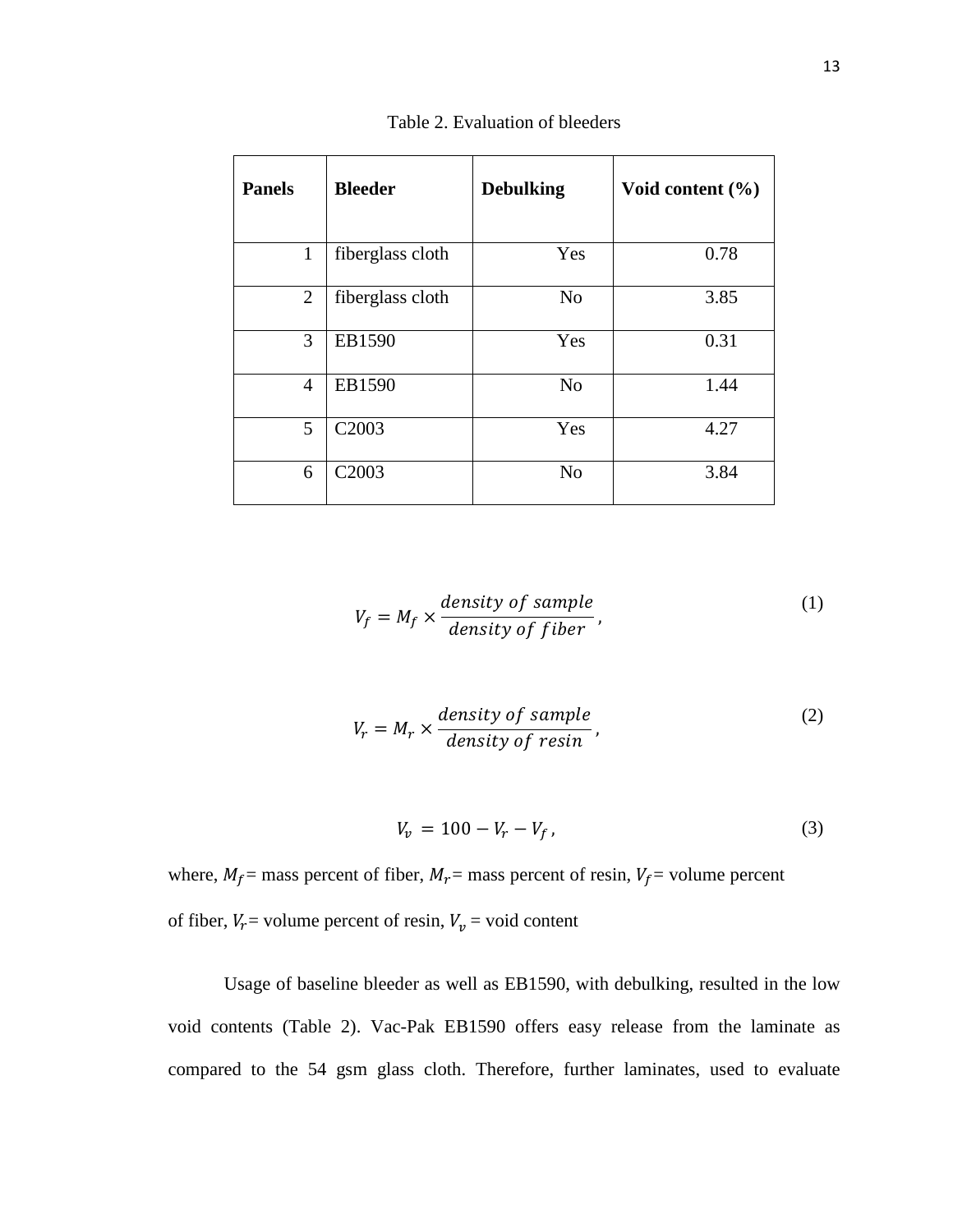variations in the cure cycle, were manufactured using the Vak-Pak EB1590 bleeder and a debulk cycle.

#### **4.2. MECHANICAL TESTING**

Green strength of the composite panels was evaluated using Short beam shear test. Eleven composite panels, measuring 16 in. square, were manufactured. Each laminate had 24 layers arranged in quasi isotropic stacking sequence [0°, 90°, +45°, -  $45^{\circ}$ <sub>3S</sub>. Five 0.3 in. x 1.5 in. short beam shear (SBS) samples were extracted from each panel. The test was performed on an Instron 5985 machine at room temperature. A short span ratio of 3:1 was used to cause failure dominated by delamination [18].

The influence of cure cycle on delamination resistance was studied for a series of fabricated composite panels using the short beam shear test (Figure 5). Samples were loaded under three point bending on a loading span of 0.8 in., in accordance with ASTM D2344 [20]. A machine crosshead speed of 0.05 in. per minute was used to apply the load. Acceptable mode of failure in SBS is shear failure between the central layers of the specimen. The interlaminar shear strength (ILSS) was calculated using the following equation,

$$
F^{sbs} = 0.75 \times \frac{P_m}{b \times d},\tag{4}
$$

Where  $P_m$  = peak load, b= sample width, d= depth of the specimen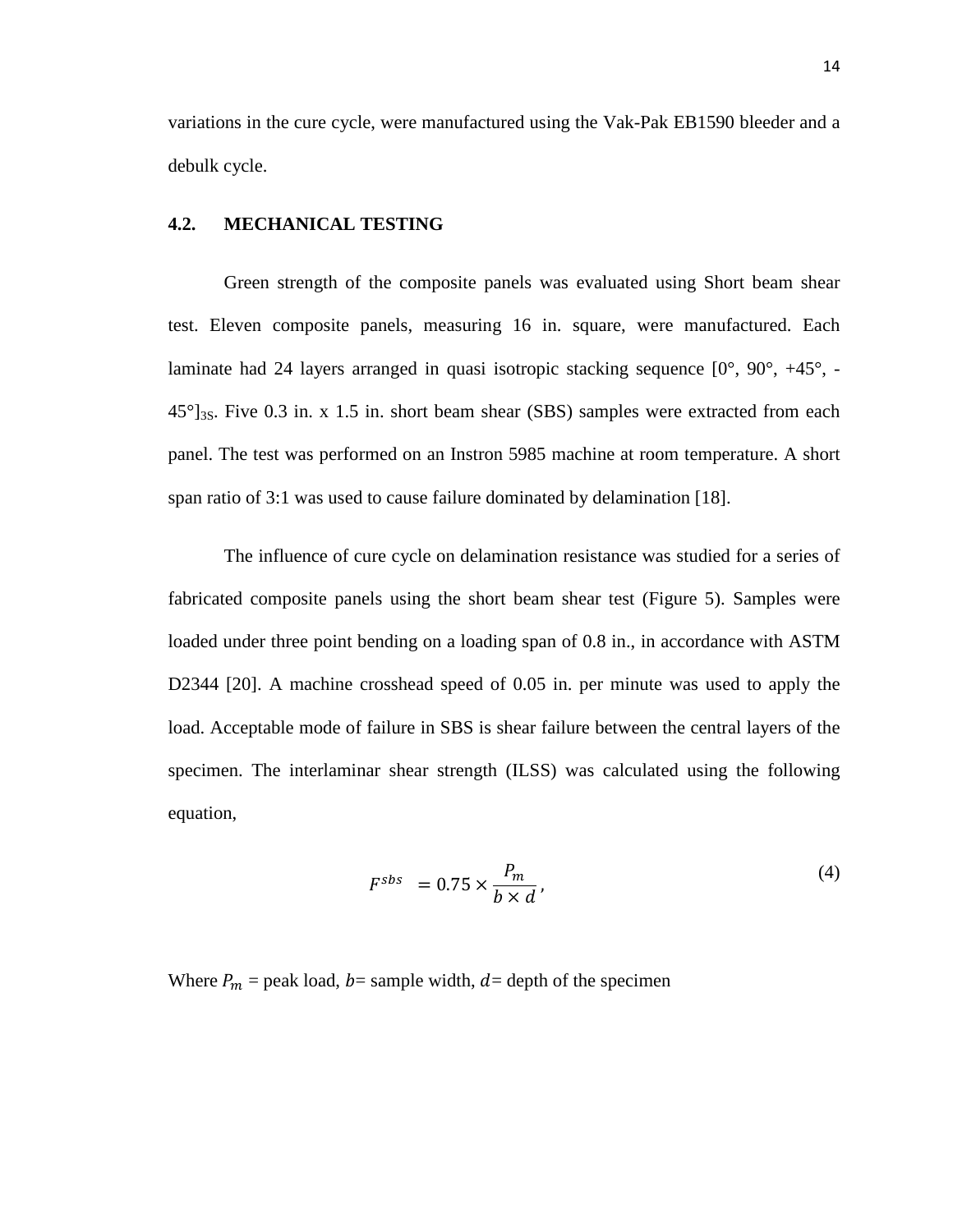

Figure 5. Short Beam Shear Test Setup

### **4.3. DROOP AFTER FREE-STANDING POST-CURE**

Shrinkage of matrix around the reinforcing fibers gives rise to residual stresses. These stresses are capable of introducing dimensional changes in a laminate with low green strength. In the present work, droop during free standing post cure is studied. Test specimens measuring 14 in. x 10 in. were cut from panels manufactured, and placed between 1 in. wide aluminum mounting blocks (Figure 6). The panels were post-cured at 400 °F for two hours and droop was measured.



Figure 6. Droop under Free-Standing Post Cure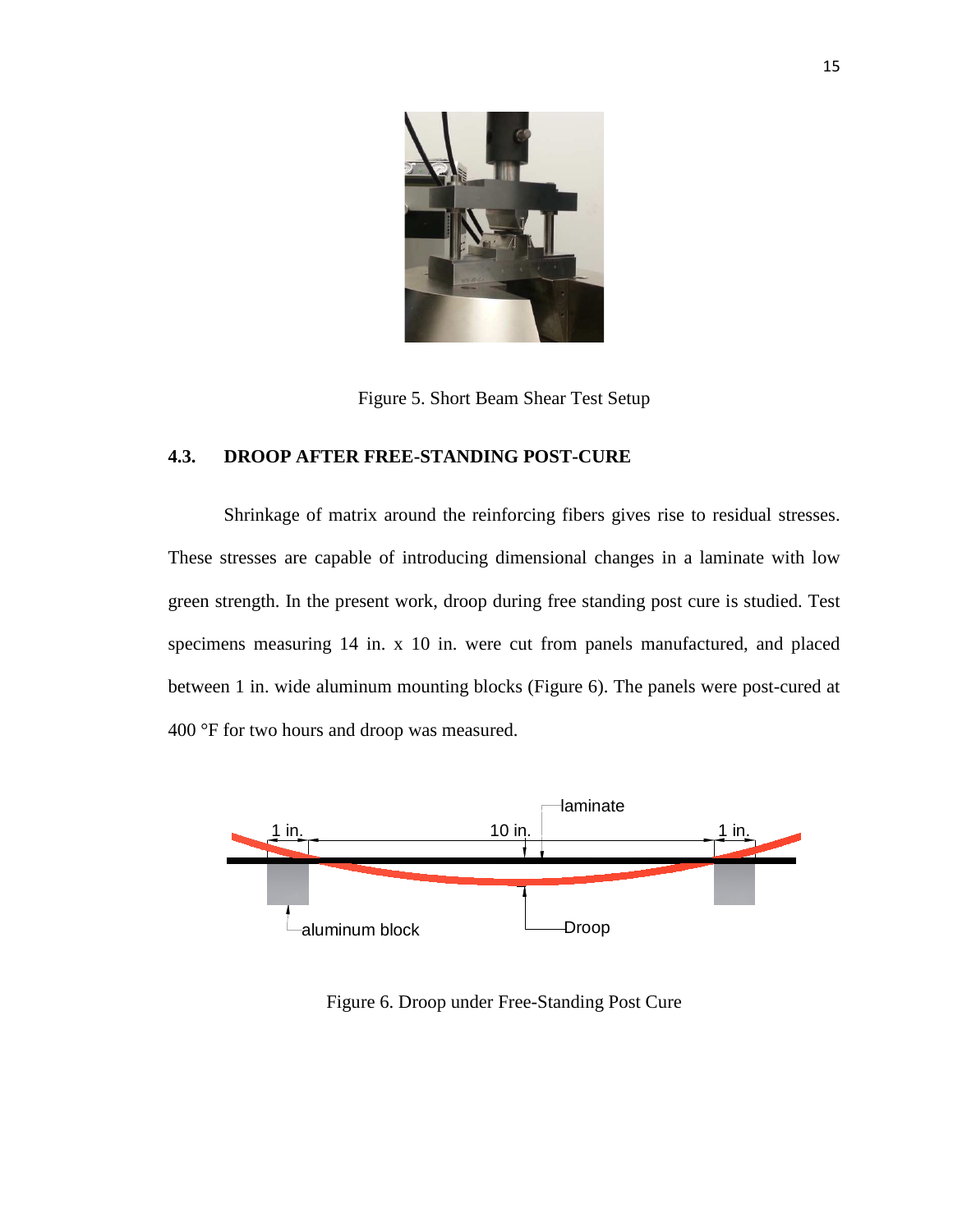#### **5. STATISTICAL ANALYSIS**

Results from experiments were evaluated using statistical methods using Analysis of Variance technique. Interlaminar shear strength, flexure strength and droop were selected as the response variables. The control factors are input variables, set at predetermined levels. Two factors are involved, cure temperature and curing time. A face centered central composite design and the number of panels needed was determined based on that design. Central composite designs can be used to fit a first order model while providing information regarding contribution of second order terms. Using dynamic DSC scans, it was found that the onset of cure of the BMI resin is 290 °F. The extreme points of the central composite design were temperatures of 325 °F and 375 °F and cure times of 2 hours and 6 hours (Figure 7). The face centered cubic design was selected with axial points corresponding to 350  $\degree$ F/2 hours, 350  $\degree$ F/6 hours, 325  $\degree$ F/2 hours and 375 °F/4 hours. The center point, 350 °F/4 hours was replicated thrice in order to determine whether first and second order terms have an effect on the response variables. Composite panels were manufactured as in Table 1.



Figure 7. Face Centered Cubic Design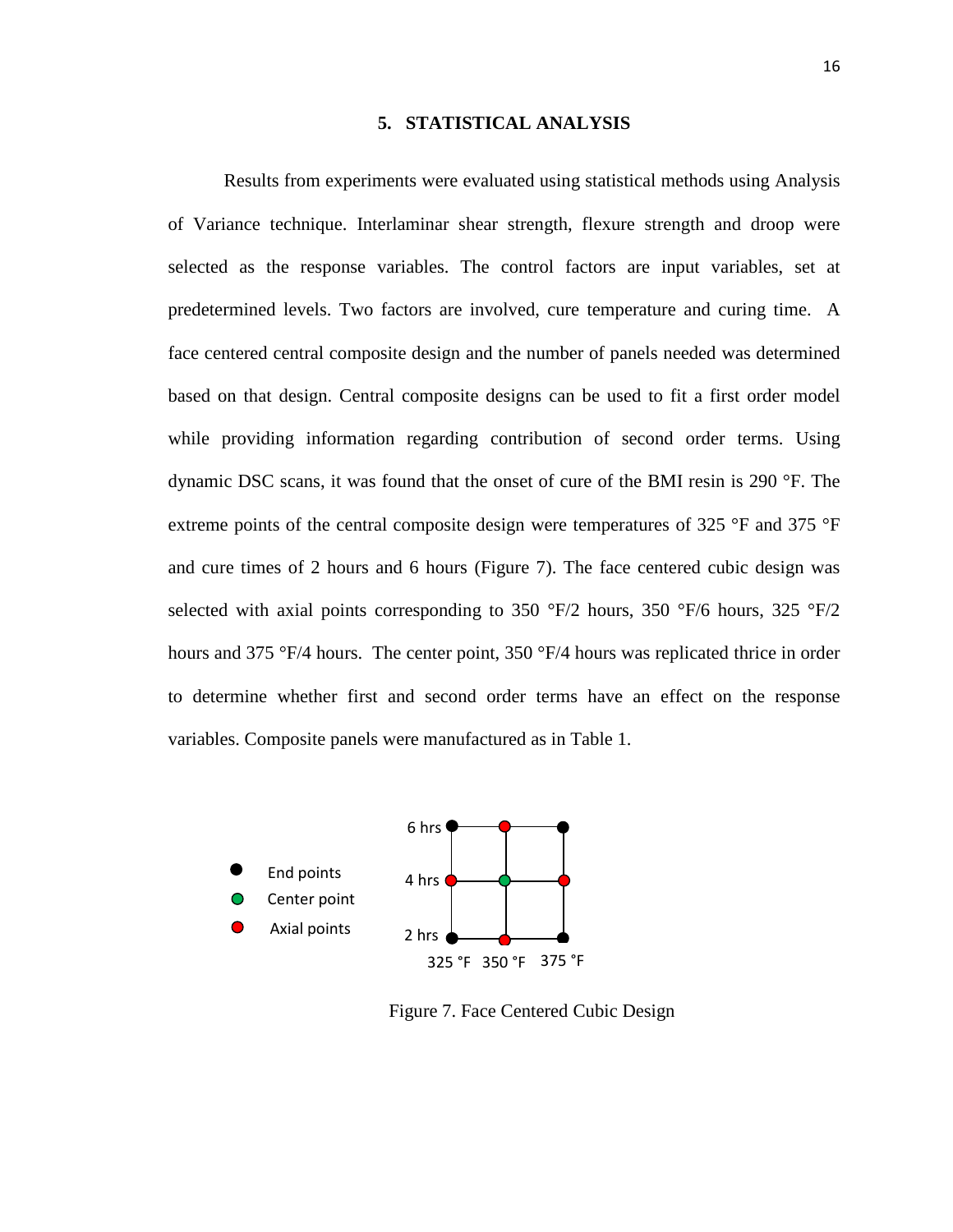#### **6. RESULTS AND DISCUSSION**

Test results were evaluated using Minitab statistical software. In the current study, the null hypothesis is, "A change in factor levels, cure temperature and time, does not produce a significant change in the response variable". If the p-value, calculated using analysis of variance (ANOVA), is less than a pre-determined significance level, the null hypothesis can be rejected i.e. a change in factor levels results in a significant change in the response variable. In the current study, a significance level of 5% is used. Therefore, if p<0.05, a change in factor levels is significant.

| <b>Panel</b>   | <b>Cure Temp.</b><br>$({}^{\circ}F)$ | <b>Cure Time</b><br>(hours) | <b>ILSS</b><br>(MPa) | <b>Droop</b><br>(mm) |
|----------------|--------------------------------------|-----------------------------|----------------------|----------------------|
| $\mathbf{1}$   | 325                                  | $\overline{2}$              | 2.4                  | 0.508                |
| $\overline{2}$ | 375                                  | $\overline{2}$              | 37.43                | 0.304                |
| 3              | 325                                  | 6                           | 13.27                | 0.406                |
| $\overline{4}$ | 375                                  | 6                           | 41.06                | 0.152                |
| 5              | 325                                  | $\overline{4}$              | 7.11                 | 0.279                |
| 6              | 375                                  | $\overline{4}$              | 40.64                | 0.101                |
| $\overline{7}$ | 350                                  | $\overline{2}$              | 14.92                | 0.177                |
| 8              | 350                                  | 6                           | 34.02                | 0.101                |
| 9              | 350                                  | 4                           | 23.4                 | 0.457                |
| 10             | 350                                  | $\overline{4}$              | 22.71                | 0.406                |
| 11             | 350                                  | $\overline{4}$              | 23.68                | 0.279                |
|                | <b>Significance of factors</b>       |                             | 0.001                | 0.612                |

Table 3. Table of Results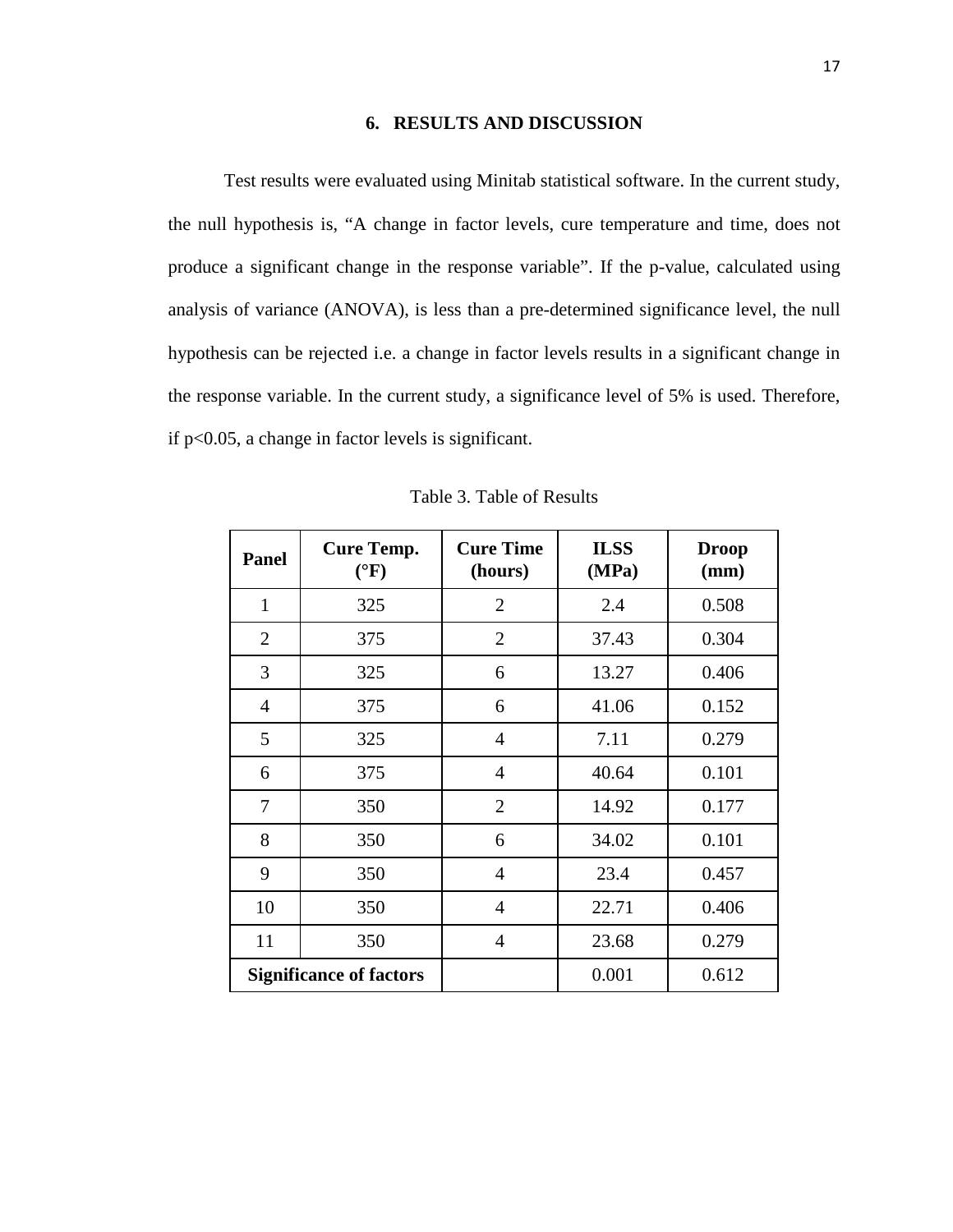#### **6.1. MECHANICAL TESTING**

Results of mechanical testing of composite specimens, before post cure, are shown in Table 3. Since the p-values for both ILSS and flexure tests are less than 0.05, a change in cure conditions has a significant effect on the mechanical properties of the composite laminate. Figure 8 depicts response surface plot of the effect of curing conditions on the ILSS of the composite panels.

The delamination resistance increases with a rise in curing temperature an improvement in degree of cure and crosslink density, with a rise in curing temperature and time , resulting in a better bond between the fiber and matrix. All samples failed by delamination between the central layers. ILSS is also shown to increase with a rise in the curing time.



Figure 8. Contour Plot of ILSS vs Cure Temperature and Time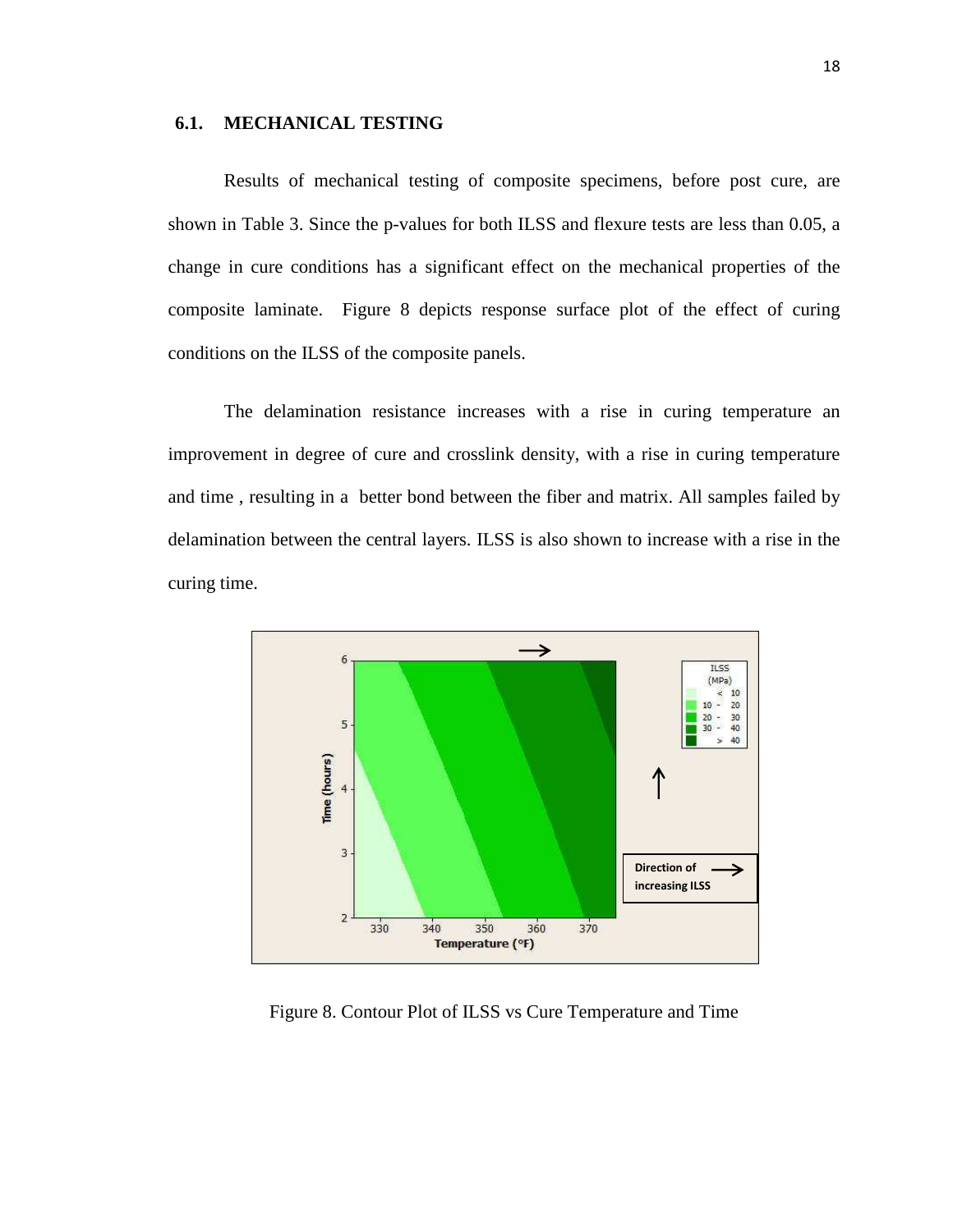The laminate fabricated using a base line cure of  $375 \text{ °F}$  6 hours exhibited the greatest ILSS of 41.06 MPa. A 7 °F drop in cure temperature is capable of producing a similar effect on delamination resistance, compared to a 1.5 hour drop in cure time. By interpolation, it is evident that a cure cycle of 360 °F for 6 hours can produce a composite laminate having an ILSS equivalent to one cured at the manufacturer recommended cure cycle of 375 °F/ 2 hours.

#### **6.2. DROOP TEST**

Droop due to thermal warping under a free standing post cure (400 °F for 2 hours) was studied and the maximum vertical displacement of the composite laminate was recorded using a dial gauge with a least count of  $10^{-3}$  in. (Table 3). A very small amount of droop was observed in all laminates. The p-value, calculated from ANOVA, was found to be 0.612. Since p-value >0.05, a change in curing conditions, within the selected bounds of this study, showed no significant effects on the thermal warping of the composite panel. But, since the number of center point replicates is low, there is a possibility that the test conducted is not powerful enough to detect minute effects of changes in base cure cycle on droop.

#### **6.3. VERIFICATION OF RESULTS**

A composite panel was manufactured using a cure cycle of 360 °F/6 hours. The average cured ply thickness was 0.118 in. (2.99 mm), void content was 0.83% and the density was 1.56  $g/cm<sup>3</sup>$ . Five samples were removed and their ILSS was measured by short beam shear. The average ILSS was calculated to be 38.1 MPa. The samples failed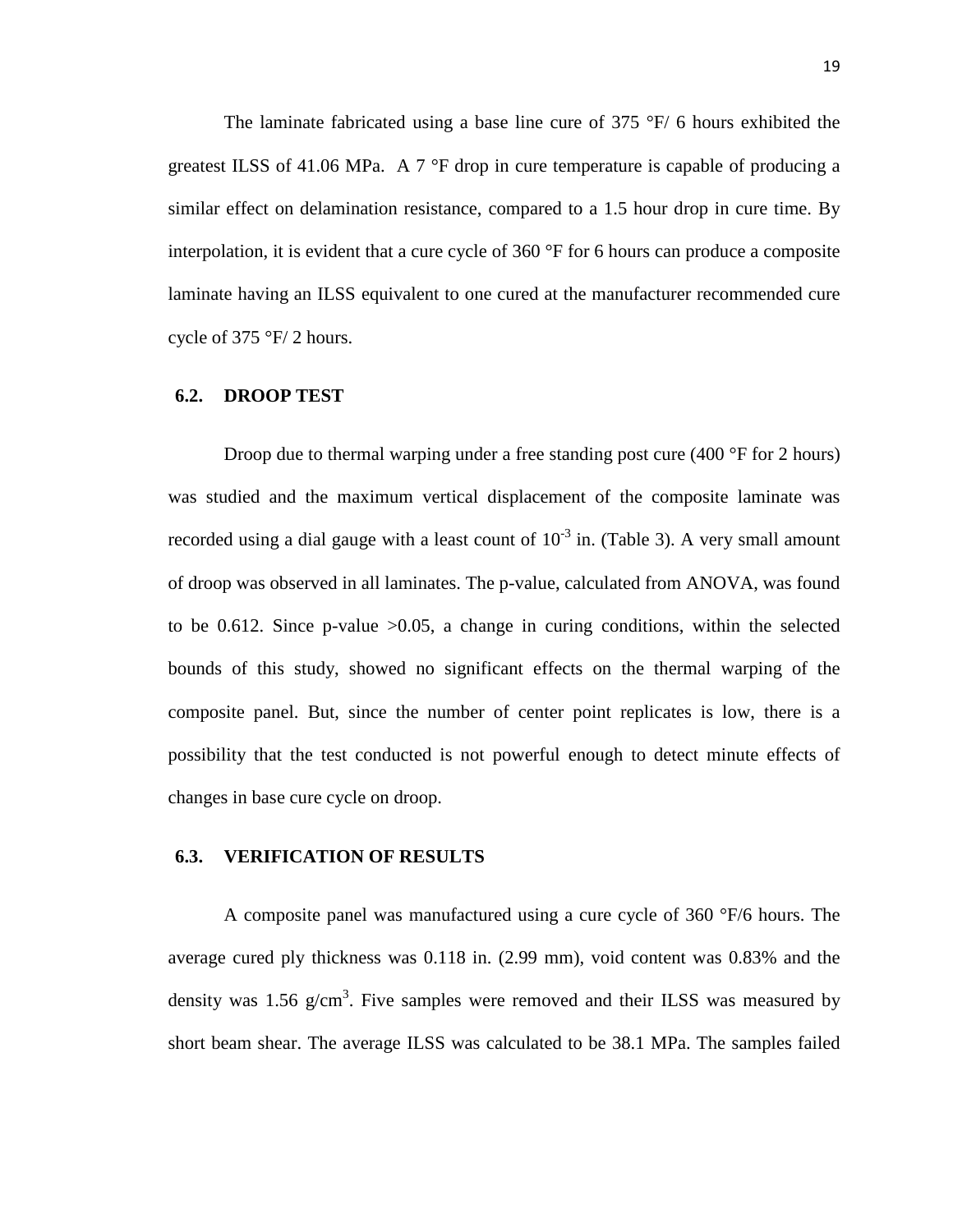

Figure 9. Short Beam Shear Test, Load vs Extension



Figure 10. Cross Section of Tested Specimen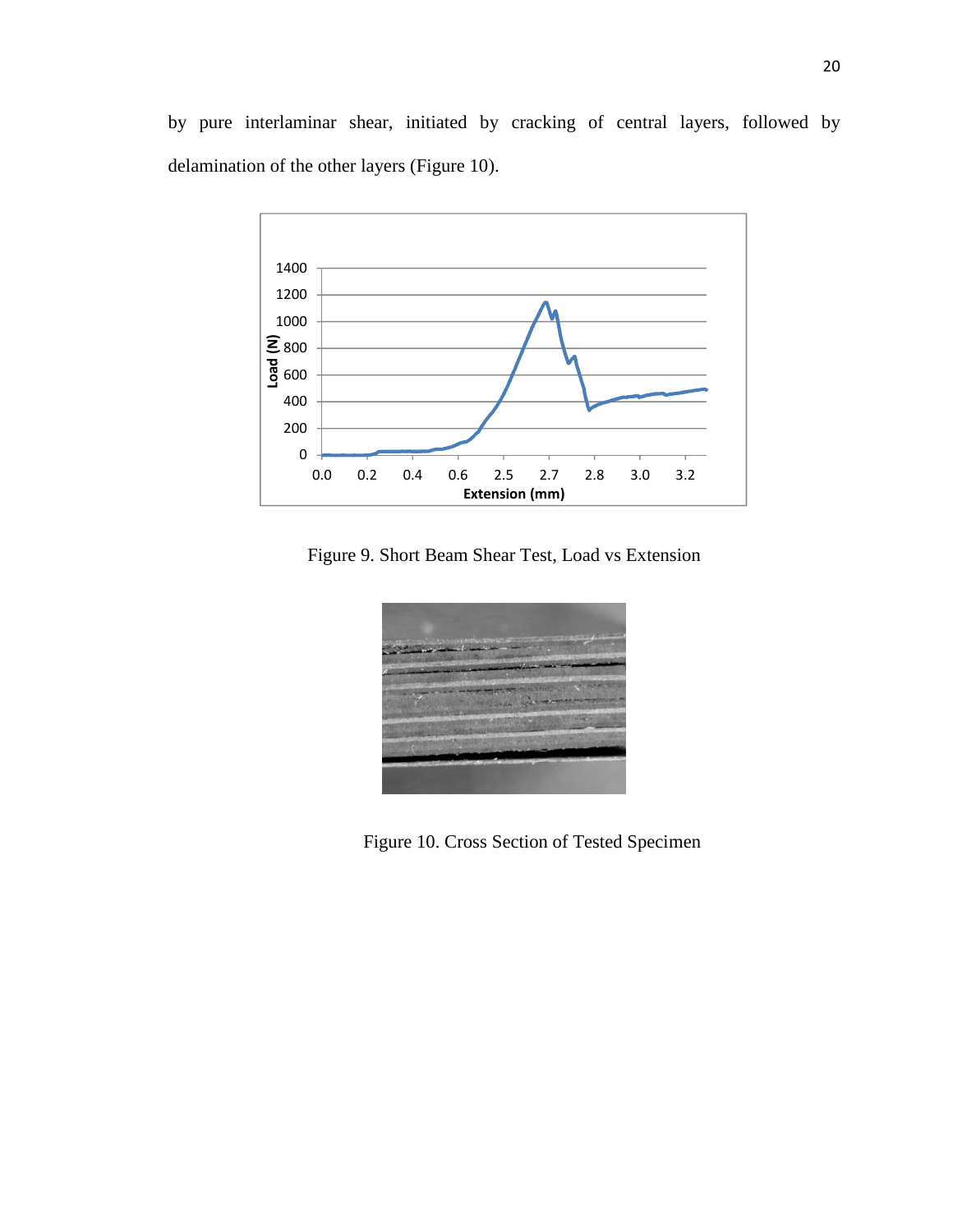#### **7. CONCLUSIONS**

Bismaleimide composite laminates were manufactured successfully using the OOA process. Three different bleeders were evaluated for effectiveness, and one was selected for use in subsequent testing based on void contents measured by acid digestion. The selected bleeder was used to manufacture composite laminates for evaluation of cure cycle variation on ILSS and thermal warping after post cure. As expected, the mechanical properties increased with increase in cure temperature and duration. All cure cycle options were found to be capable of producing a panel with sufficient green strength to prevent warping during post cure. Based on the results of mechanical testing, a laminate cured at 360 °F for 6 hours can result in high interlaminar shear strength. Results of statistical analysis were verified. Future work in this area will investigate the effect of post cure cycles on performance of BMI composite laminates.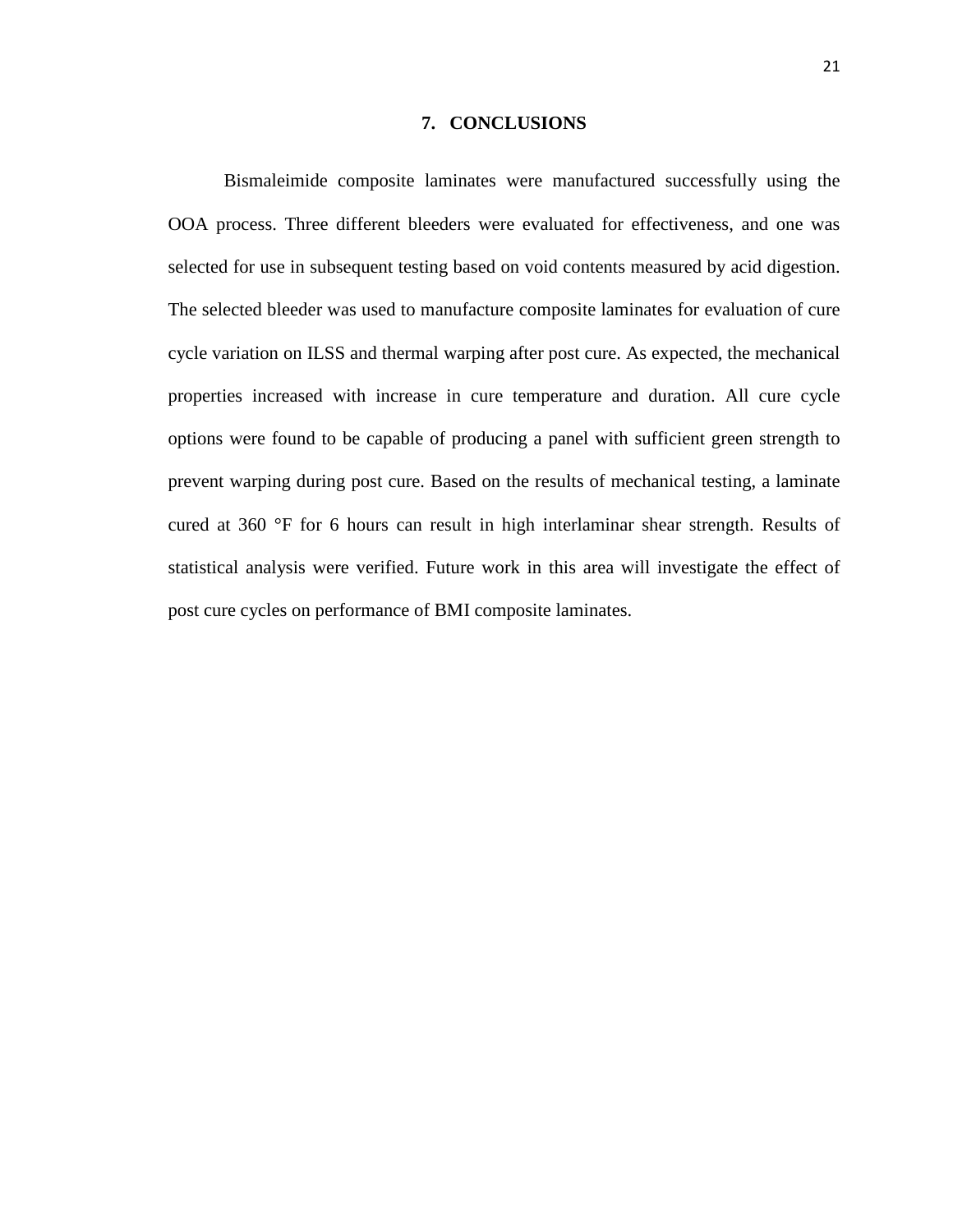#### **8. ACKNOWLEDGEMENTS**

This research is sponsored by the Industrial Consortium of the Center for Aerospace Manufacturing Technologies (CAMT) at Missouri University of Science and Technology. The authors would like to thank Stratton Composites Solutions for the materials supplied.

#### **9. REFERENCES**

- 1. Meador M. A., "Recent Advances in the Development of Processable High-Temperature Polymers", *Annual Review of Material Science* 28 (1998): 599-630.
- 2. Morgan R. A., Shin E. E., Rosenberg B., and Jurek A., "Characterization of the Cure Reactions of Bismaleimide Composite Matrices", *Polymer* 38 (1997): 639-646.
- 3. Marsh G., "De-Autoclaving Prepreg Processing", *Reinforced Plastics* 56 (2012):20- 25.
- 4. Hernández S., Sket F., Molina-Aldareguı´a J.M., González C. and Llorca J., "Optimization of Curing Cycle in Carbon Fber-Reinforced Laminates: Void Distribution and Mechanical Properties", *Composites Science and Technology 85* (2013):73-82.
- 5. Hernández S., Sket F., Molina-Aldareguı´a J.M., González C. and Llorca J., "Effect of Curing Cycle on Void Distribution and Interlaminar Shear Strength in Polymer-Matrix Composites", *Composites Science and Technology* 71 (2011):1331-1341.
- 6. Costa M. L., de Almeida S. F. M., and Rezende M. C., "The Influence of Porosity on the Interlaminar Shear Strength of Carbon/Epoxy and Carbon/Bismaleimide Fabric Laminates", *Composites Science and Technology* 61 (2001): 2101-2108.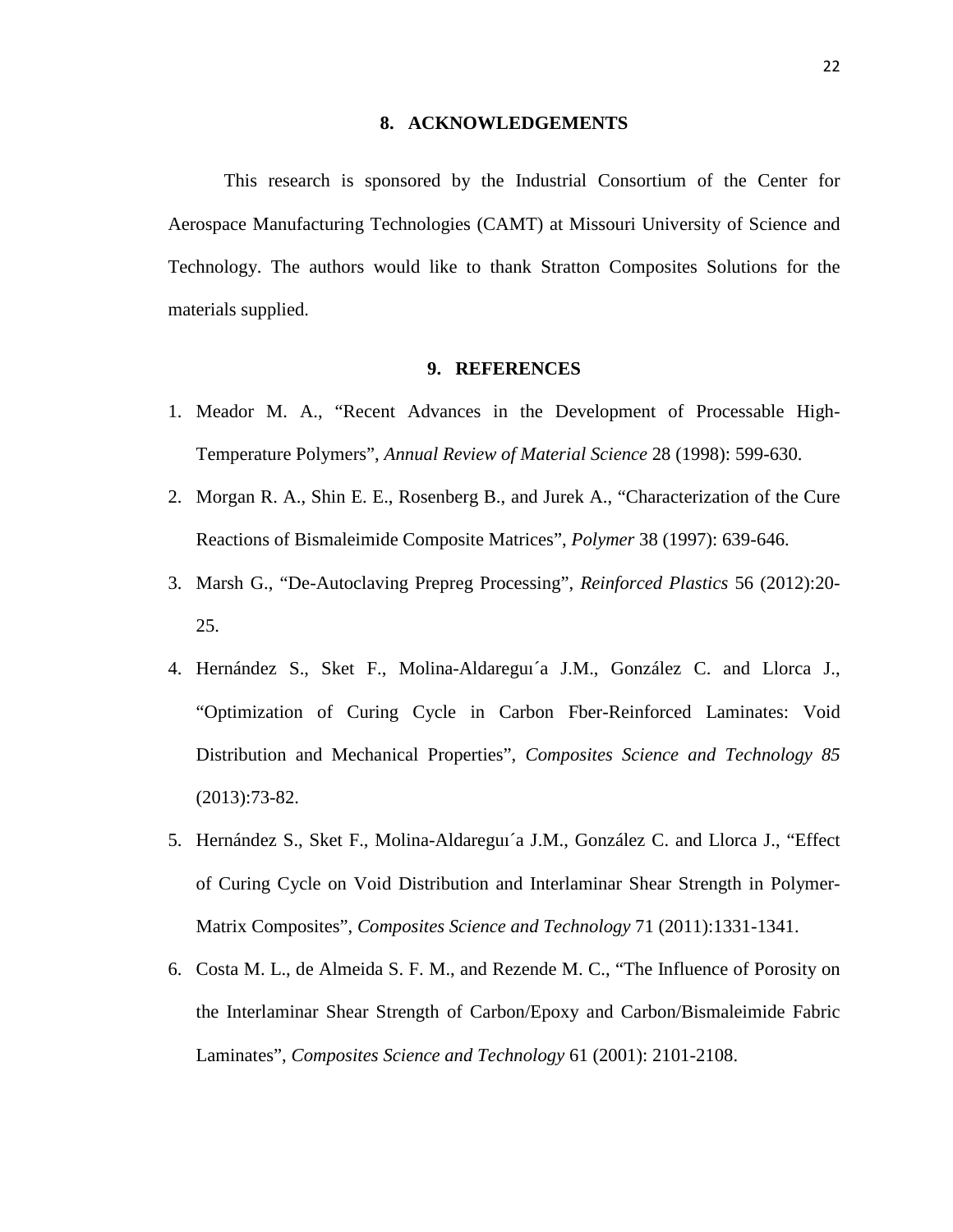- 7. Bowles K. J. and Frimpong S., "Void Effects on the Interlaminar Shear Strength of Unidirectional Graphite Fiber Reinforced Composites", *Journal of Composite Materials* 26 (1992): 1487-1509.
- 8. Hagstrand P., Bonjour F. and Manson J., "The Influence of Void Content on the Structural Flexural Performance of Unidirectional Glass Fibre Reinforced Polypropylene Composites" *Composites: Part A* 36 (2005):705-714.
- 9. Liu L., Zhang B. M., Wang D. F., and Wu Z. J., "Effects of Cure Cycles on Void Content and Mechanical Properties of Composite Laminates", *Composite Structures*  73 (2006): 303-309.
- 10. de Almeida S. F. M., and Neto, Z. D. S. N., "Effect of Void Content on the Strength of Composite Laminates", *Composite Structures* 28 (1994): 139-148.
- 11. Tavares S. S., Michaud V., and Manson J. A. E., "Through Thickness Permeability of Prepregs During Cure", *Composites: Part A* 40 (2009): 1587-1596.
- 12. Ridgard C., "Next Generation Out-of-Autoclave Systems", Proceedings of SAMPE Technical Conference, Seattle, WA, May 17-20, 2010. *Society for the Advancement of Material and Process Engineering*: 1-18.
- 13. Guo Z., Du S., Zhang B., and Wu Z., "Cure Kinetics of T700/BMI Prepreg used for Advanced Thermoset Composite", *Journal of Applied Polymer Science,* 97 (2005): 2238-2241.
- 14. Guibe C. and Francillette J., "Time-Temperature-Transformation (TTT) Cure Diagrams: Relationships Between  $T_{g}$  Cure Temperature, and Time for DGEBA/DETA Systems", *Journal of Applied Polymer Science,* 62 (1996): 1941- 1951.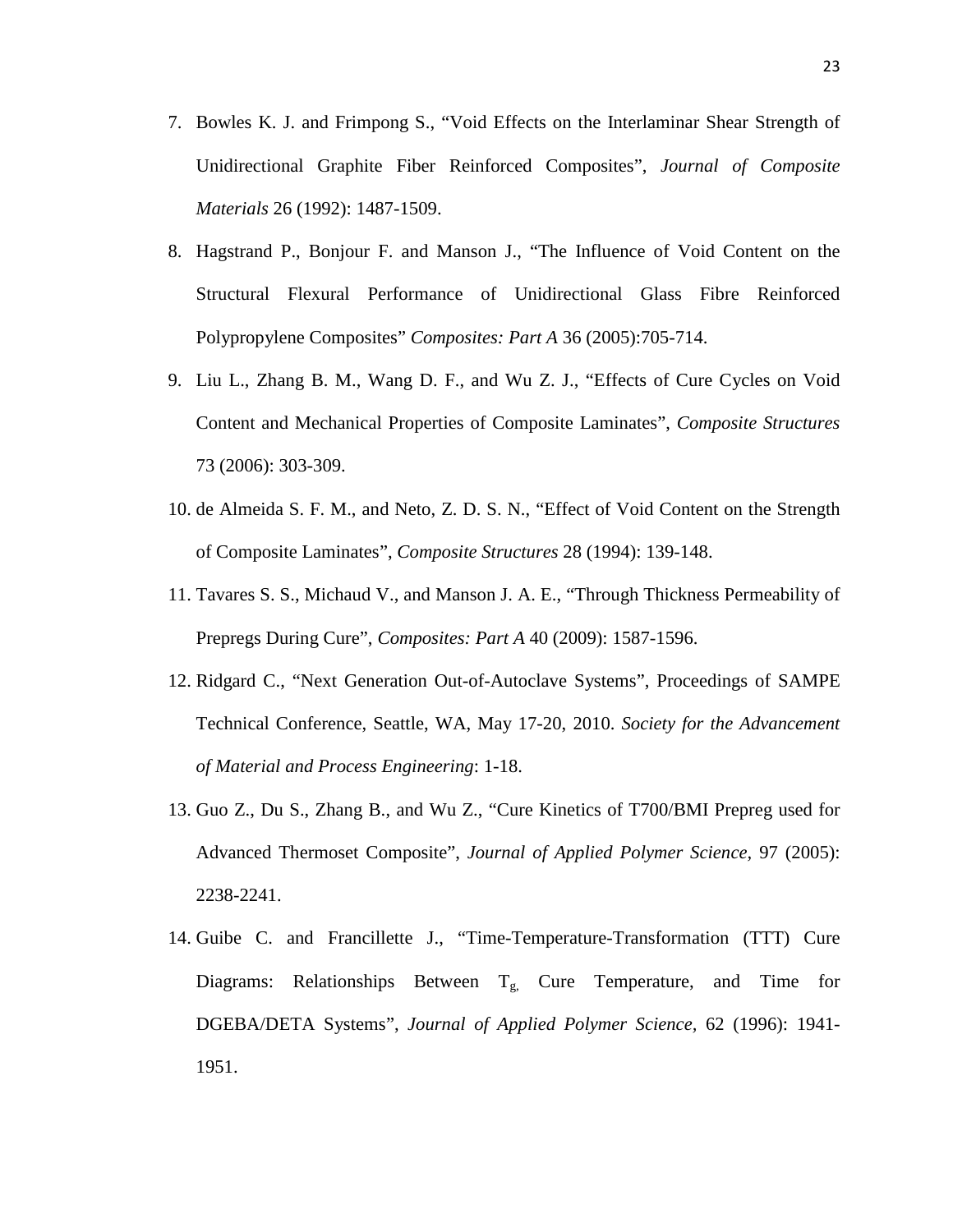- 15. Ziaee S. and Palmese G. R., "Effects of Temperature on Cure Kinetics and Mechanical Properties of Vinyl-Ester Resins", *Journal of Polymer Science: Part B: Polymer Physics, 37 (1999)*: 725-744.
- 16. Ferracane J. L. and Condon J. R., "Post-Cure Heat Treatments for Composites: Properties and Fractography", *Dental Materials* 8 (1992): 290-295.
- 17. Bagis Y. H. and Rueggeberg F. A., "The Effect of Post-Cure Heating on Residual, Unreacted Monomer in a Commercial Resin Composite", *Dental Materials* 16 (2000): 244-247.
- 18. Christiansen A.W., Lilley J., and Shortall J. B., "A Three Point Bend Test for Fiber-Reinforced Composites", *Fibre Science and Technology* 7 (1974): 1-13.
- 19. ASTM D3171, "Standard Test Methods for Constituent Content of Composite Materials", ASTM International (2011): 1-11.
- 20. ASTM D2344, "Standard Test Method for Short-Beam Strength of Polymer Matrix Composite Materials and Their Laminates", ASTM International (2006): 1-8.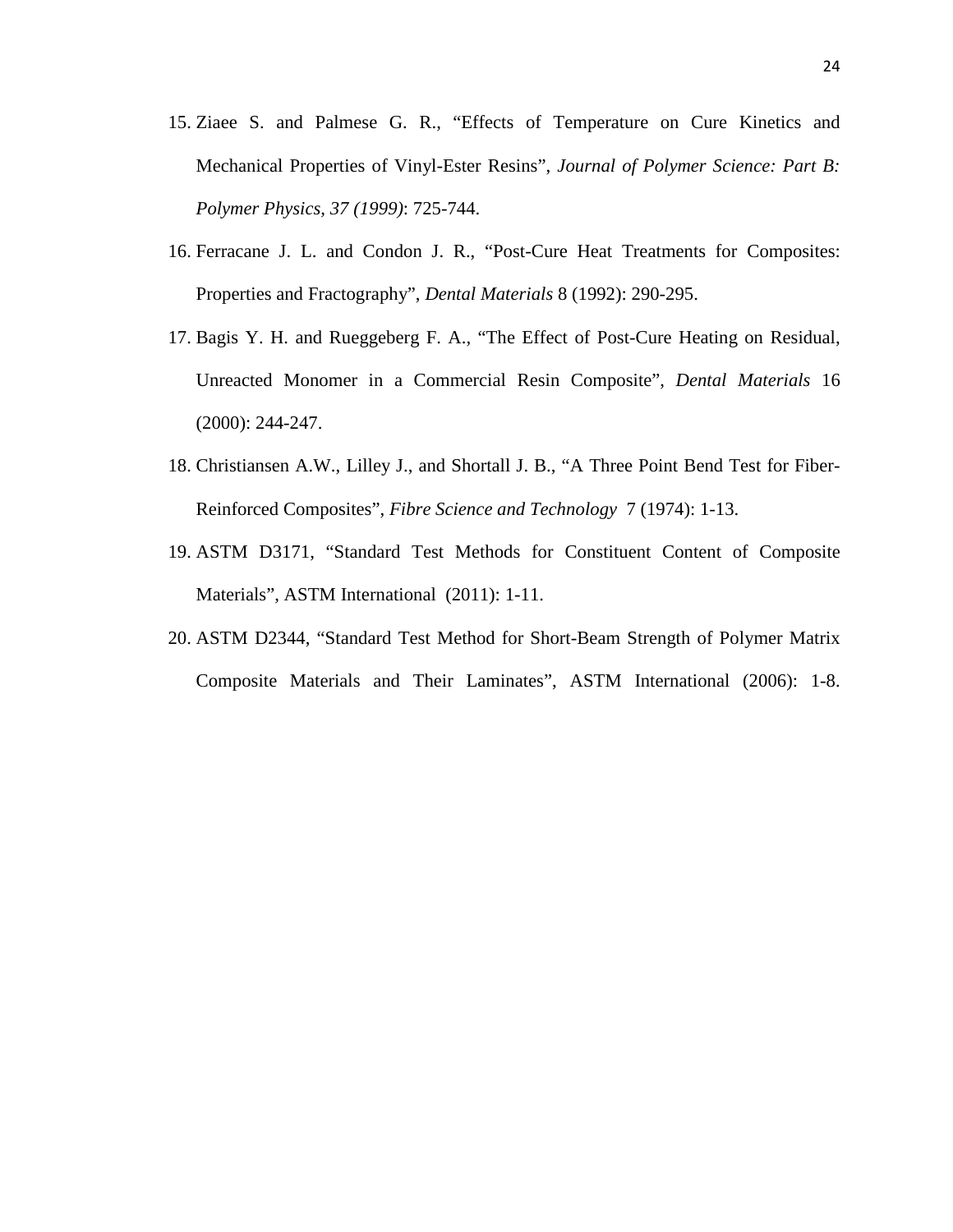#### **II. Paper**

#### **MONITORING OF OUT-OF-AUTOCLAVE BMI COMPOSITES USING FIBER OPTIC SENSORS**

Sudharshan Anandan<sup>a</sup>, K. Chandrashekhara<sup>a</sup> and Hai Xiao<sup>b</sup>,

*<sup>a</sup>Department of Mechanical and Aerospace Engineering,<sup>b</sup> Department of Electrical and Computer Engineering*

*Missouri University of Science and Technology, Rolla, MO, USA 65409-0040* 

#### **ABSTRACT**

Bismaleimide (BMI) composites are used in applications that require good mechanical properties at high temperatures. In this paper, a Non-destructive inspection technique for BMI composites which can be used at high temperatures is presented. cavity based External Fabry-Perot Interferometer (EFPI) optical sensors have been developed and embedded in the laminates. These sensors are capable of operating in temperatures up to 800°C. The embedded sensors are used to perform real time cure monitoring of a BMI composite. The composite is cured using an out-of-autoclave (OOA) process. Once the composite is cured, the same sensors are used to measure mechanical performance of the laminate. The embedded fiber optic sensors were found to be capable of structural health monitoring as well as in-situ cure monitoring of an OOA cured carbon/BMI laminate.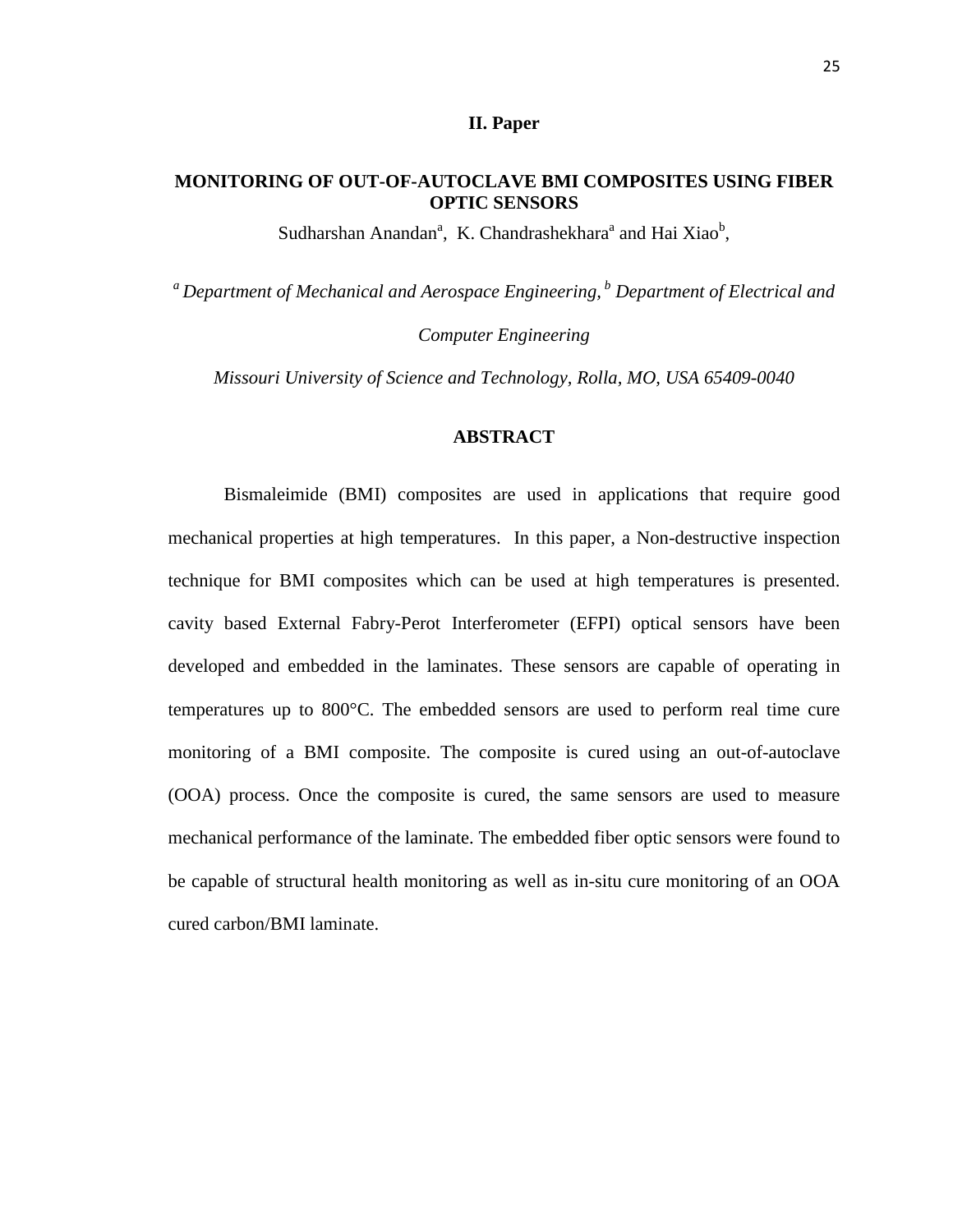#### **1. INTRODUCTION**

High performance Bismaleimide (BMI) composites are generally used in aerospace applications as they provide good mechanical performance at elevated temperatures. They are used as a high temperature substitute for toughened epoxy resins. A variety of processes can be used to manufacture composites like vacuum bag autoclave technique, hot press molding and Out-of-Autoclave (OOA) techniques. OOA methods can be used to manufacture high quality parts while providing great reductions in cost of manufacturing compared to traditional autoclave manufacturing. In the present work, Carbon fiber/ BMI composite laminates (IM7/AR4550 from Aldila Composites) are manufactured using the OOA process.

Mechanical properties of composites are strongly influenced by chemical and thermal events during cure. Stresses can be built up as a result of constrained thermal deformation during cure [1]. This can lead to microcracking of the matrix and thermal warping of the cured composite laminate. The residual stresses can reduce fatigue life of the manufactured composite [2]. Monitoring these effects in situ can help in optimization of cure cycles as well as damage detection in the composite laminate. Fiber optic sensors provide a cost effective means of evaluating residual stresses produced during the manufacturing process and detection of damage during cure [3-6].

Composites in aerospace applications can be exposed to prolonged and sometimes extreme service conditions. Optical fiber based sensors have many advantages like their compact size, resistance to corrosion, immunity from electromagnetic interference, and multiplexing capabilities. As a result of their compact size, embedding an optical sensor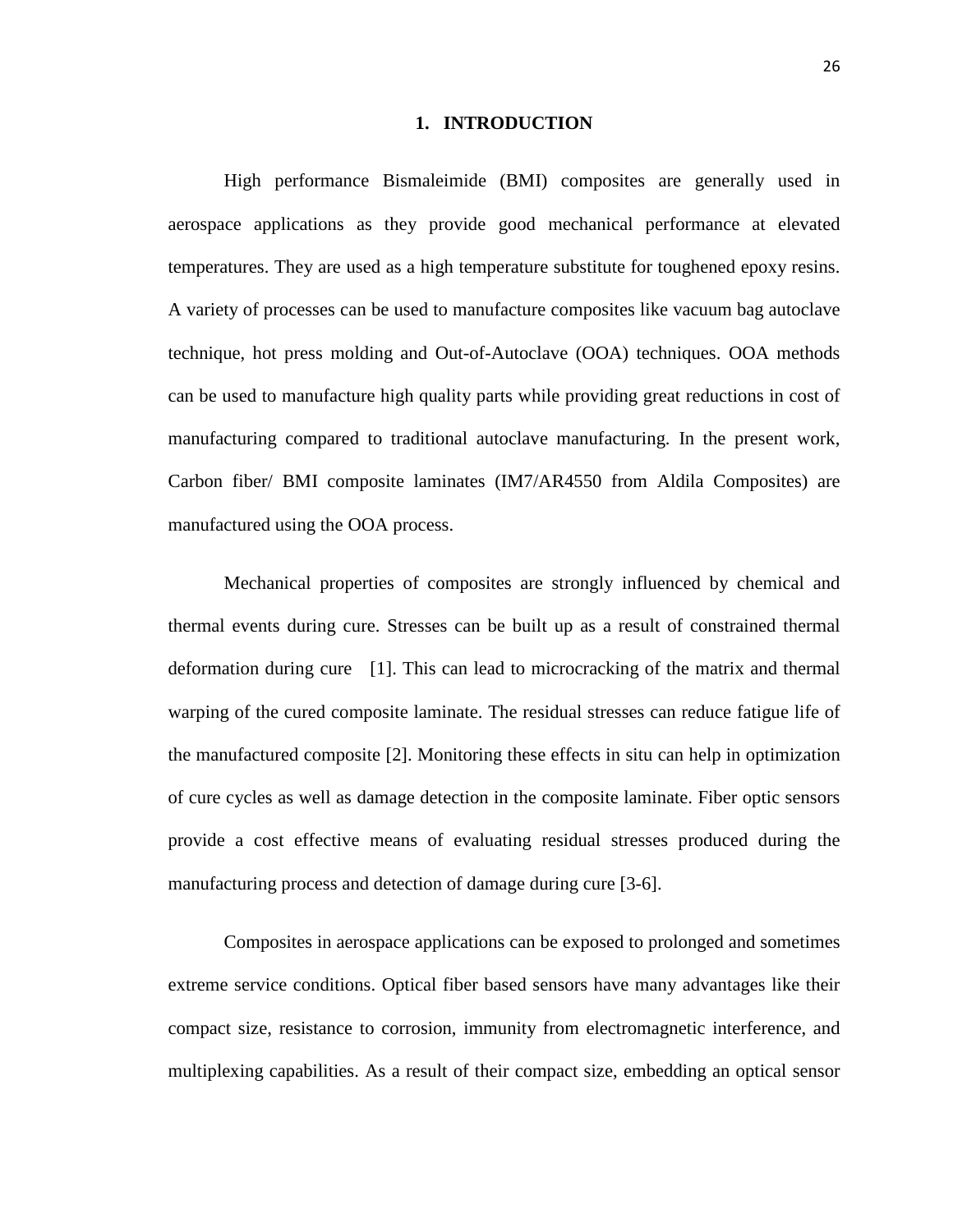produces minimal distortion in the strain field within the specimen. Various optical sensors like Fiber Bragg gratings, Extrinsic Fabry-Perot Interferometer (EFPI) based sensors, Intrinsic Fabry-Perot Interferometer (IFPI) based sensors, Long Period Fiber gratings (LPFG), and combinations of these sensors have been used for health monitoring [7-9]. Feedback from structural health monitoring of composite materials can provide valuable information regarding in-service behavior of these materials.

EFPI based sensors are well suited for strain monitoring under elevated temperature conditions. Bragg gratings, and IFPI sensors can be used for strain monitoring [10,11] but they are very sensitive towards the ambient temperature. On the other hand, EFPI based optical fiber sensor is almost insensitive towards the ambient temperature when compared to its sensitivity towards the strain. Femtosecond (fs) laser fabrication yields thermally stable structures that can withstand high temperatures. An fs laser fabricated micro-cavity based embeddable assembly free EFPI sensor for strain monitoring at high temperatures is presented in this paper. The sensor is minimally sensitive to temperature. This sensor is embedded in Carbon fiber/ BMI composite laminated fabricated using an OOA process. Residual strain developed during cure is measured. The same sensor is then used to measure strain under tensile loading at room temperature as well as elevated temperatures.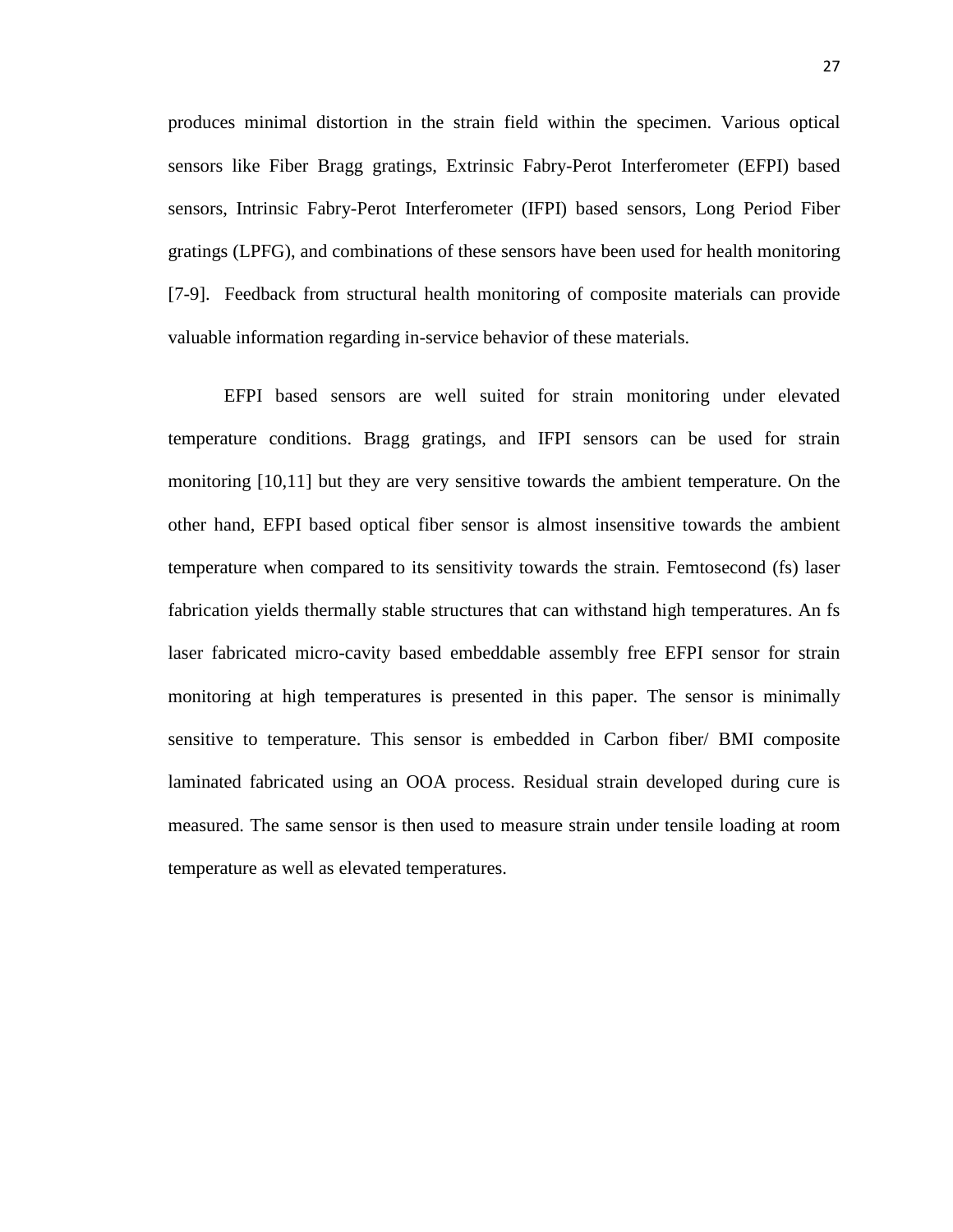#### **2. METHODOLOGY**

#### **2.1. CURE MONITORING**

Cavity based EFPI sensors were manufactured using a lab integrated femtosecond laser micromachining system at Missouri S&T. Out-of-autoclave cure of Carbon fiber/BMI composite laminates was performed and monitored using these EFPI sensors (Figure 1). Six layer unidirectional laminates were fabricated. First, three layers of BMI prepreg were placed on an aluminum mold. The fiber optic sensor was placed in the middle of the layup to avoid edge effects. A protective tube was used to protect the egress point which is prone to breaking. Three layers of prepreg were placed, followed by a layer of ETFE release film. A resin dam was placed around the perimeter of the laminate along with an edge bleeder. The layup was covered by a breather fabric and the sealed using a vacuum bag under full atmospheric pressure (29 mm Hg, 0.0038 MPa). The layup was placed in an oven. The fiber optic sensor was connected to an Optical Spectrum Analyzer (OSA) to monitor the cure. A 100 nm laser source (B&W TEK INC.) was used as input and a 3 dB coupler was used to send the signal to the sensor. The reflected signal was then recorded using an OSA.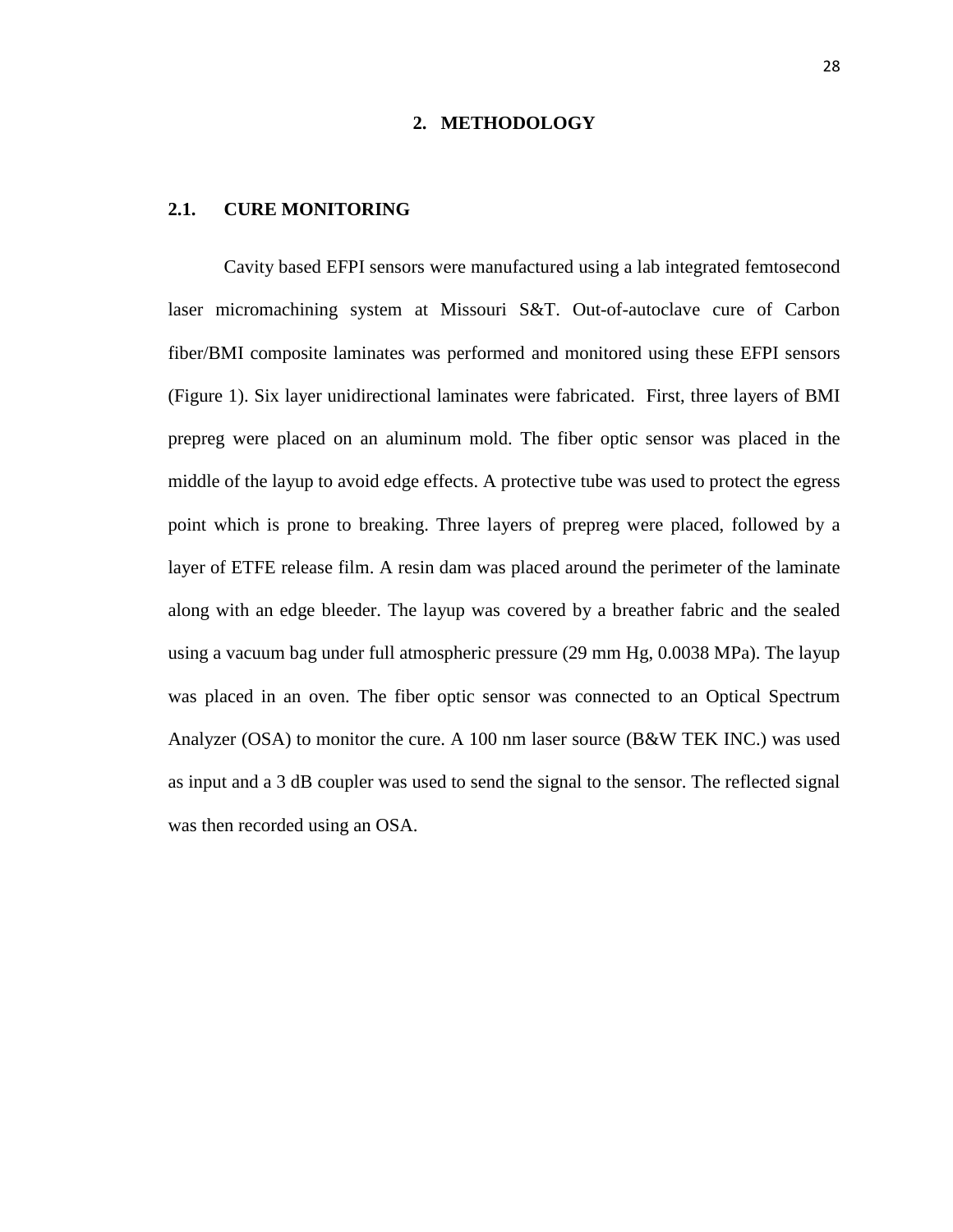

Figure 1. Cure monitoring layup, sectional view

Curing of the BMI takes place in two steps (Figure 2). First, the prepreg layup is heated to 121.1  $\rm{^{\circ}C}$  (250  $\rm{^{\circ}F}$ ) for 1 hour. At this stage, the viscosity of the resin increases. Then, it is heated to 190.5 °C (375 °F) for two hours. The resin begins to cure as a rubbery viscoelastic material. Glass transition temperature (Tg) increases with a decrease in the fraction of unreacted monomer. As the Tg of the system approaches its cure temperature, vitrification phase begins [12]. On further curing, the Tg of the resin increases and the material transforms to a brittle glass-like structure. Volumetric contraction of the cured resin gives rise to compressive strains. The cured laminate is cooled to room temperature. As the cured laminate cools, residual stresses are induced due to a difference in the coefficient of thermal expansion between the fiber and the matrix. The compressive stresses increase further which corresponds to a shift in the wavelength in the optical fiber.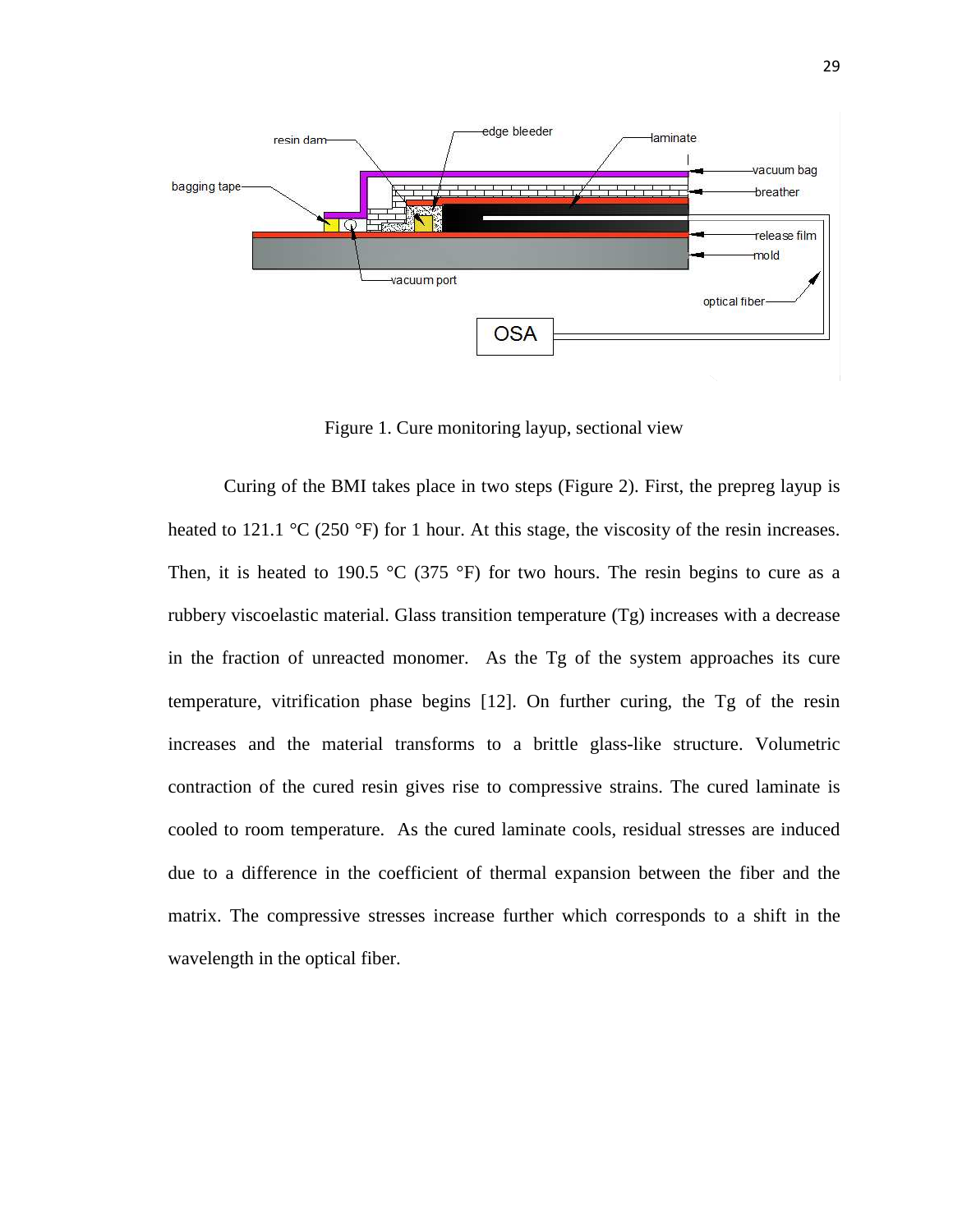

Figure 2. BMI prepreg cure cycle

#### **2.2. MECHANICAL TESTING**

Tensile testing samples measuring 304.8 mm x 25.4 mm (12 in. x 1 in.) were fabricated. Tabs, measuring 25.4 mm x 25.4 mm (1 in. square), were bonded at the ends using an epoxy adhesive. The strain response of the embedded sensors was investigated under tensile loading using an Instron 5584 testing machine and an OSA. Strain is transferred to the optical fiber by shear loads which lead to a corresponding change in wavelength of reflected light. Since cured BMI polymer is a brittle material, bonds between the sensor and resin can weaken and/or break under strain. This gives rise to hysteresis on the unloading curve. Strain transfer was studied under loading and unloading and unloading cycles to evaluate hysteresis, if any. The maximum strain limit of the sensor was evaluated. Mechanical tests were performed at room temperature. Samples were loaded to a maximum of 4000 µstrain which is the breaking point of the sensor at the cavity.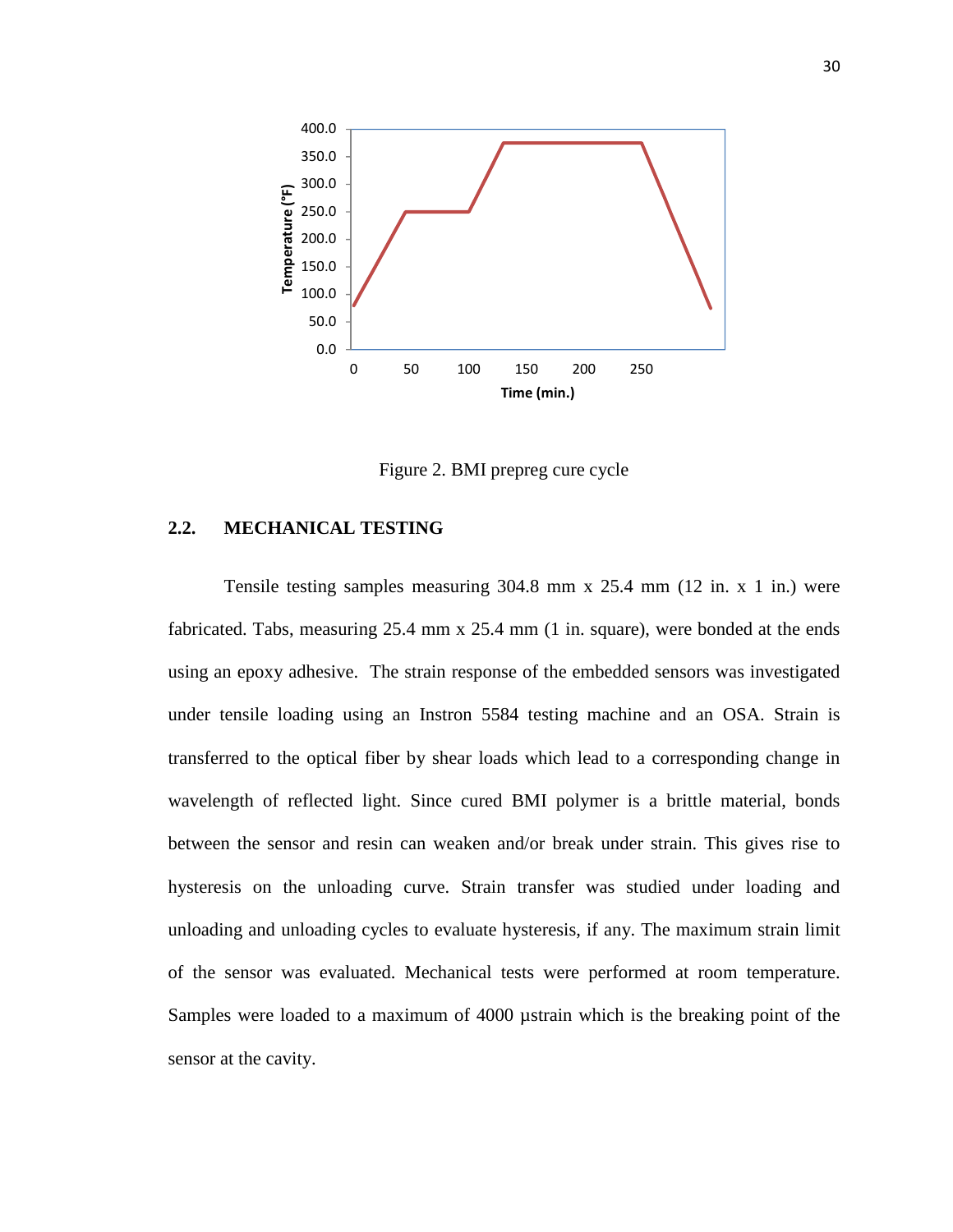#### **3. RESULTS AND DISCUSSION**

#### **3.1. CURE MONITORING**

Figure 3 represents the cure monitoring of a  $[0^\circ]_6$  Carbon fiber/ Bismaleimide composite. The different phases associated with curing of the composite laminate can be discerned. In the first phase, the layup is heated to 121.1  $\rm{°C}$  (250  $\rm{°F}$ ), in order to heat the resin and increase the mobility of reacting groups. At this point bonds between optical fiber and the resin are weak. The sensor shows a small shift in wavelength due to the temperature change. As the resin temperature increases to 190.5  $\degree$ C (375  $\degree$ F), the composite begins to cure. Bonding between the sensor and the matrix improves, and volumetric contraction of the resin induces compressive strain in the optical fiber which is shown as a corresponding decrease in wavelength.

As the degree of cure of the resin increases, it's Tg increases. At one point, the Tg of the system becomes equal to the curing temperature. This is the vitrification phase in the cure cycle. The material transforms from a viscoelastic material to a brittle glassy material, as the curing progresses. This is shown as a relatively flat region in the measured wavelength, followed by a change in the slope of the curve.. As the laminate cools to room temperature, the compressive strain increases due to thermal stresses. The residual thermal strain is calculated and the strain in the laminate was calculated to be 678 µstrain.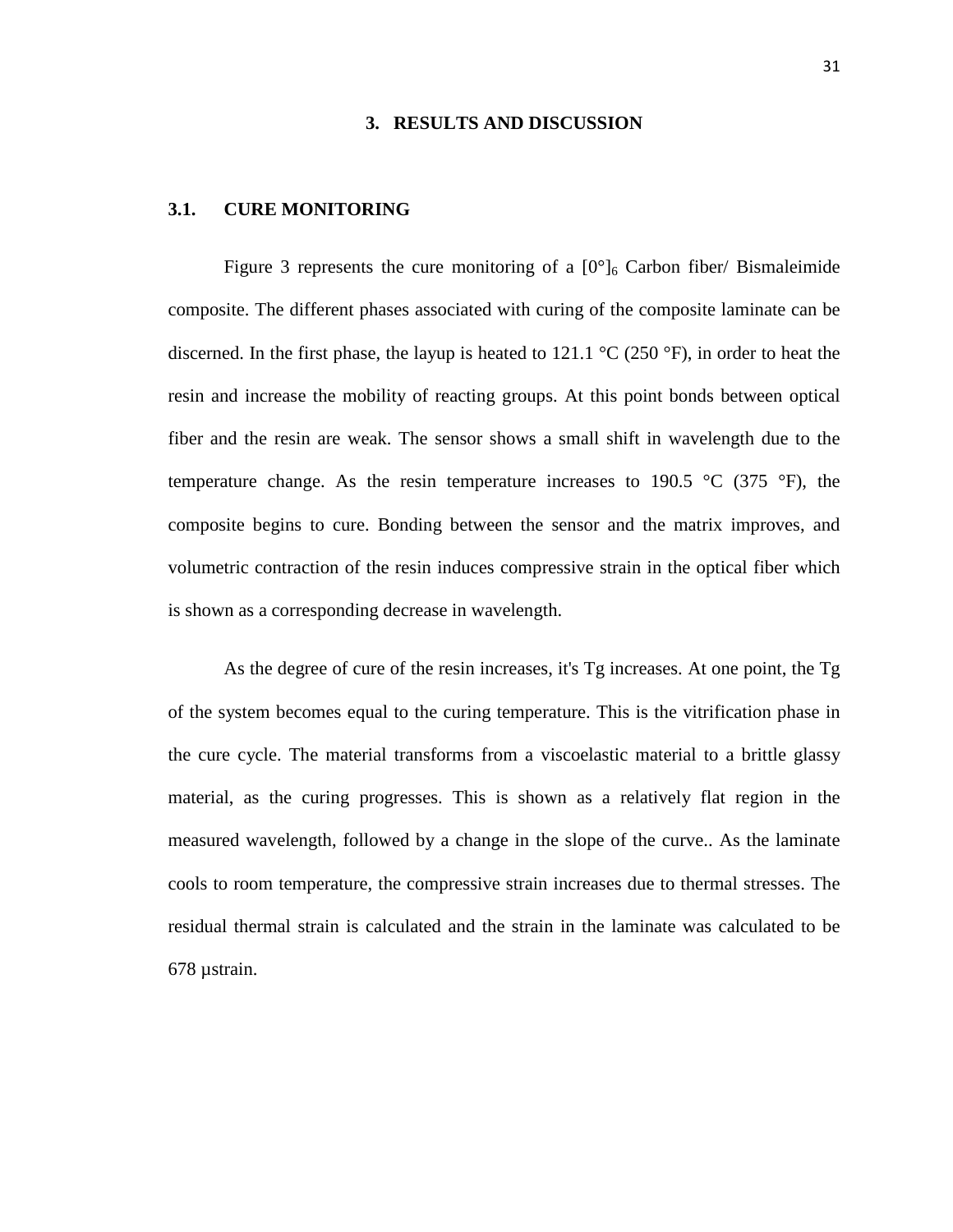

Figure 3. Cure monitoring of BMI composite laminate

## **3.2. MECHANICAL TESTING**

Figure 4 shows the strain response of the sensor measured at room temperature. A crosshead speed corresponding to strain rate of 0.1 % per minute was used. The sensor response was recorded using an OSA. This was compared with the applied strain. The shift in wavelength was found to increase linearly with applied strain. A linear wavelength shift indicates existence of strong interfacial bonds between the optical fiber and surrounding resin. Slope of the loading curve was measured to be 36.22 °. This shows good correlation between measured strain and applied strain in the laminate. Little hysteresis was noticed when the sample was tested under room temperature. The unloading curve closely follows the loading curve. Interfacial bonds between the fiber and matrix were left intact when the laminate is loaded to a maximum of 4000 µstrain. A slope of 36° to 39° was recorded in successive experiments under the same conditions.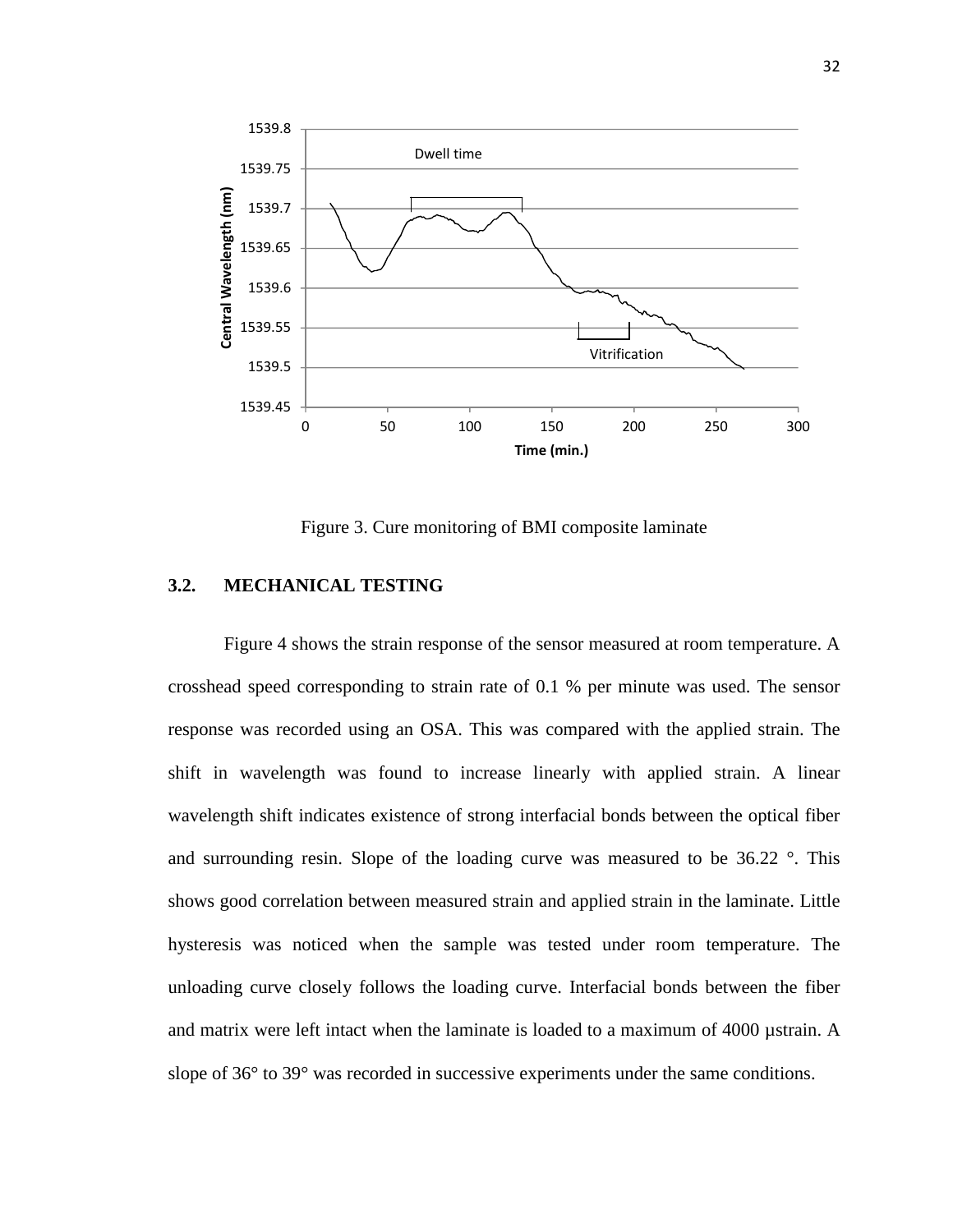

Figure 4. Tensile testing of specimens at room temperature

#### **4. CONCLUSIONS**

Cavity based fiber optic sensors were manufactured successfully using a femtosecond laser at Missouri S&T. These sensors were embedded into Carbon fiber/ BMI composite laminates manufactured using the OOA process. Cure monitoring was performed in-situ and the residual strain due to thermal expansion was measured. The residual strain during cure was measured to be 678 µε. These sensors were then used to monitor strain in the sample under tensile loading. The sensor response was linear at room temperature. A strong interfacial bond exists between the fiber optic sensor and the composite laminate. Fiber optic sensors can be used in structural health monitoring of OOA cured BMI composite laminates.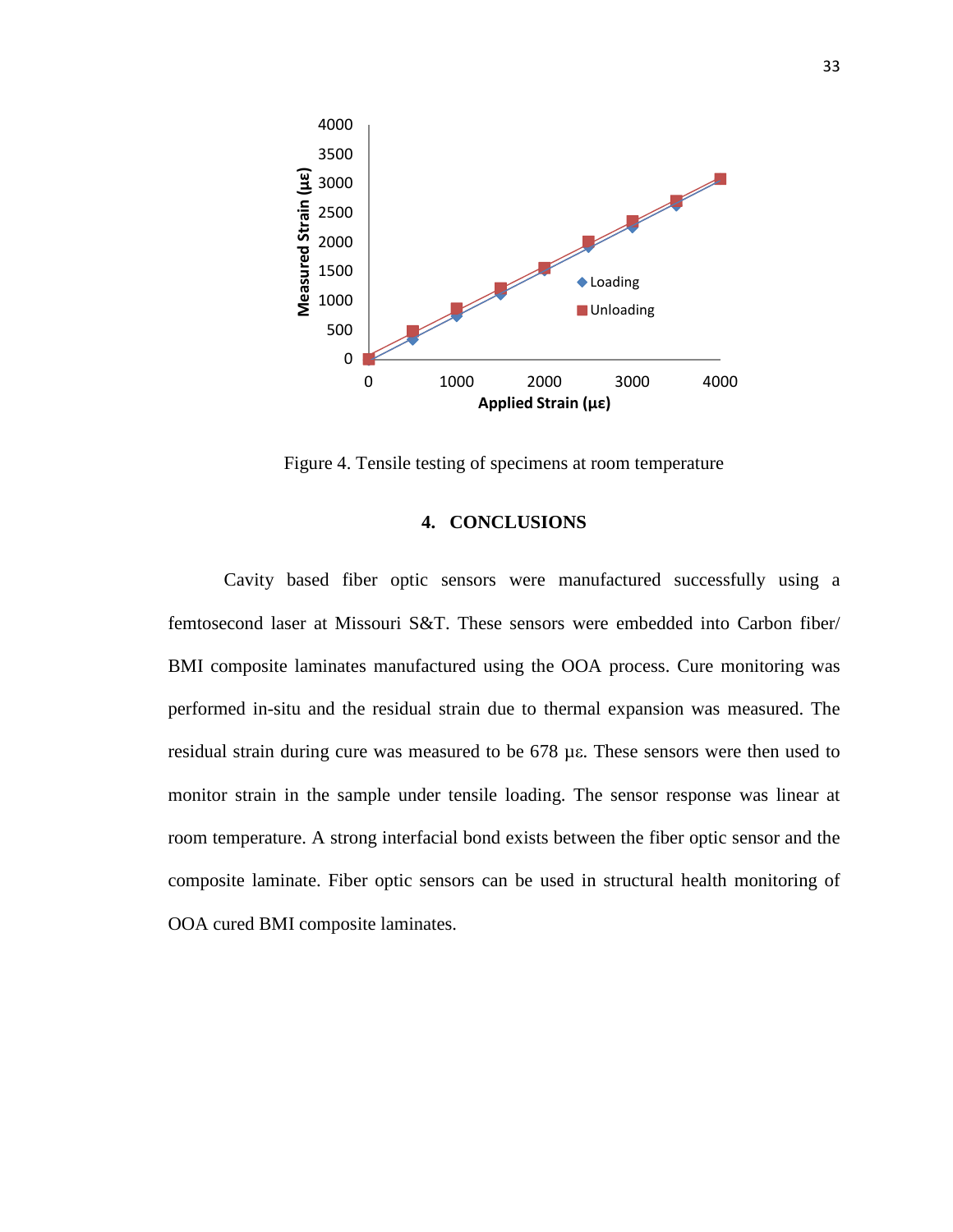#### **5. ACKNOWLEDGEMENTS**

This research is sponsored by Integrated Systems Solutions, Inc. The authors would like to thank Stratton Composite Solutions for the materials supplied.

#### **6. REFERENCES**

- 1. Andersson, B., Sjögren, A., and Berglund, L., "Micro- and meso-level residual stresses in glass-fiber/vinyl-ester composites", *Composites Science and Technology 60 (2000):* 2011-2028.
- 2. Toudeshky, H. H., Mohammadi, B., "Thermal residual stresses effects on fatigue crack growth of repaired panels bounded with various composite materials", *Composite Structures 89(2) (2009):* 216-223.
- 3. Maistros, G. M., Partridge, I. K., "Monitoring autoclave cure in commercial carbon fibre/epoxy composites", *Composites Part B 29 (1998):* 245-250.
- 4. Murukeshan, V. M., Chan, P. Y., Ong, L. S., and Seah, L. K., "Cure monitoring of smart composites using Fiber Bragg Grating based embedded sensors", *Sensors and Actuators 79 (2000):* 153-161.
- 5. Zhou, G., Sim, L. M., "Evaluating damage in smart composite laminates using embedded EFPI strain sensors", *Optics and Lasers in Engineering 47 (2009):* 1063- 1068.
- 6. Kim, W. S., Kim, S. H., and Lee, J. J., "Structural health monitoring of composite laminates by using embedded FBG optical fiber sensors", *Key Engineering Materials 297 (2005):* 2158-2163.
- 7. Rao, Y. J., Yuan, S. F., Zeng, X. K., Lian, D. K., Zhu, Y., Wang, Y. P., Huang, S. L., Liu, T. Y., Fernando, G. F., Zhang, L., and Bennion, I., "Simultaneous strain and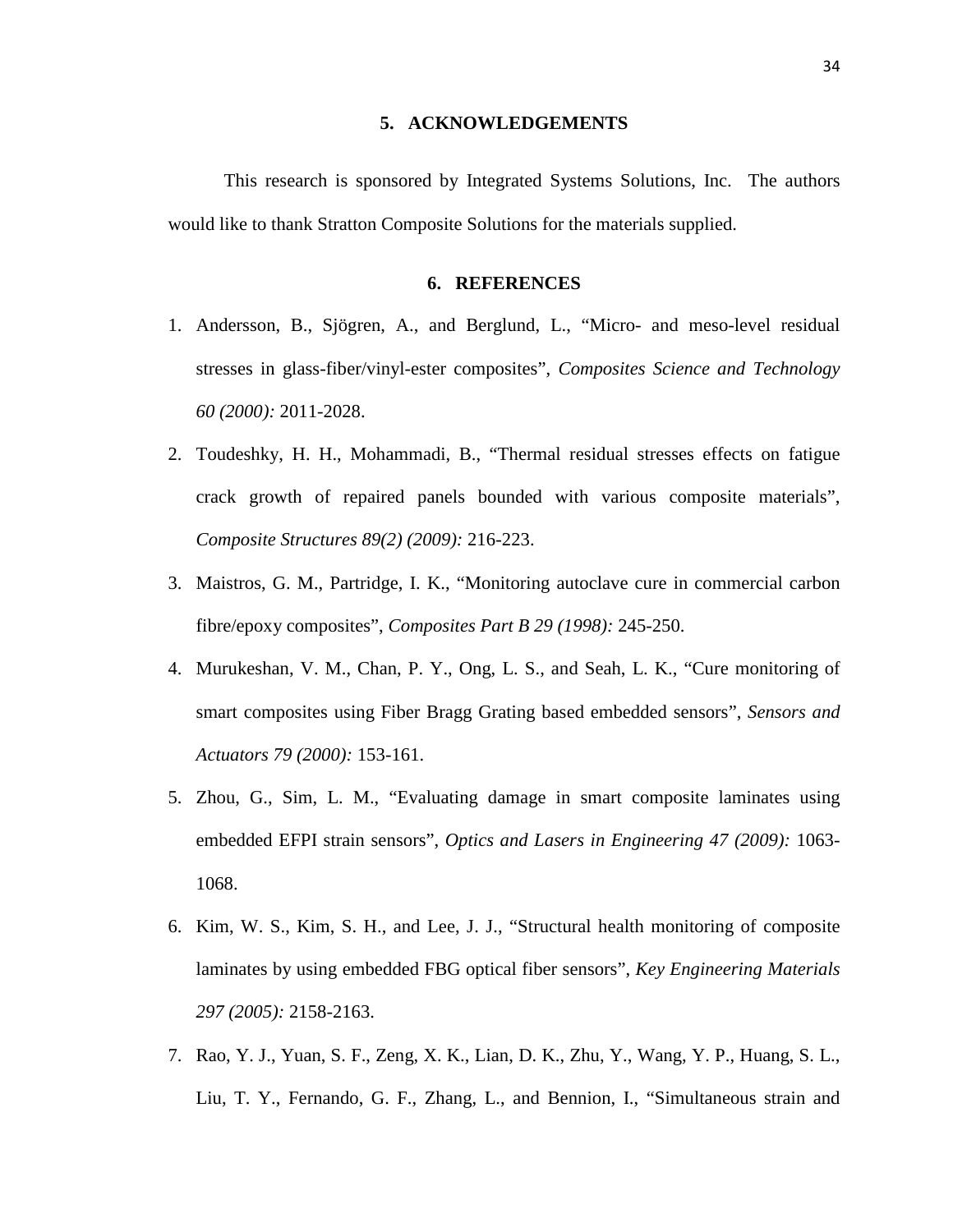temperature measurement of advanced 3-D braided composite materials using an improved EFPI/FBG system", *Optics and Lasers in Engineering 38 (2002):* 557-566.

- 8. Geert, L., Voet, E., Lammens, N., and Degrieck, J., "Strain measurements of composite laminates with embedded Fibre Bragg gratings: criticism and opportunities for research", *Sensors 11 (2011):* 384-408.
- 9. Etches, J. A., Fernando, G. F., "Evaluation of embedded optical fiber sensors in composites: EFPI sensor response to fatigue loading", *Polymer Composites 31 (2010):* 284-291.
- 10. Huang, Z., Zhu, Y., Chen, X., and Wang, A., "Intrinsic Fabry–Pérot fiber sensor for temperature and strain measurements", *IEEE Photonics Technology Letters 17(11) (2005):* 2403-2405.
- 11. Majumder, M., Gangopadhyay, T. K., Chakraborty, A. K., Dasgupta, K., and Bhattacharya, D. K., "Fibre Bragg gratings in structural health monitoring-Present status and applications", *Sensors and Actuators A: Physical 147 (2008):* 150-164.
- 12. Yousefi, A., Lafleur, P. G., "Kinetic studies of thermoset cure reactions: A review", *Polymer Composites 18, 2 (1997):* 157-168.
- 13. Lau, K., Yuan, L., and Zhou, L., "Thermal effects on an embedded grating sensor in an FRP structure", *Smart Mater. Struct. 10 (2001):* 705-712.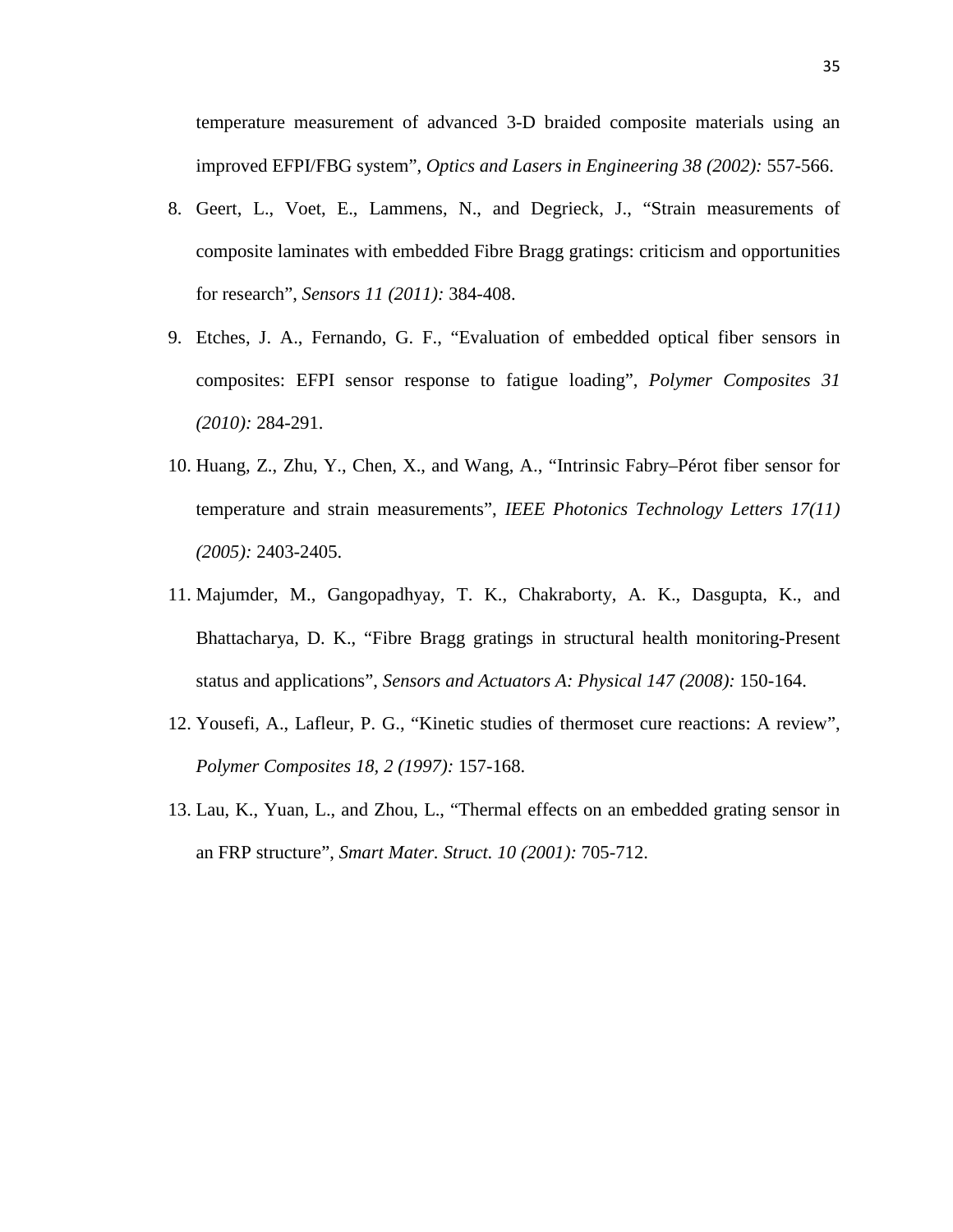#### **SECTION**

#### **2. CONCLUSIONS**

Bismaleimide composite laminates were manufactured successfully using the OOA process. In the first part of the work, effect of processing variable on the quality of BMI composite laminates was studied. An effective bleeder was selected based on the results of void content tests on manufactured laminates. Effect of varying cure cycles on the green strength of laminates was investigated. All cure cycle options were found to be capable of producing a panel with sufficient green strength to prevent warping during post cure. Based on the results of mechanical testing, a laminate cured at 360 °F for 6 hours can result in high interlaminar shear strength. Results of statistical analysis were verified.

In the second part, cavity based fiber optic sensors were manufactured successfully using a femtosecond laser at Missouri S&T. These sensors were embedded into Carbon fiber/ BMI composite laminates manufactured using the OOA process. Cure monitoring was performed in-situ and the residual strain due to thermal expansion was measured. The residual strain during cure was measured to be 678 µε. These sensors were then used to monitor strain in the sample under tensile loading. The sensor response was found to be linear at room temperature. These sensors are capable of performing structural health monitoring.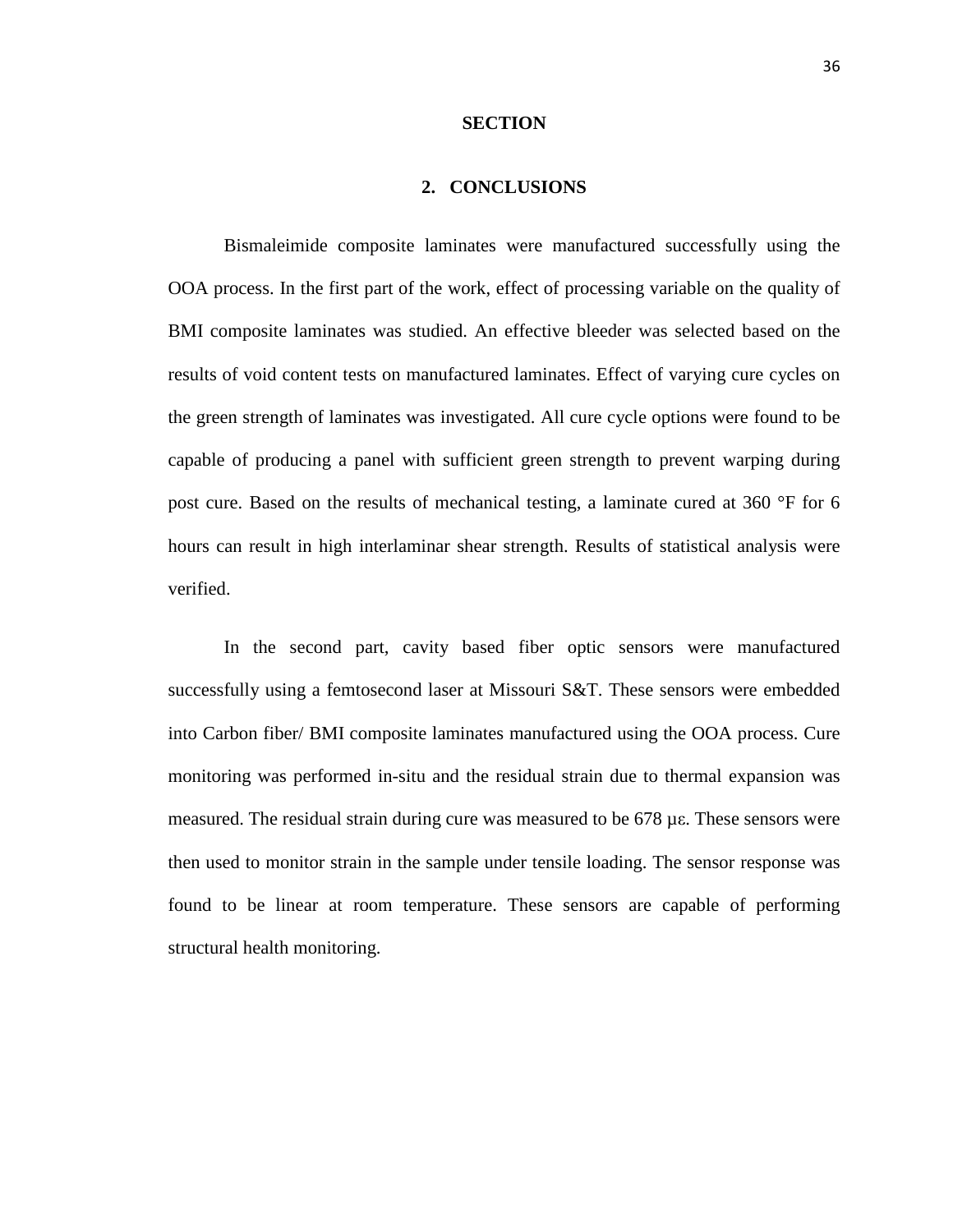#### **APPENDIX**

#### **A.1 Effect of base cure cycles on flexural strength of OOA cured BMI laminates**

Flexural tests were performed according to ASTM D790 at a span to thickness ratio of 40:1. The samples were loaded using a three point bending fixture (figure 3.1) at a rate of 0.4 in. per min on a loading span of 6 in. Flexure stress was calculated using equation below.

$$
\sigma = \frac{3\text{PL}}{2\text{bd}^2} \tag{3.1}
$$

Where,  $P = load$  in N, L=span length, b=sample width, d=depth of the specimen



Figure 3.1. Flexure Test Setup

Figure 3.2 shows a contour plot of the change in flexure stress at failure of panels cured at varying cure cycles. When loaded under large span to depth ratios (40:1), the failure of test specimens is dominated by flexure. In composites that have low compressive strength compared to tensile strength, failure is initiated by compressive fracture of upper layers followed by delamination.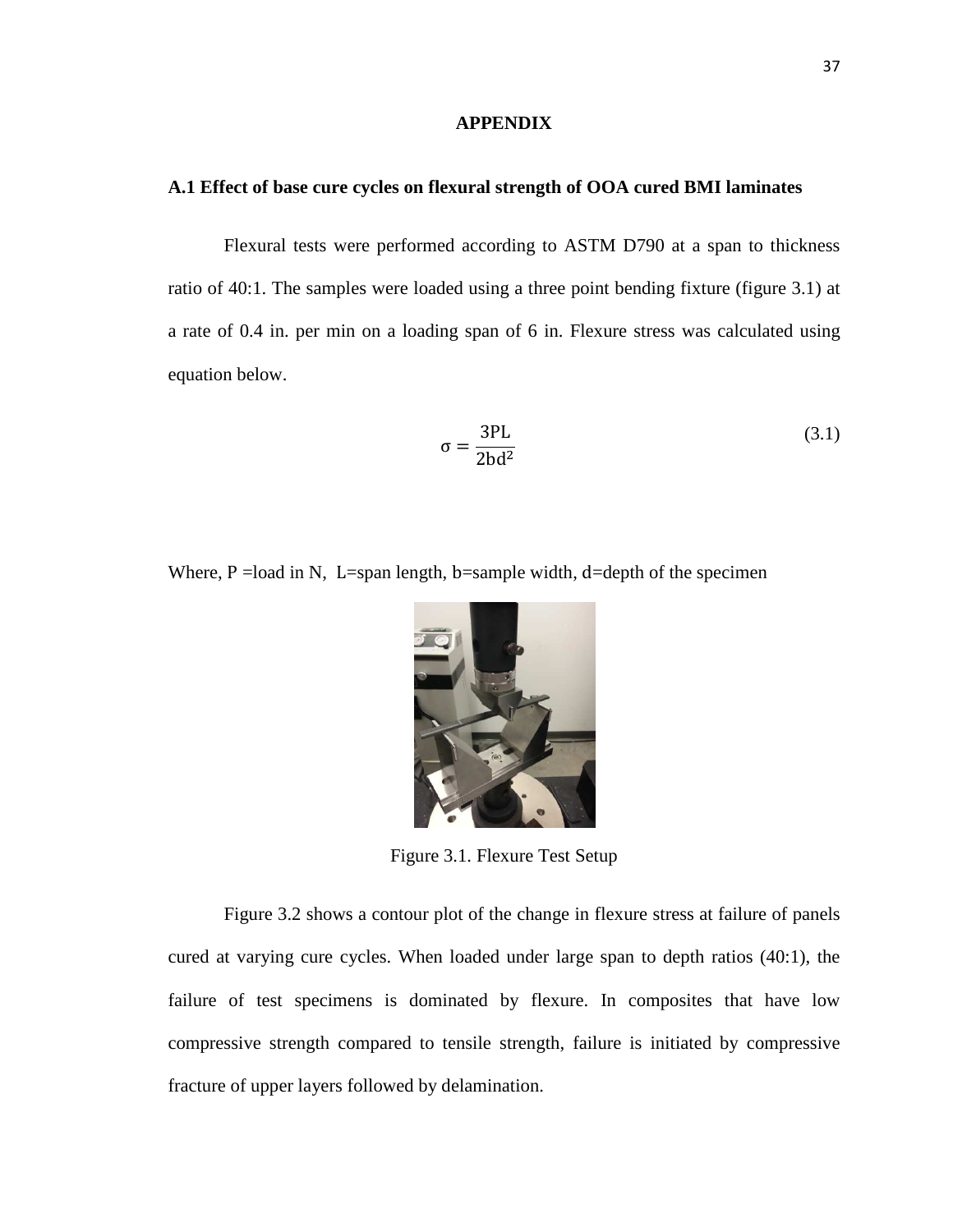In case of samples cured at 325 °F, failure was dominated by delamination due to low ILSS. However, in case of laminates cured at temperatures of 350 °F and 375 °F, flexural failure was observed. The contour plot shows an increase in flexure strength with an increase in cure temperature as well as cure time. Flexure strength of 431.91 MPa was obtained using a base line cure of 375 °F/ 6 hours. Reducing the cure time to 2 hours at 375 °F can result in flexure strength of 400 MPa. This can also be obtained using a cure cycle of 354 °F and 6 hours. In order to fabricate a laminate that has high ILSS as well as flexure strength, a cure cycle of 375 °F/ 4.5 hours can be used.



Figure 3.2 Contour plot of variation of flexure strength with cure time and temperature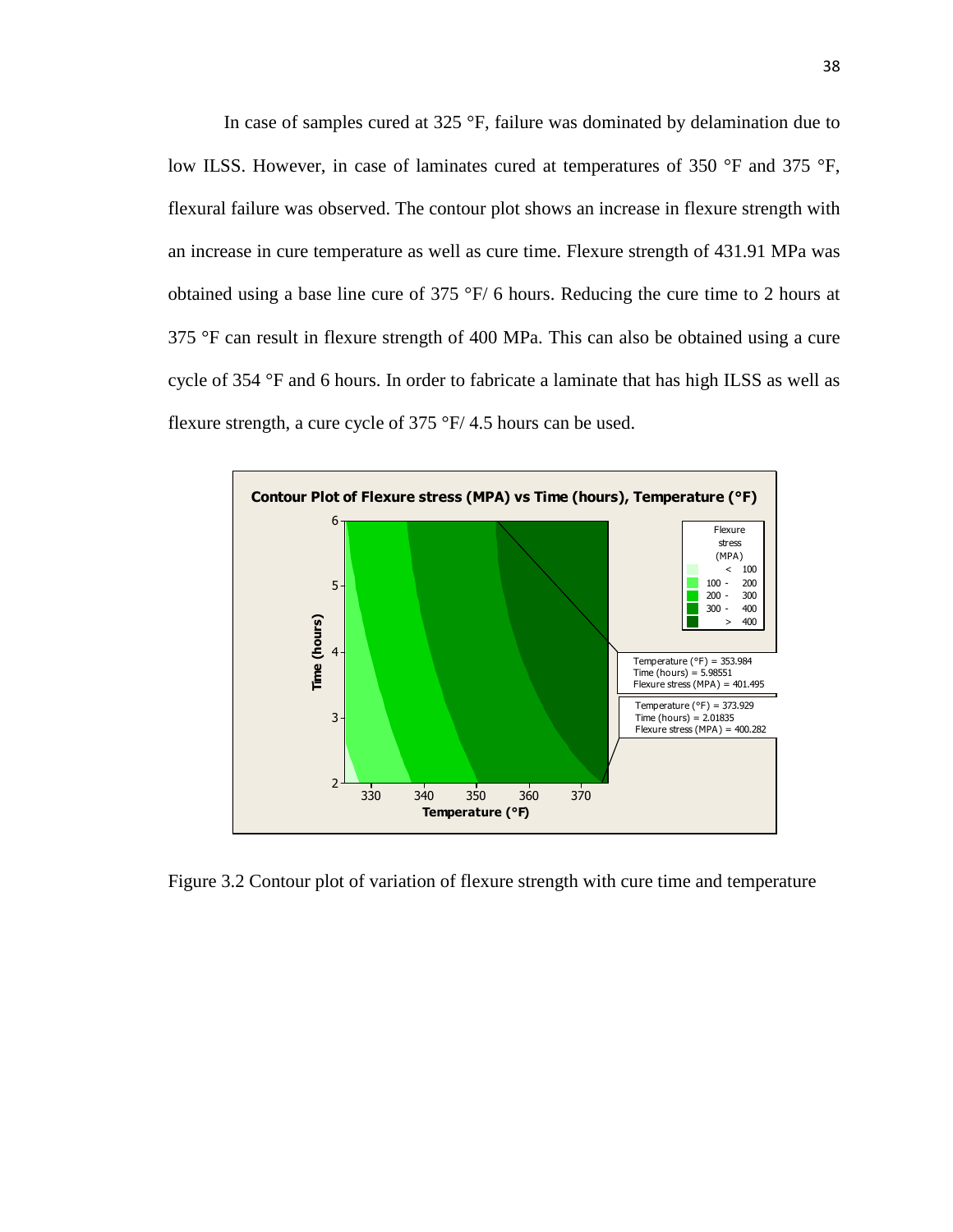#### **BIBLIOGRAPHY**

- 1. Meador M. A., "Recent Advances in the Development of Processable High-Temperature Polymers", *Annual Review of Material Science* 28 (1998): 599-630.
- 2. Morgan R. A., Shin E. E., Rosenberg B., and Jurek A., "Characterization of the Cure Reactions of Bismaleimide Composite Matrices", *Polymer 38* (1997): 639-646.
- 3. Marsh G., "De-Autoclaving Prepreg Processing", *Reinforced Plastics 56* (2012):20- 25.
- 4. Hernández S., Sket F., Molina-Aldareguı´a J.M., González C. and Llorca J., "Optimization of Curing Cycle in Carbon Fber-Reinforced Laminates: Void Distribution and Mechanical Properties", *Composites Science and Technology 85* (2013):73-82.
- 5. Hernández S., Sket F., Molina-Aldareguı´a J.M., González C. and Llorca J., "Effect of Curing Cycle on Void Distribution and Interlaminar Shear Strength in Polymer-Matrix Composites", *Composites Science and Technology 71* (2011):1331-1341.
- 6. Costa M. L., de Almeida S. F. M., and Rezende M. C., "The Influence of Porosity on the Interlaminar Shear Strength of Carbon/Epoxy and Carbon/Bismaleimide Fabric Laminates", *Composites Science and Technology 61* (2001): 2101-2108.
- 7. Bowles K. J. and Frimpong S., "Void Effects on the Interlaminar Shear Strength of Unidirectional Graphite Fiber Reinforced Composites", *Journal of Composite Materials 26* (1992): 1487-1509.
- 8. Hagstrand P., Bonjour F. and Manson J., "The Influence of Void Content on the Structural Flexural Performance of Unidirectional Glass Fibre Reinforced Polypropylene Composites" *Composites: Part A 36* (2005):705-714.
- 9. Liu L., Zhang B. M., Wang D. F., and Wu Z. J., "Effects of Cure Cycles on Void Content and Mechanical Properties of Composite Laminates", *Composite Structures 73* (2006): 303-309.
- 10. de Almeida S. F. M., and Neto, Z. D. S. N., "Effect of Void Content on the Strength of Composite Laminates", *Composite Structures 28* (1994): 139-148.
- 11. Tavares S. S., Michaud V., and Manson J. A. E., "Through Thickness Permeability of Prepregs During Cure", *Composites: Part A 40* (2009): 1587-1596.
- 12. Ridgard C., "Next Generation Out-of-Autoclave Systems", Proceedings of SAMPE Technical Conference, Seattle, WA, May 17-20, 2010. Society for the Advancement of Material and Process Engineering: 1-18.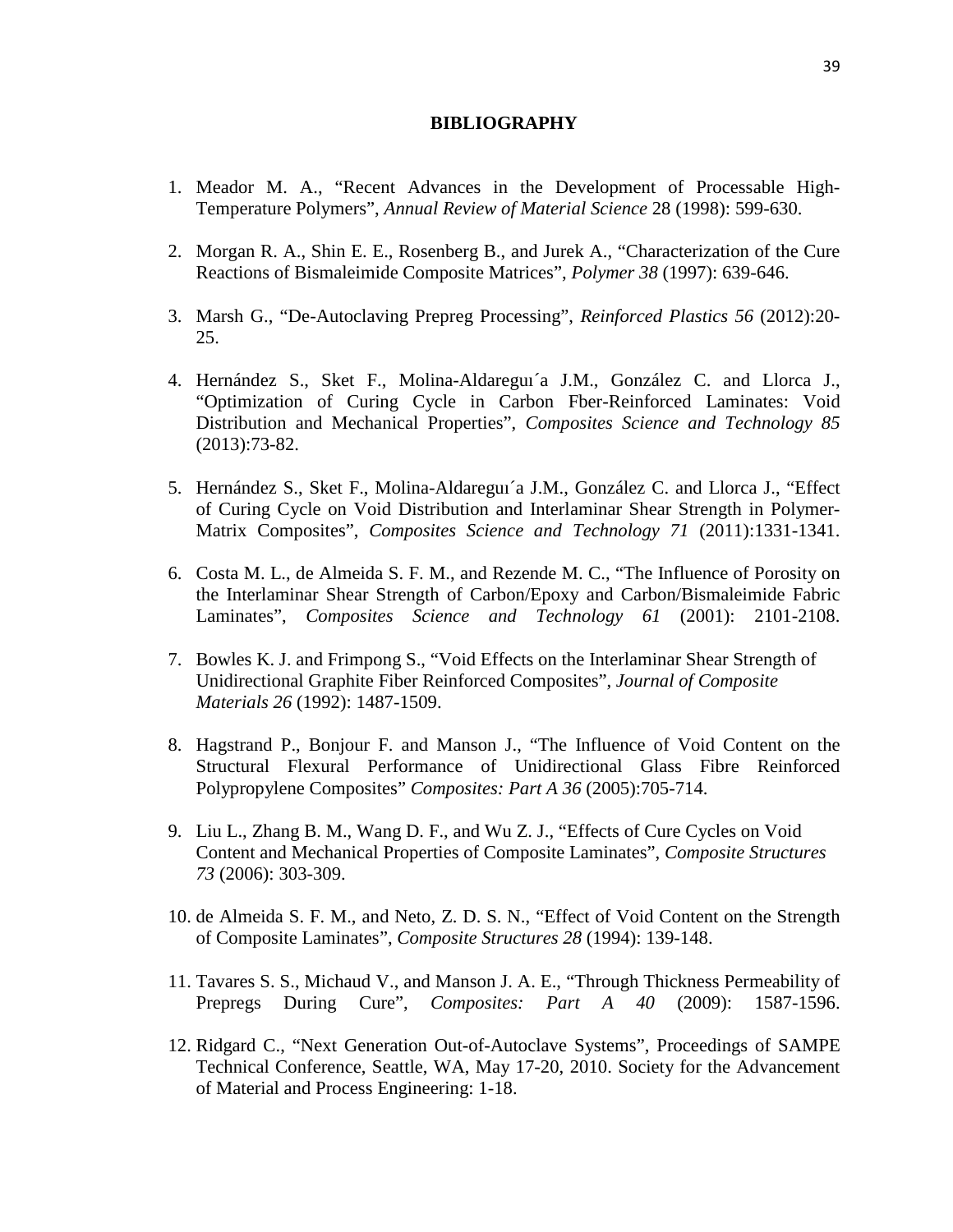- 13. Guo Z., Du S., Zhang B., and Wu Z., "Cure Kinetics of T700/BMI Prepreg used for Advanced Thermoset Composite", *Journal of Applied Polymer Science 97* (2005): 2238-2241.
- 14. Guibe C. and Francillette J., "Time-Temperature-Transformation (TTT) Cure Diagrams: Relationships Between Tg, Cure Temperature, and Time for DGEBA/DETA Systems", *Journal of Applied Polymer Science 62* (1996): 1941- 1951.
- 15. Ziaee S. and Palmese G. R., "Effects of Temperature on Cure Kinetics and Mechanical Properties of Vinyl-Ester Resins", *Journal of Polymer Science: Part B: Polymer Physics 37* (1999): 725-744.
- 16. Ferracane J. L. and Condon J. R., "Post-Cure Heat Treatments for Composites: Properties and Fractography", *Dental Materials 8* (1992): 290-295.
- 17. Bagis Y. H. and Rueggeberg F. A., "The Effect of Post-Cure Heating on Residual, Unreacted Monomer in a Commercial Resin Composite", *Dental Materials 16* (2000): 244-247.
- 18. Christiansen A.W., Lilley J., and Shortall J. B., "A Three Point Bend Test for Fiber-Reinforced Composites", *Fibre Science and Technology 7* (1974): 1-13.
- 19. ASTM D3171, "Standard Test Methods for Constituent Content of Composite Materials", ASTM International (2011): 1-11.
- 20. ASTM D2344, "Standard Test Method for Short-Beam Strength of Polymer Matrix Composite Materials and Their Laminates", ASTM International (2006): 1-8.
- 21. Andersson, B., Sjögren, A., and Berglund, L., "Micro- And Meso-level Residual Stresses in Glass-Fiber/Vinyl-Ester Composites", *Composites Science and Technology 60* (2000): 2011-2028.
- 22. Toudeshky, H. H., Mohammadi, B., "Thermal Residual Stresses Effects On Fatigue Crack Growth of Repaired Panels Bounded with Various Composite Materials", *Composite Structures 89(2)* (2009): 216-223
- 23. Maistros, G. M., Partridge, I. K., "Monitoring Autoclave Cure in Commercial Carbon Fibre/Epoxy Composites", *Composites: Part B 29* (1998): 245-250.
- 24. Murukeshan, V. M., Chan, P. Y., Ong, L. S., and Seah, L. K., "Cure Monitoring of Smart Composites using Fiber Bragg Grating Based Embedded Sensors", *Sensors and Actuators 79* (2000): 153-161.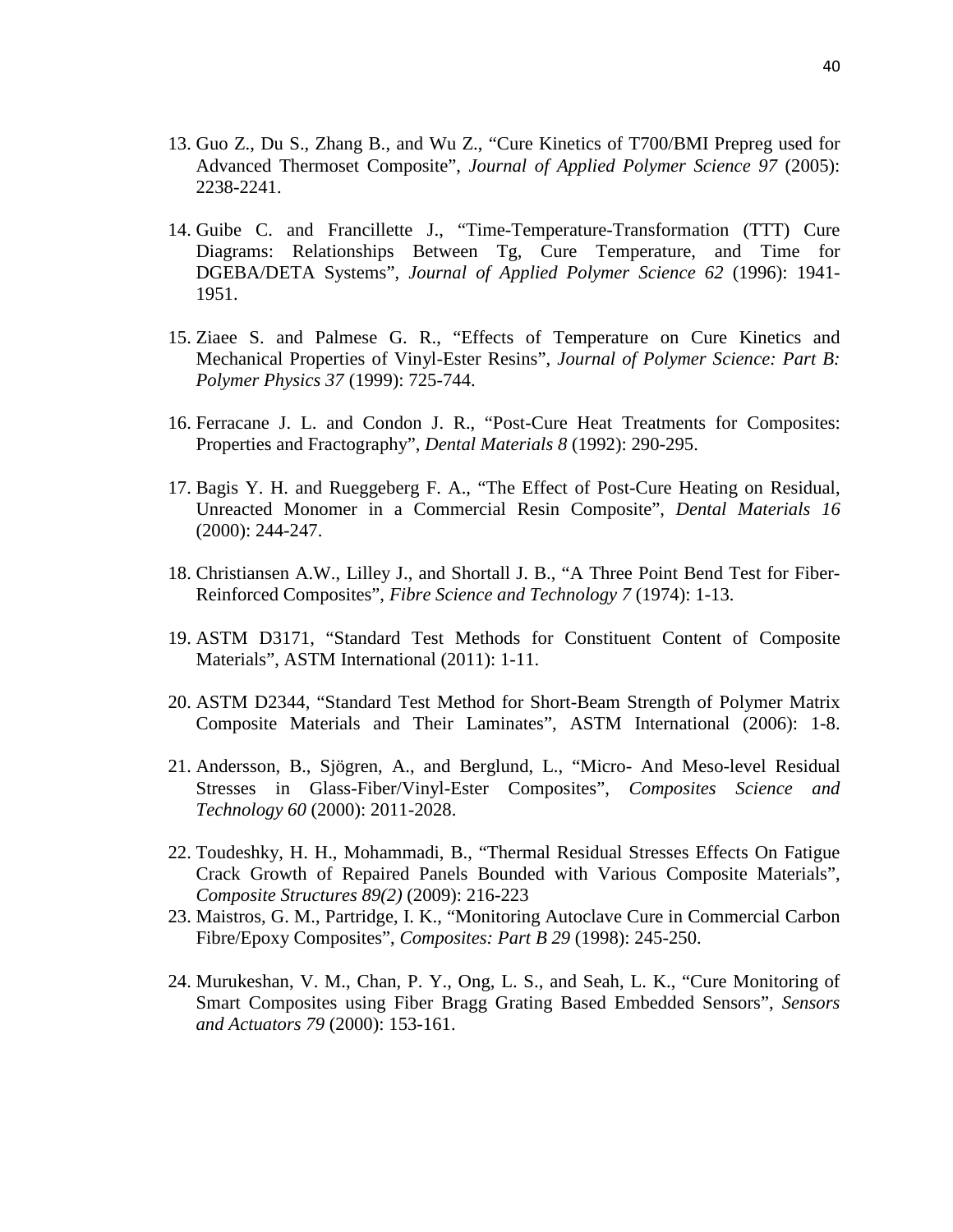- 25. Zhou, G., Sim, L. M., "Evaluating Damage in Smart Composite Laminates Using Embedded EFPI Strain Sensors", *Optics and Lasers in Engineering 47* (2009): 1063- 1068.
- 26. Kim, W. S., Kim, S. H., and Lee, J. J., "Structural Health Monitoring of Composite Laminates by Using Embedded FBG Optical Fiber Sensors", *Key Engineering Materials 297* (2005): 2158-2163.
- 27. Rao, Y. J., Yuan, S. F., Zeng, X. K., Lian, D. K., Zhu, Y., Wang, Y. P., Huang, S. L., Liu, T. Y., Fernando, G. F., Zhang, L., and Bennion, I., "Simultaneous Strain and Temperature Measurement of Advanced 3-D Braided Composite Materials using an Improved EFPI/FBG System", *Optics and Lasers in Engineering 38* (2002): 557-566.
- 28. Geert, L., Voet, E., Lammens, N., and Degrieck, J., "Strain Measurements of Composite Laminates with Embedded Fibre Bragg Gratings: Criticism and Opportunities for Research", *Sensors 11 (*2011): 384-408.
- 29. Etches, J. A., Fernando, G. F., "Evaluation of Embedded Optical Fiber Sensors in Composites: EFPI Sensor Response to Fatigue Loading", *Polymer Composites 31*  (2010): 284-291.
- 30. Huang, Z., Zhu, Y., Chen, X., and Wang, A., "Intrinsic Fabry–Pérot Fiber Sensor for Temperature and Strain Measurements", *IEEE Photonics Technology Letters 17(11)*  (2005): 2403-2405.
- 31. Majumder, M., Gangopadhyay, T. K., Chakraborty, A. K., Dasgupta, K., and Bhattacharya, D. K., "Fibre Bragg Gratings in Structural Health Monitoring-Present Status and Applications", *Sensors and Actuators A: Physical 147* (2008): 150-164.
- 32. Yousefi, A., Lafleur, P. G., "Kinetic Studies of Thermoset Cure Reactions: A Review", *Polymer Composites 18, 2* (1997): 157-168. 32.1.1. .
- 33. Lau, K., Yuan, L., and Zhou, L., "Thermal Effects on an Embedded Grating Sensor in an FRP Structure", *Smart Mateials and Structures 10* (2001): 705-712.